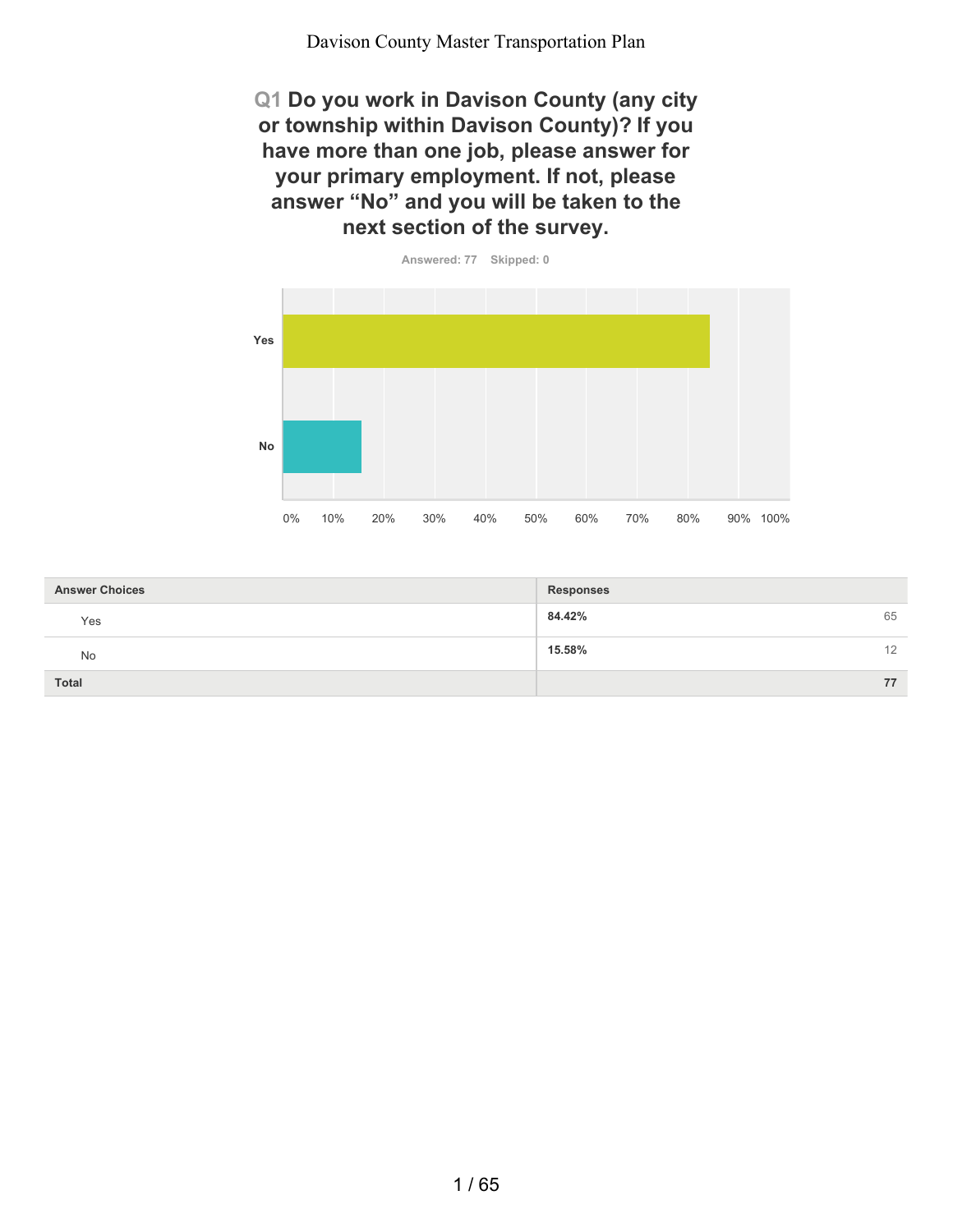## **Q2 In Davison County, in which city or township is your place of work located? Please click here for a map: Davison County Township Map**

**Answered: 65 Skipped: 12**



| <b>Answer</b>  | Re'              |
|----------------|------------------|
| <b>Choices</b> | - - -            |
| .              | - 111363<br>____ |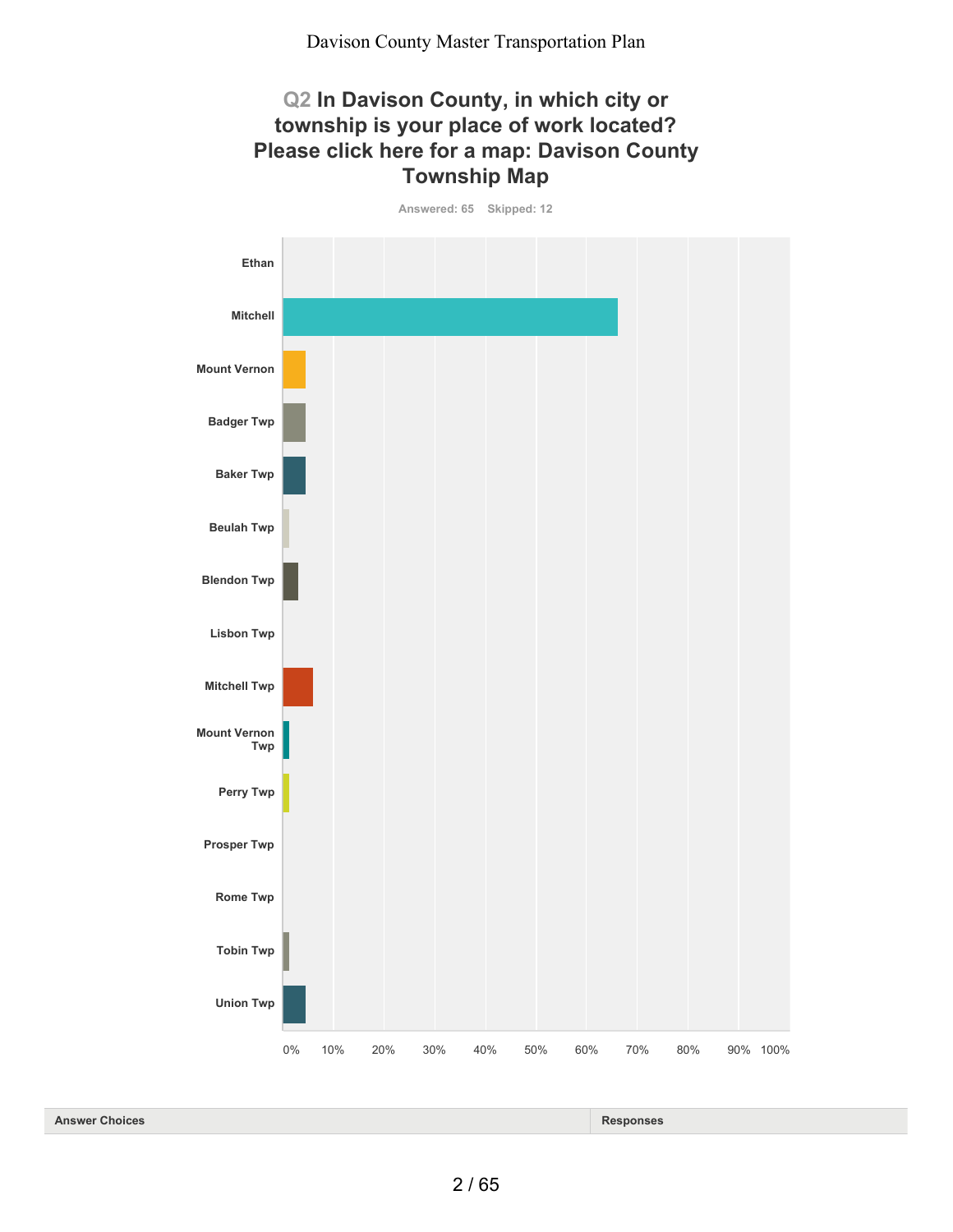| Ethan              | 0.00%    | $\mathsf{O}\xspace$ |
|--------------------|----------|---------------------|
| Mitchell           | 66.15%   | 43                  |
| Mount Vernon       | 4.62%    | $\mathsf 3$         |
| <b>Badger Twp</b>  | 4.62%    | $\mathsf 3$         |
| <b>Baker Twp</b>   | 4.62%    | 3                   |
| Beulah Twp         | 1.54%    | $\mathbf{1}$        |
| <b>Blendon Twp</b> | 3.08%    | $\overline{2}$      |
| Lisbon Twp         | $0.00\%$ | $\mathsf{O}\xspace$ |
| Mitchell Twp       | 6.15%    | $\overline{4}$      |
| Mount Vernon Twp   | 1.54%    | $\mathbf{1}$        |
| Perry Twp          | 1.54%    | $\mathbf{1}$        |
| Prosper Twp        | $0.00\%$ | $\mathbb O$         |
| Rome Twp           | 0.00%    | $\mathsf{O}\xspace$ |
| Tobin Twp          | 1.54%    | $\mathbf{1}$        |
| Union Twp          | 4.62%    | $3\,$               |
| <b>Total</b>       |          | 65                  |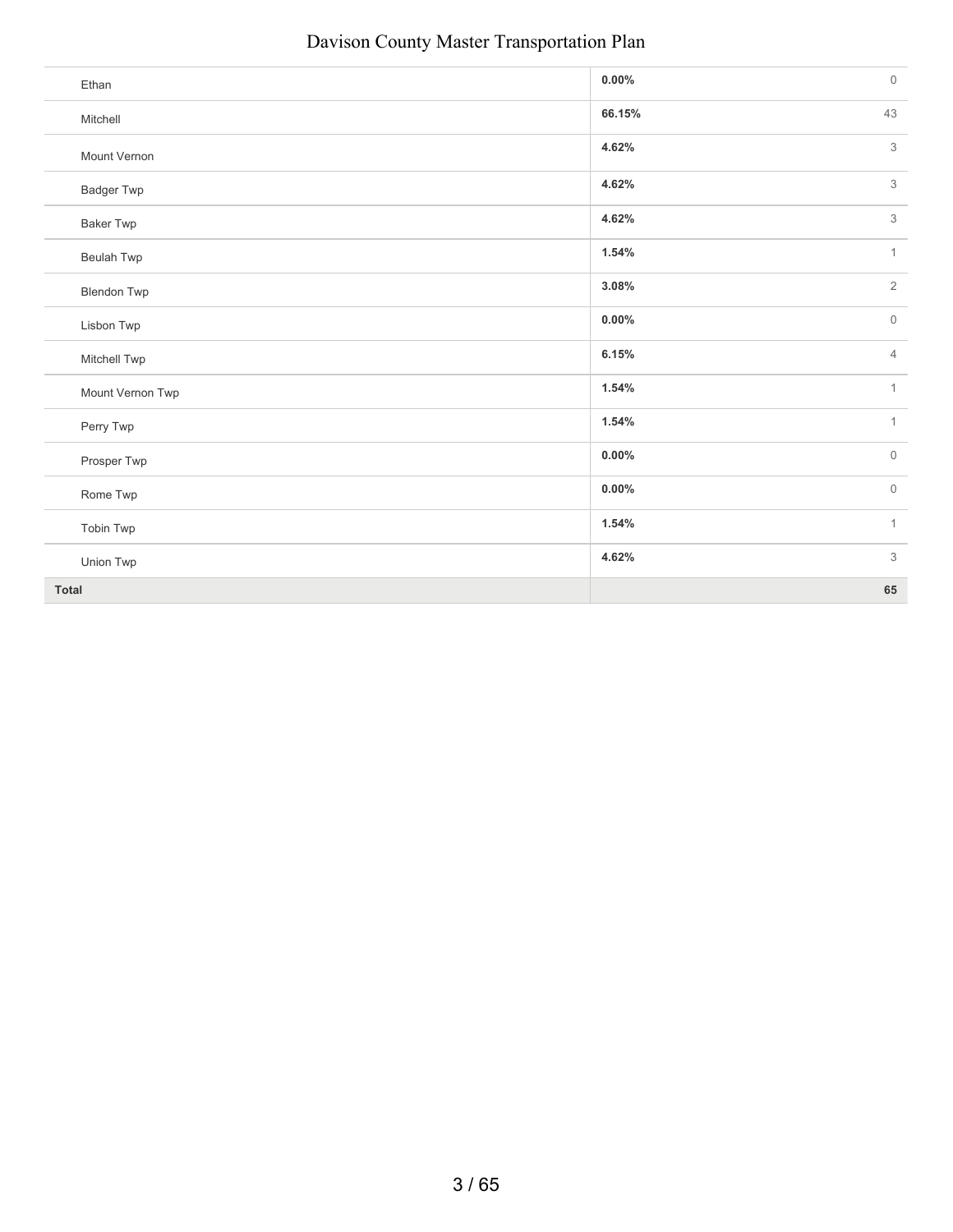## **Q3 What mode of transportation do you most often use to get to work?**

**Answered: 65 Skipped: 12**



| <b>Answer Choices</b>                               | <b>Responses</b> |                |
|-----------------------------------------------------|------------------|----------------|
| Personal vehicle                                    | 92.31%           | 60             |
| Public transportation                               | $0.00\%$         | $\mathbf{0}$   |
| Demand Bus Service                                  | $0.00\%$         | $\mathbf{0}$   |
| Paratransit Service (for persons with disabilities) | $0.00\%$         | $\mathbf{0}$   |
| Carpool / Vanpool                                   | $0.00\%$         | $\mathbf{0}$   |
| Taxi                                                | $0.00\%$         | $\mathbf{0}$   |
| Bicycle                                             | $0.00\%$         | $\mathbf{0}$   |
| Walk                                                | 4.62%            | 3              |
| Other (please explain)                              | 3.08%            | $\overline{2}$ |
| <b>Total</b>                                        |                  | 65             |

| # | Other (please explain)    | Date               |
|---|---------------------------|--------------------|
|   | Turck/Pickup Haul Salvage | 12/12/2014 1:38 PM |
|   | <b>County Vehicle</b>     | 12/10/2014 3:28 PM |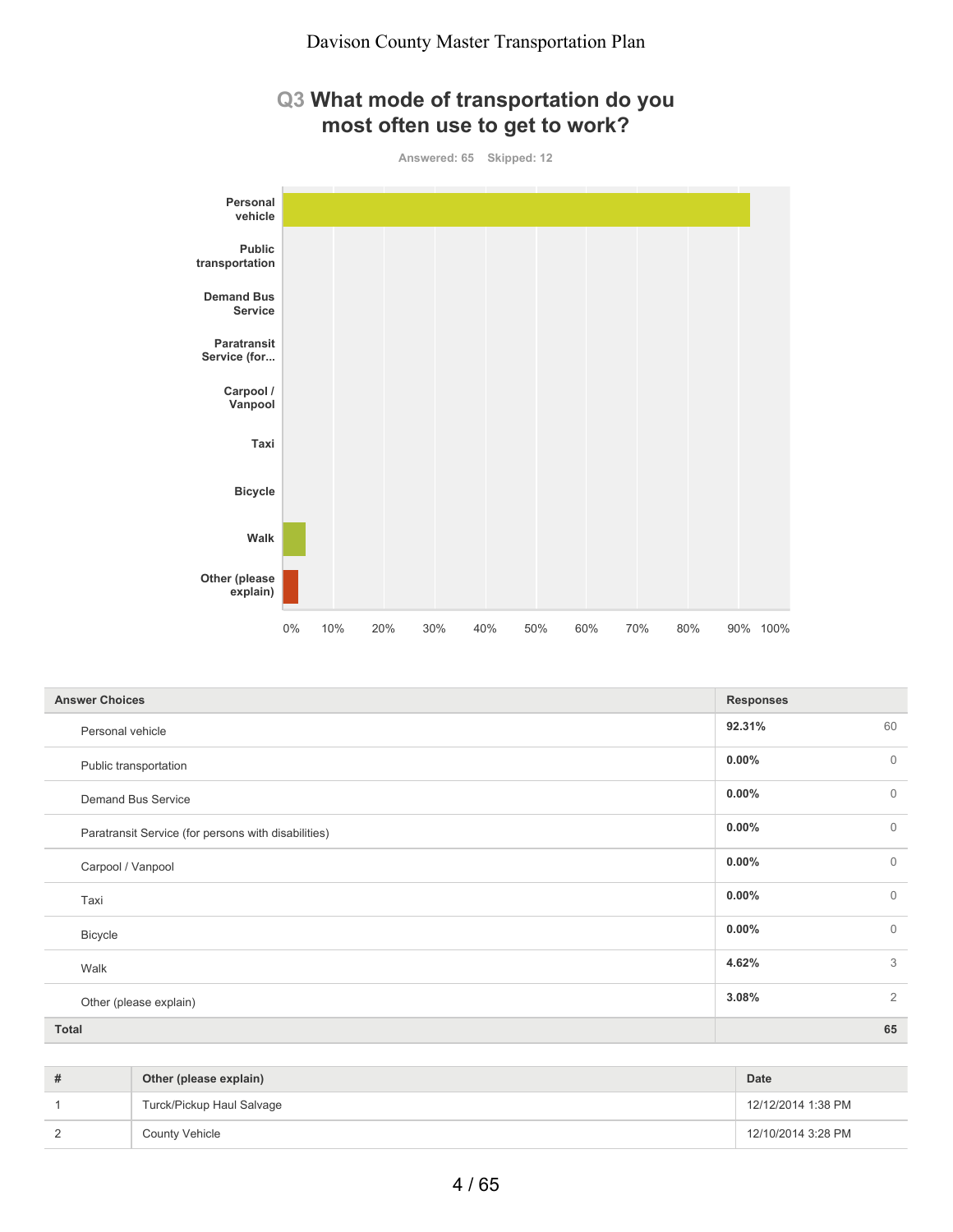

| Q4 Approximately how many miles is your |  |  |
|-----------------------------------------|--|--|
| commute to work (one-way)?              |  |  |

| <b>Answer Choices</b>  | <b>Responses</b>         |
|------------------------|--------------------------|
| Less than 1 mile       | 17.19%<br>11             |
| $1 - 2$ miles          | 17<br>26.56%             |
| $3 - 6$ miles          | 16<br>25.00%             |
| $7 - 9$ miles          | $\overline{7}$<br>10.94% |
| $10 - 15$ miles        | 6<br>9.38%               |
| $16 - 20$ miles        | $\overline{2}$<br>3.13%  |
| $20 - 30$ miles        | 6.25%<br>$\overline{4}$  |
| More than 30 miles     | $\mathbf{0}$<br>$0.00\%$ |
| Other (please explain) | $\mathbf{1}$<br>1.56%    |
| <b>Total</b>           | 64                       |

| Other (please explain)                                 | <b>Date</b>        |
|--------------------------------------------------------|--------------------|
| varies on the day, take kids 10 miles 1-way to daycare | 12/11/2014 9:16 PM |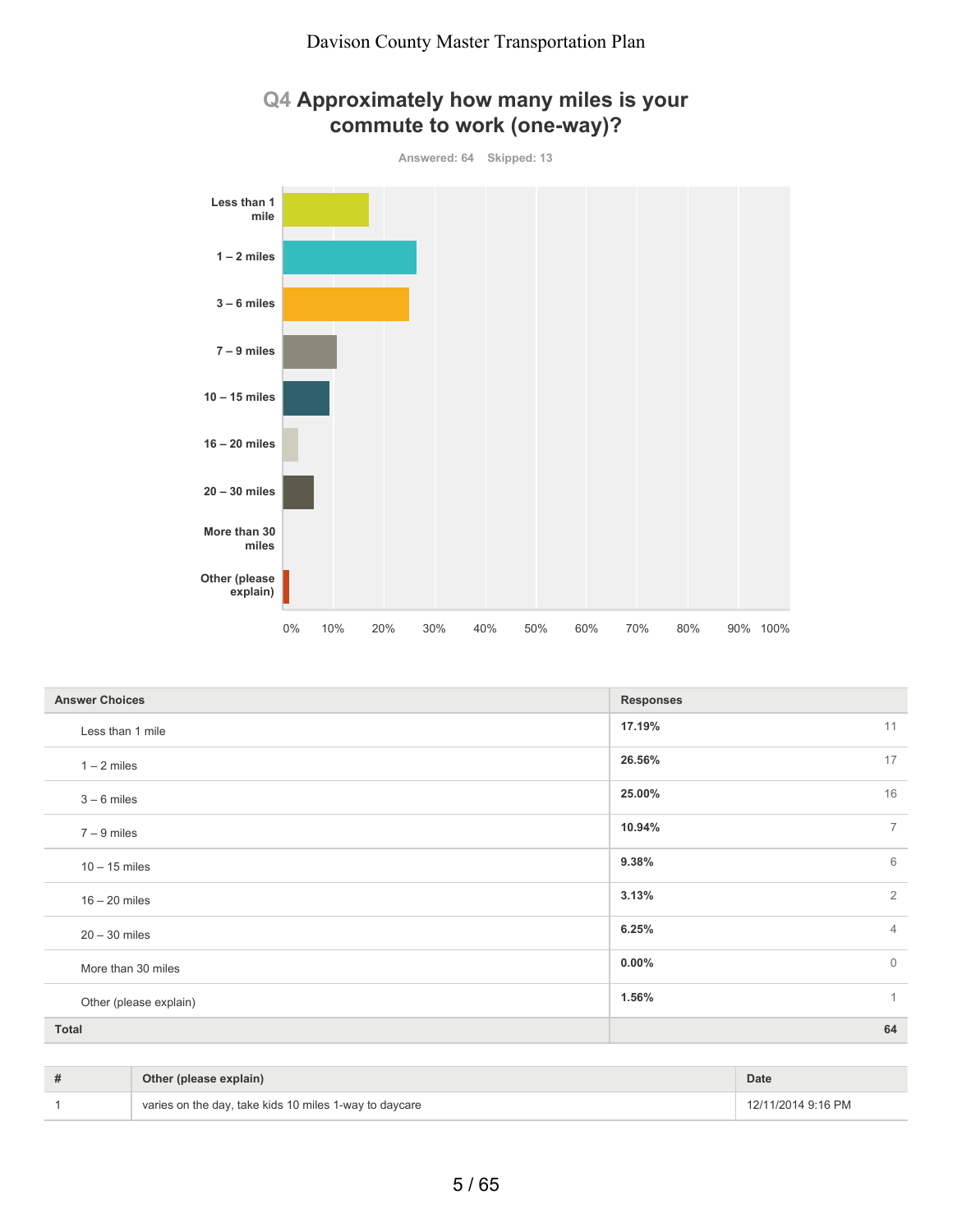

| <b>Answer Choices</b>          | <b>Responses</b>         |
|--------------------------------|--------------------------|
| Less than 5 minutes            | 14<br>22.22%             |
| $5 - 10$ minutes               | 24<br>38.10%             |
| $10 - 15$ minutes              | 12<br>19.05%             |
| $15 - 20$ minutes              | 8<br>12.70%              |
| $20 - 29$ minutes              | 5<br>7.94%               |
| $30 - 39$ minutes              | $0.00\%$<br>$\mathbf 0$  |
| $40 - 49$ minutes              | $\mathbf{0}$<br>$0.00\%$ |
| $50 - 59$ minutes              | $\mathbf{0}$<br>$0.00\%$ |
| 60 minutes (an hour) or longer | $\mathbf{0}$<br>$0.00\%$ |
| Other (please explain)         | $\mathbf{0}$<br>$0.00\%$ |
| <b>Total</b>                   | 63                       |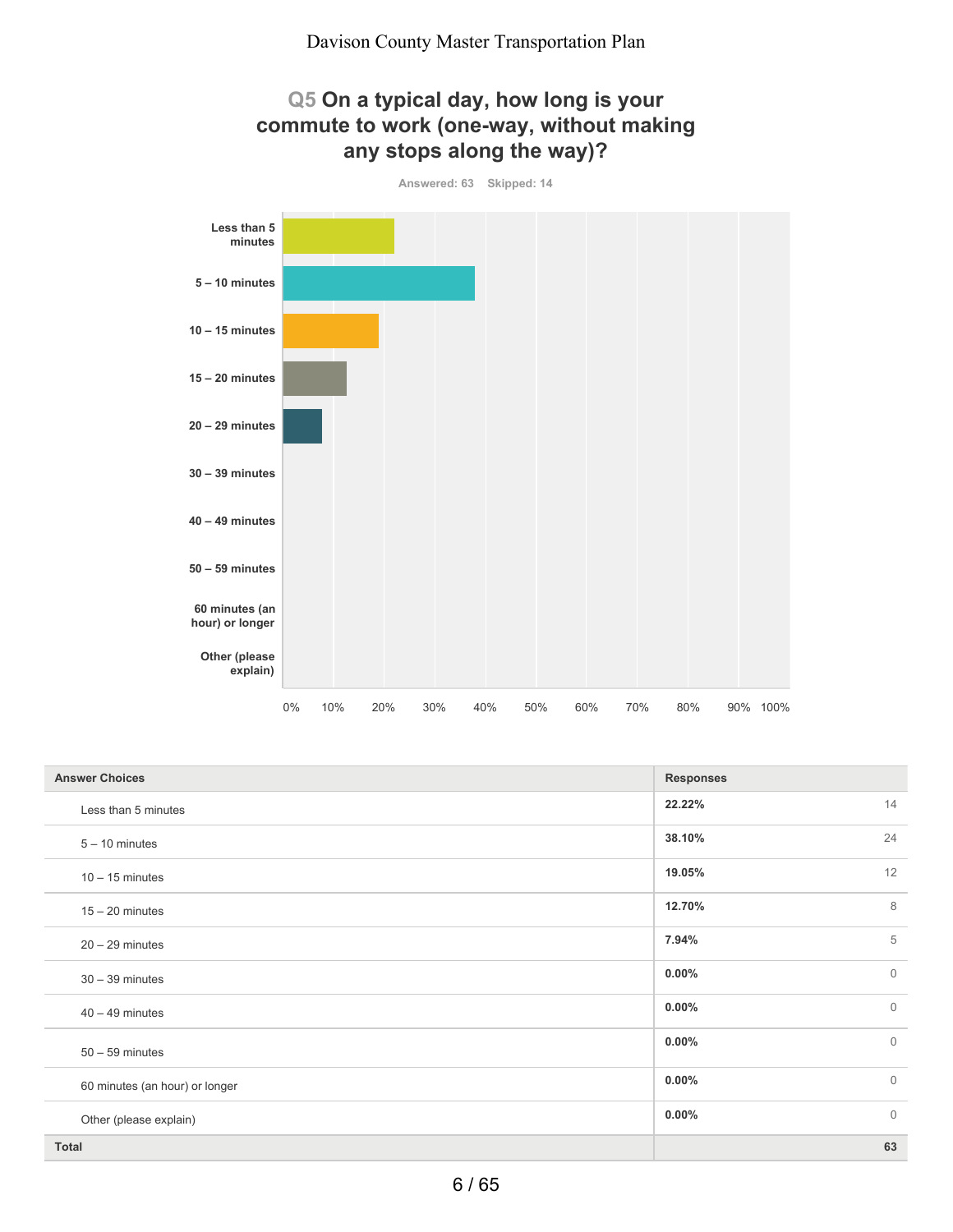| # | Other (please explain)  | Date |
|---|-------------------------|------|
|   | There are no responses. |      |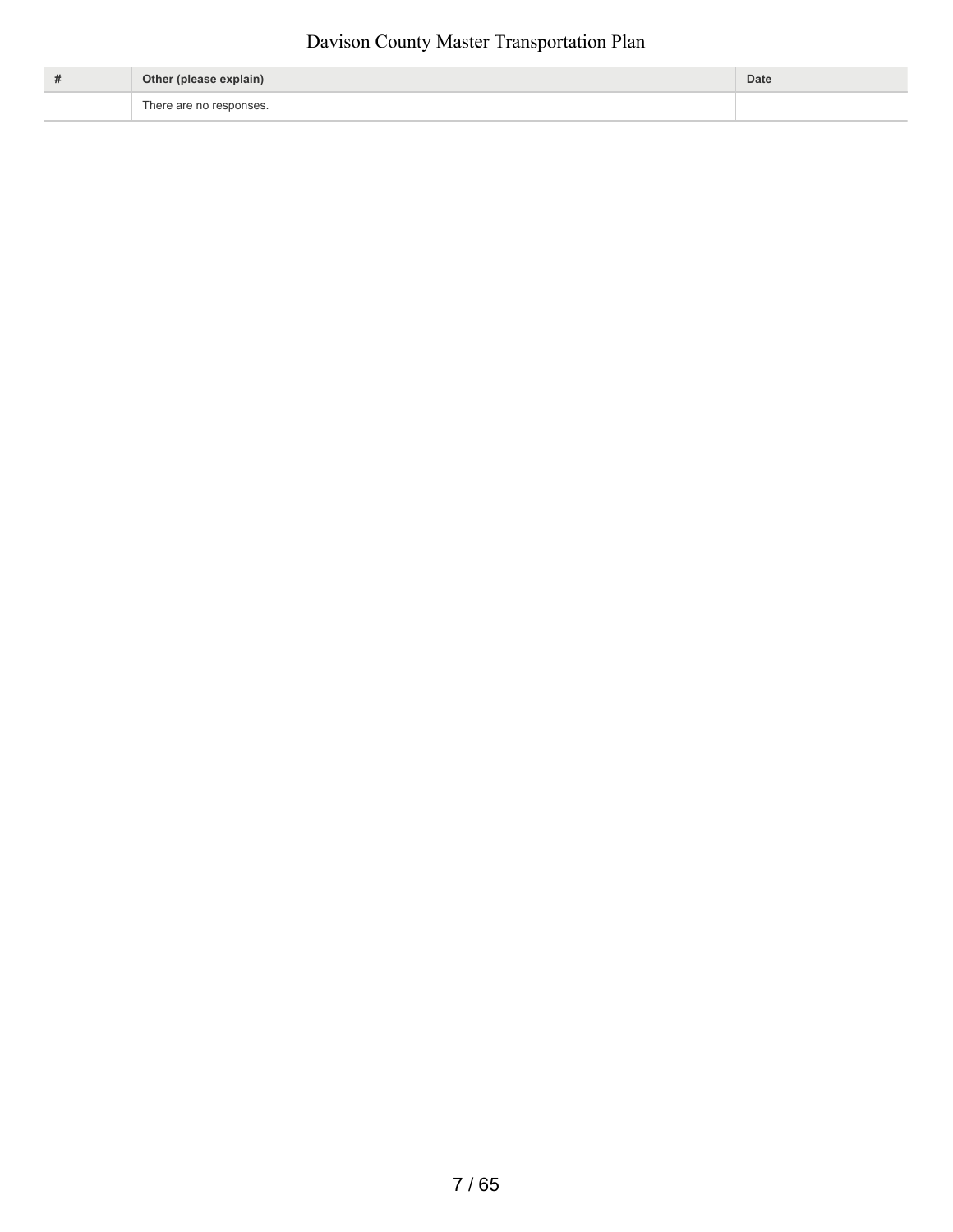#### **Q6 Do you attend school (public, private, or college) in Davison County? If not, please answer "No," and you will be taken to the next section of the survey**

**Answered: 77 Skipped: 0**



| <b>Answer Choices</b> | <b>Responses</b> |
|-----------------------|------------------|
| Yes                   | 3.90%<br>3       |
| No                    | 96.10%<br>74     |
| <b>Total</b>          | 77               |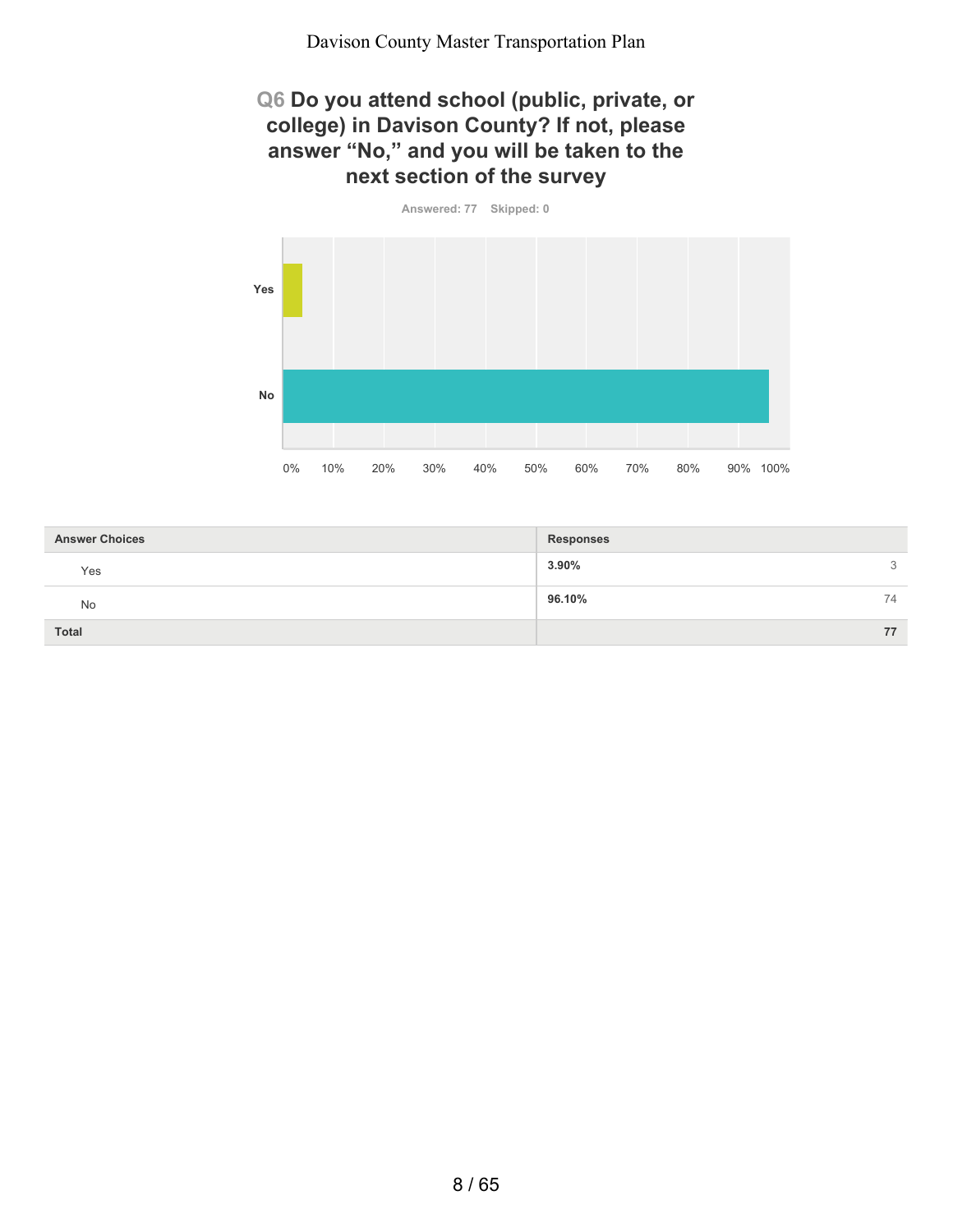### **Q7 Please indicate which school you attend:**

**Answered: 3 Skipped: 74**



| <b>Answer Choices</b>             | <b>Responses</b> |                |
|-----------------------------------|------------------|----------------|
| <b>Ethan School District</b>      | $0.00\%$         | $\overline{0}$ |
| <b>Mitchell School District</b>   | 66.67%           | $\overline{2}$ |
| Mount Vernon School District      | 33.33%           | 1              |
| <b>Parkston School District</b>   | 0.00%            | $\Omega$       |
| <b>Plankinton School District</b> | 0.00%            | $\mathbf 0$    |
| Sanborn Central School District   | 0.00%            | $\Omega$       |
| <b>Stickney School District</b>   | $0.00\%$         | $\Omega$       |
| <b>Mitchell Parochial Schools</b> | $0.00\%$         | $\Omega$       |
| Dakota Wesleyan University        | 0.00%            | $\Omega$       |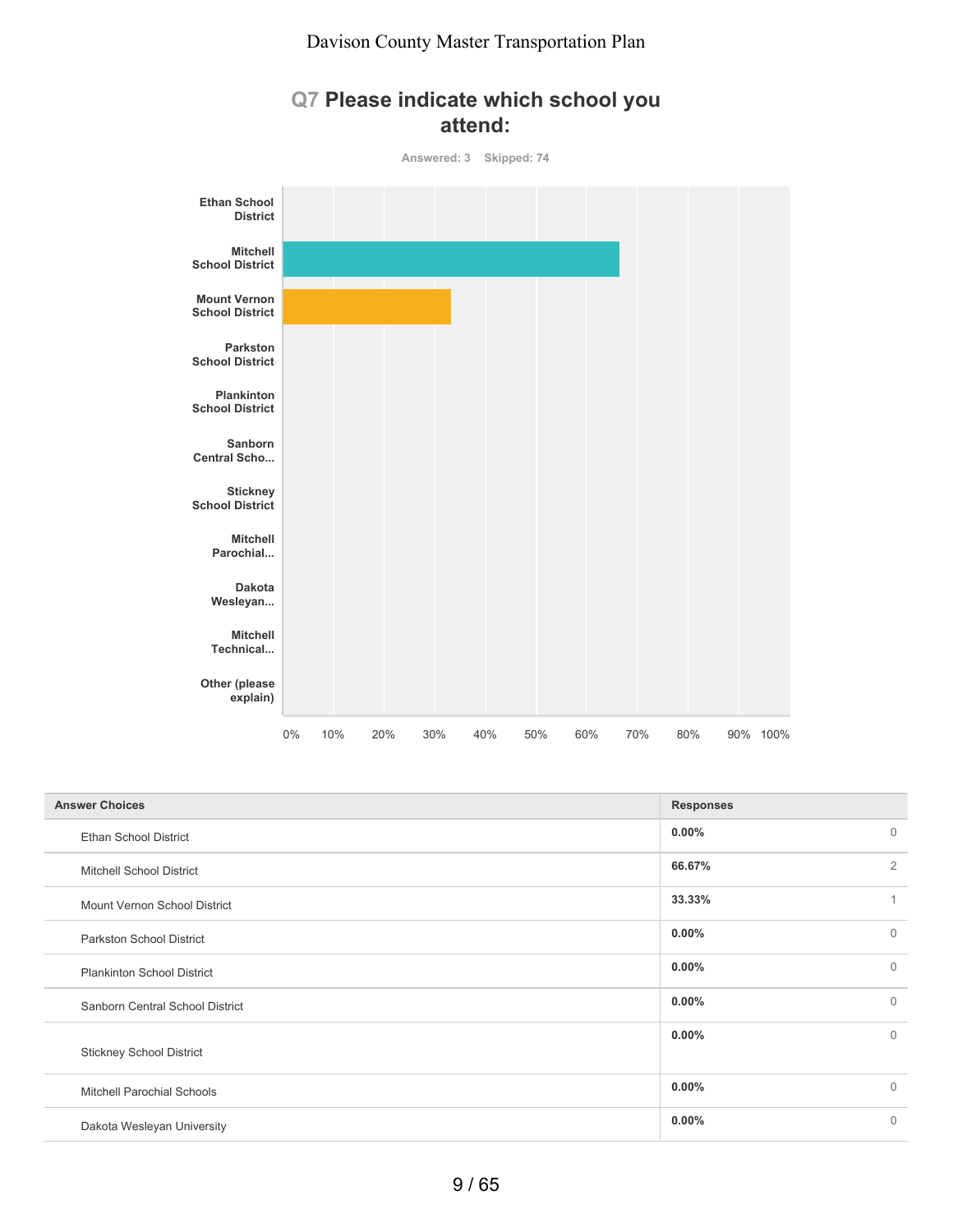| Mitchell Technical Institute | $0.00\%$ |  |
|------------------------------|----------|--|
| Other (please explain)       | $0.00\%$ |  |
| <b>Total</b>                 |          |  |
|                              |          |  |

| Other (please explain)  | Date |
|-------------------------|------|
| There are no responses. |      |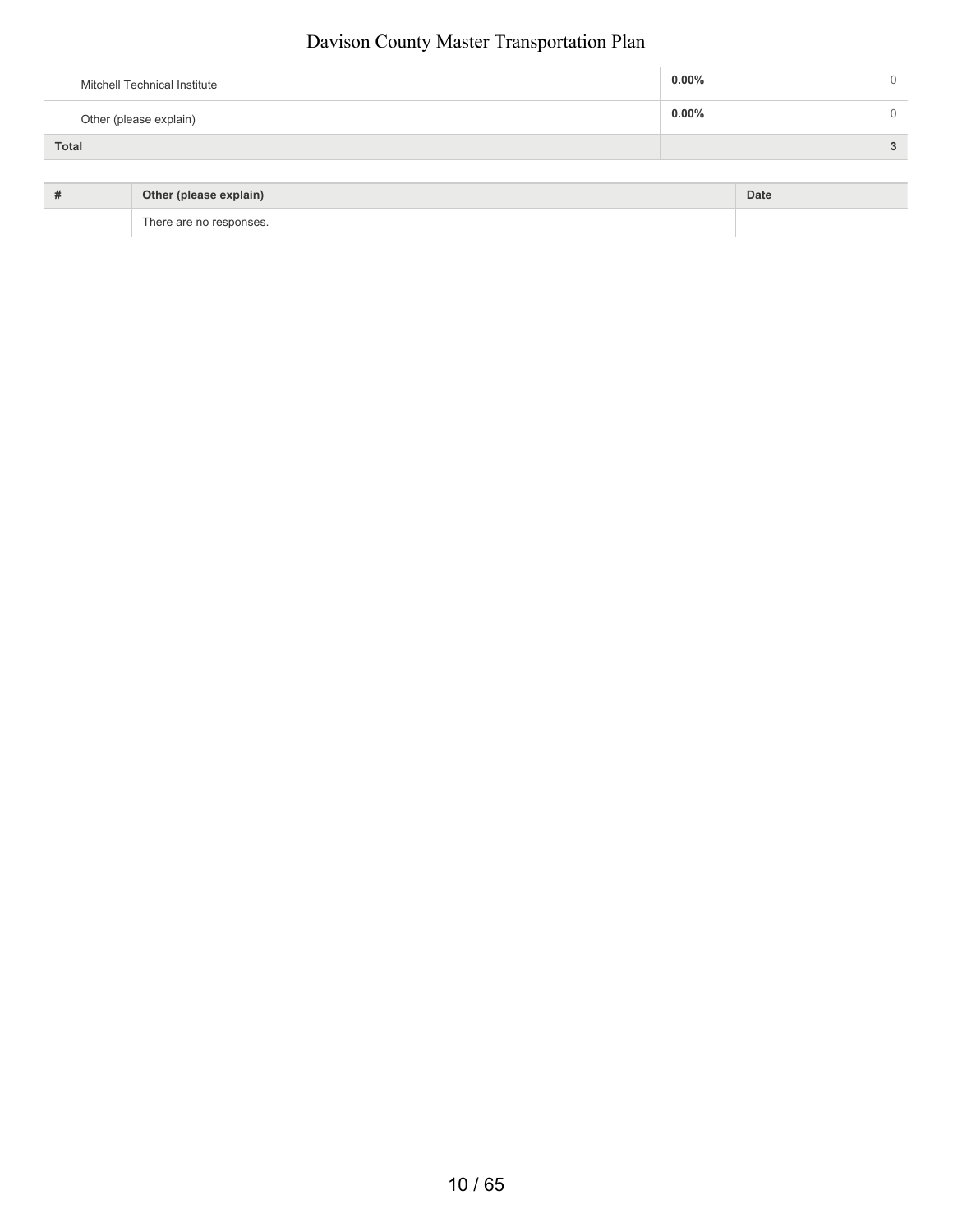## **Q8 What mode of transportation do you most often use to get to school/class?**

**Answered: 3 Skipped: 74**



| <b>Answer Choices</b>                               | <b>Responses</b> |                |
|-----------------------------------------------------|------------------|----------------|
| Personal vehicle                                    | 66.67%           | $\overline{2}$ |
| School bus                                          | $0.00\%$         | $\mathbf{0}$   |
| Public transportation                               | $0.00\%$         | $\mathbf{0}$   |
| <b>Demand Bus Service</b>                           | $0.00\%$         | $\mathbf{0}$   |
| Paratransit Service (for persons with disabilities) | $0.00\%$         | $\overline{0}$ |
| Carpool/Vanpool                                     | $0.00\%$         | $\mathbf{0}$   |
| Taxi                                                | $0.00\%$         | $\overline{0}$ |
| Bicycle                                             | $0.00\%$         | $\overline{0}$ |
| Walk                                                | 33.33%           | $\mathbf{1}$   |
| Other (please explain)                              | $0.00\%$         | $\mathbf{0}$   |
| <b>Total</b>                                        |                  | 3              |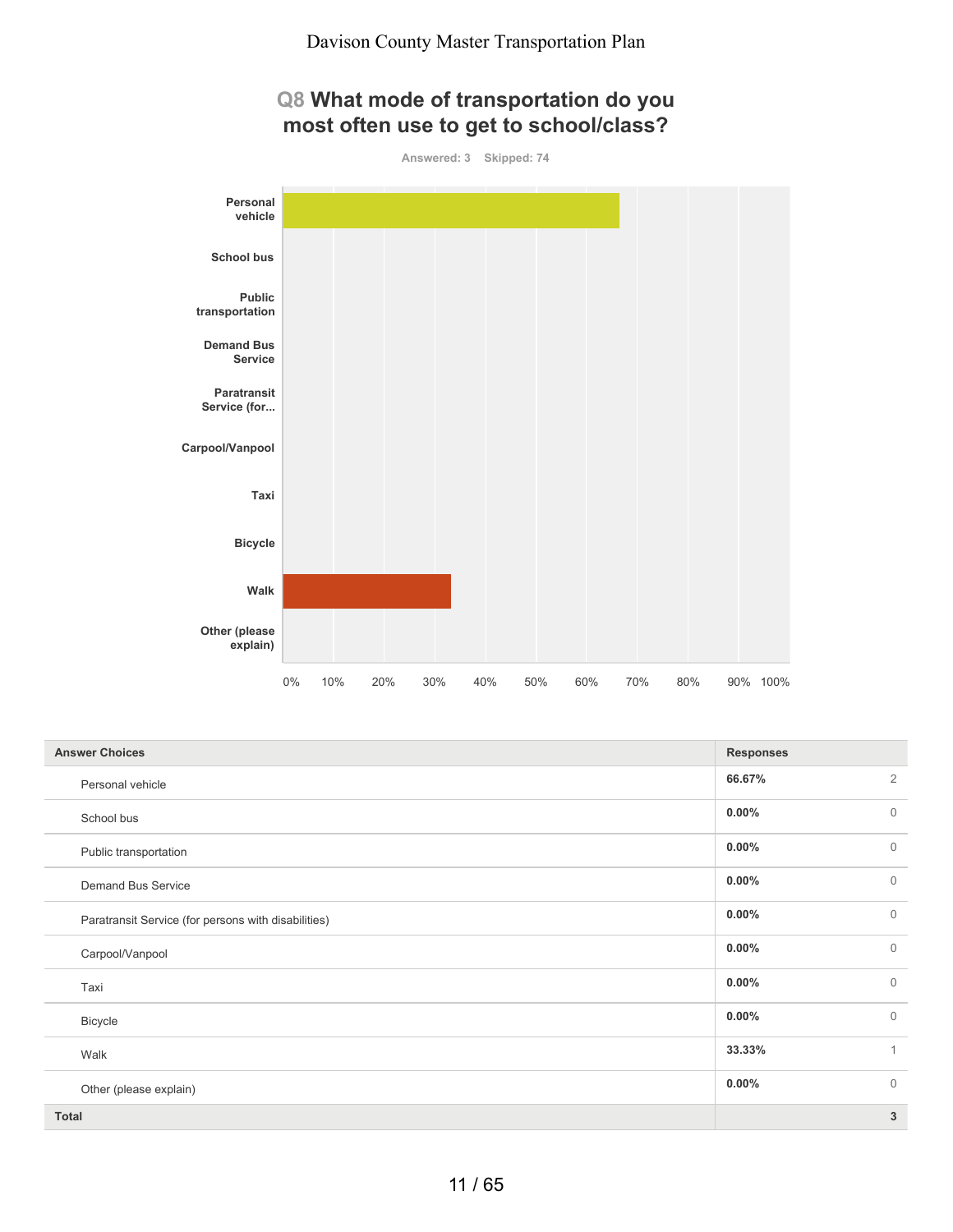| # | Other (please explain)  | <b>Date</b> |
|---|-------------------------|-------------|
|   | There are no responses. |             |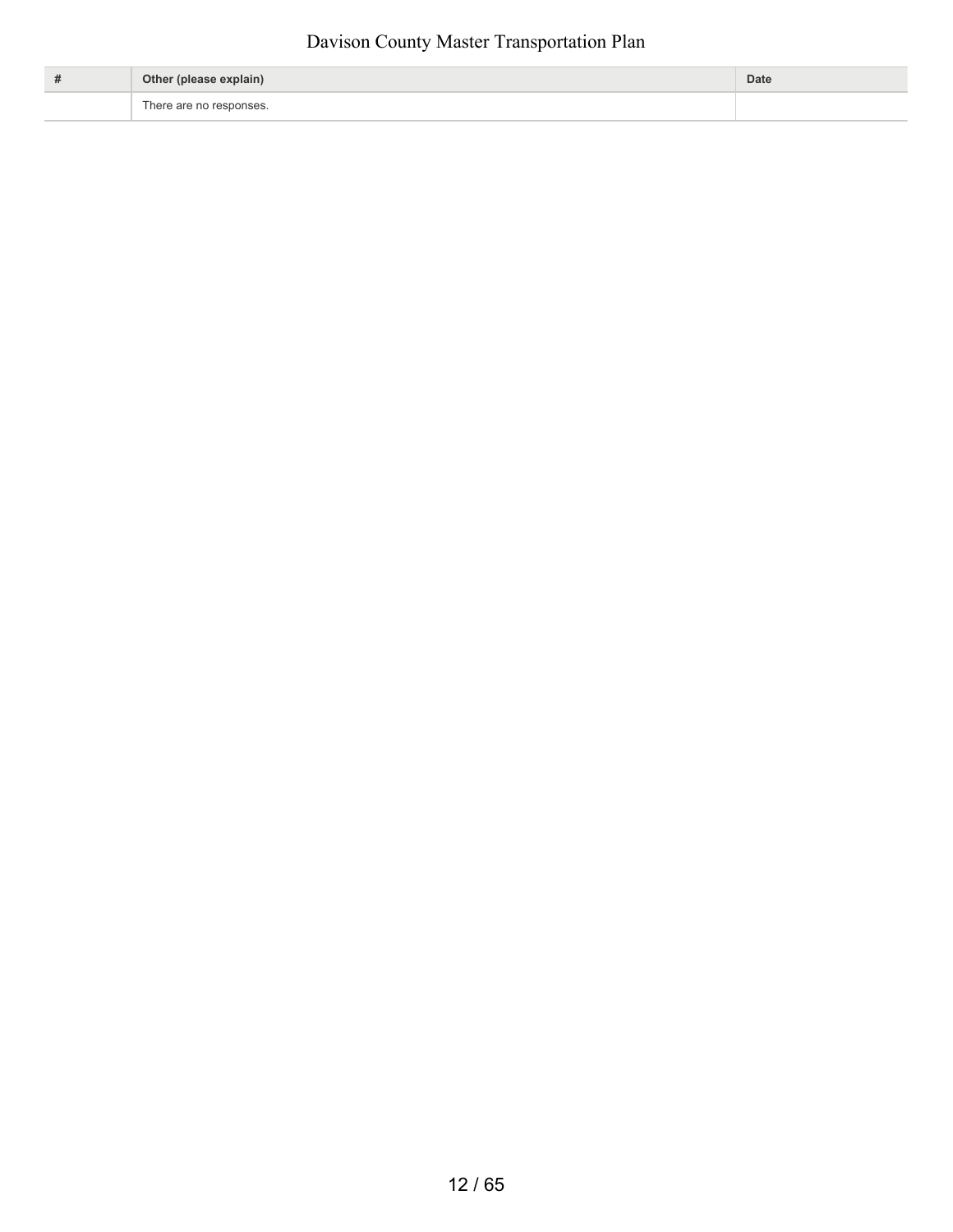





| <b>Answer Choices</b>  | <b>Responses</b>           |
|------------------------|----------------------------|
| Less than 1 mile       | $\overline{2}$<br>66.67%   |
| $1 - 2$ miles          | $\overline{0}$<br>$0.00\%$ |
| $3 - 6$ miles          | 33.33%<br>1                |
| $7 - 9$ miles          | $\overline{0}$<br>$0.00\%$ |
| $10 - 15$ miles        | $\overline{0}$<br>$0.00\%$ |
| $16 - 20$ miles        | $\overline{0}$<br>$0.00\%$ |
| 20-30 miles            | $\overline{0}$<br>$0.00\%$ |
| More than 30 miles     | $\mathbf 0$<br>$0.00\%$    |
| Other (please explain) | $\overline{0}$<br>$0.00\%$ |
| <b>Total</b>           | $\mathbf{3}$               |

| # | Other (please explain)  | <b>Date</b> |
|---|-------------------------|-------------|
|   | There are no responses. |             |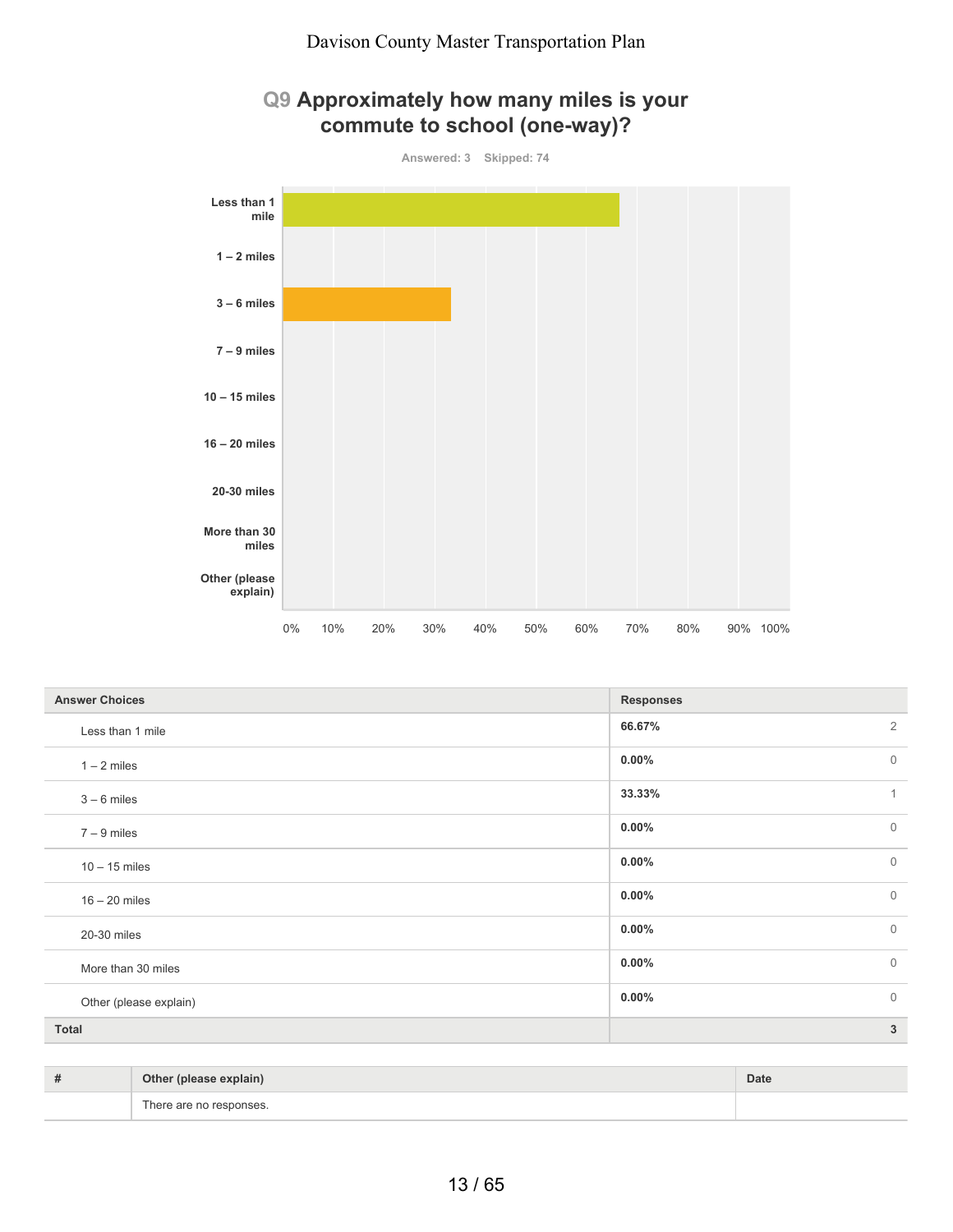## **Q10 Do you currently reside in Davison County?**

**Answered: 77 Skipped: 0**



| <b>Answer Choices</b> | Responses    |
|-----------------------|--------------|
| Yes                   | 89.61%<br>69 |
| No                    | 10.39%<br>8  |
| <b>Total</b>          | 77           |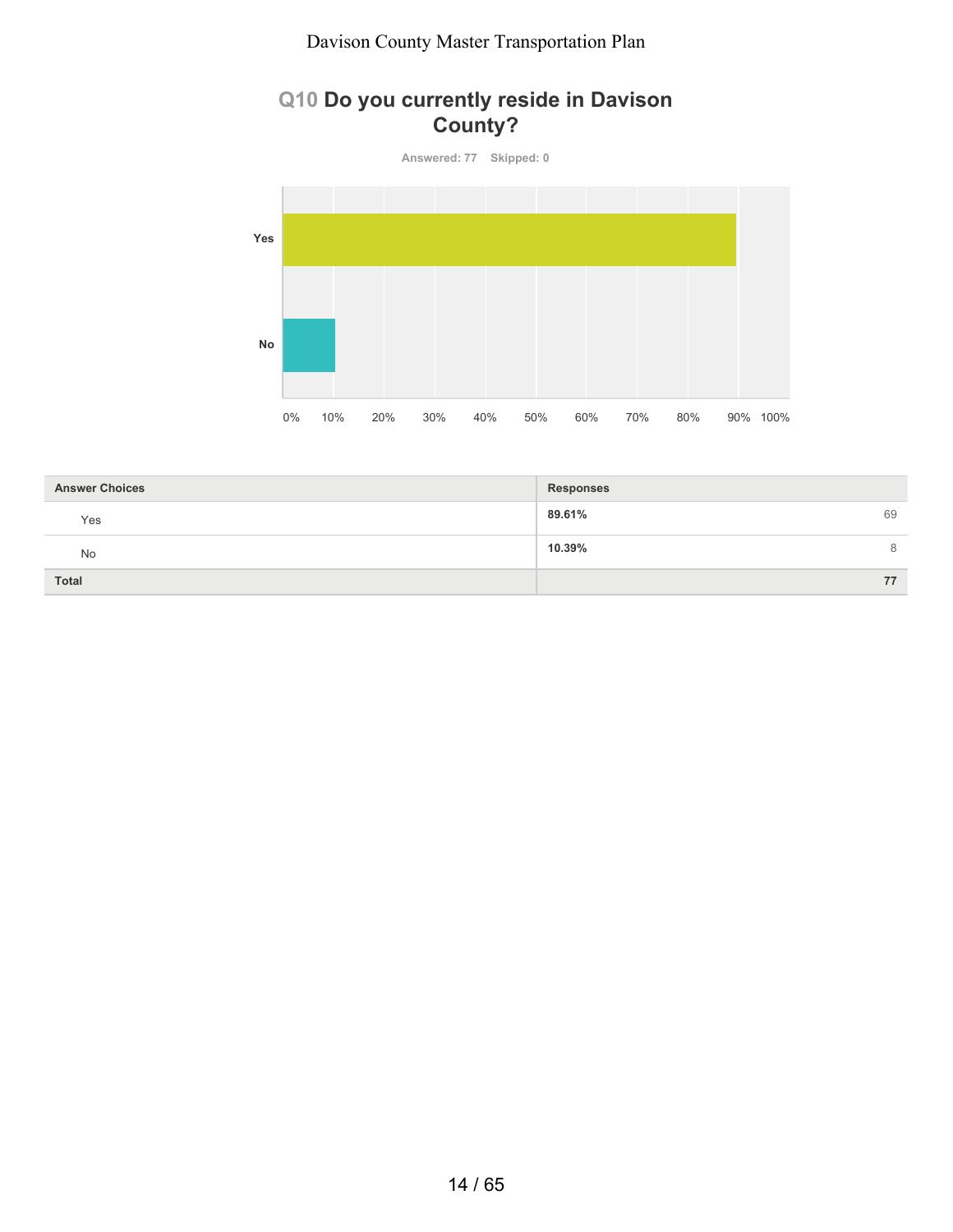## **Q11 In Davison County, in which community (city or township) do you live? Please click here for a map: Davison County Township Map**

**Answered: 69 Skipped: 8**



| <b>Answer</b><br><b>Choices</b> | ponses |
|---------------------------------|--------|
|---------------------------------|--------|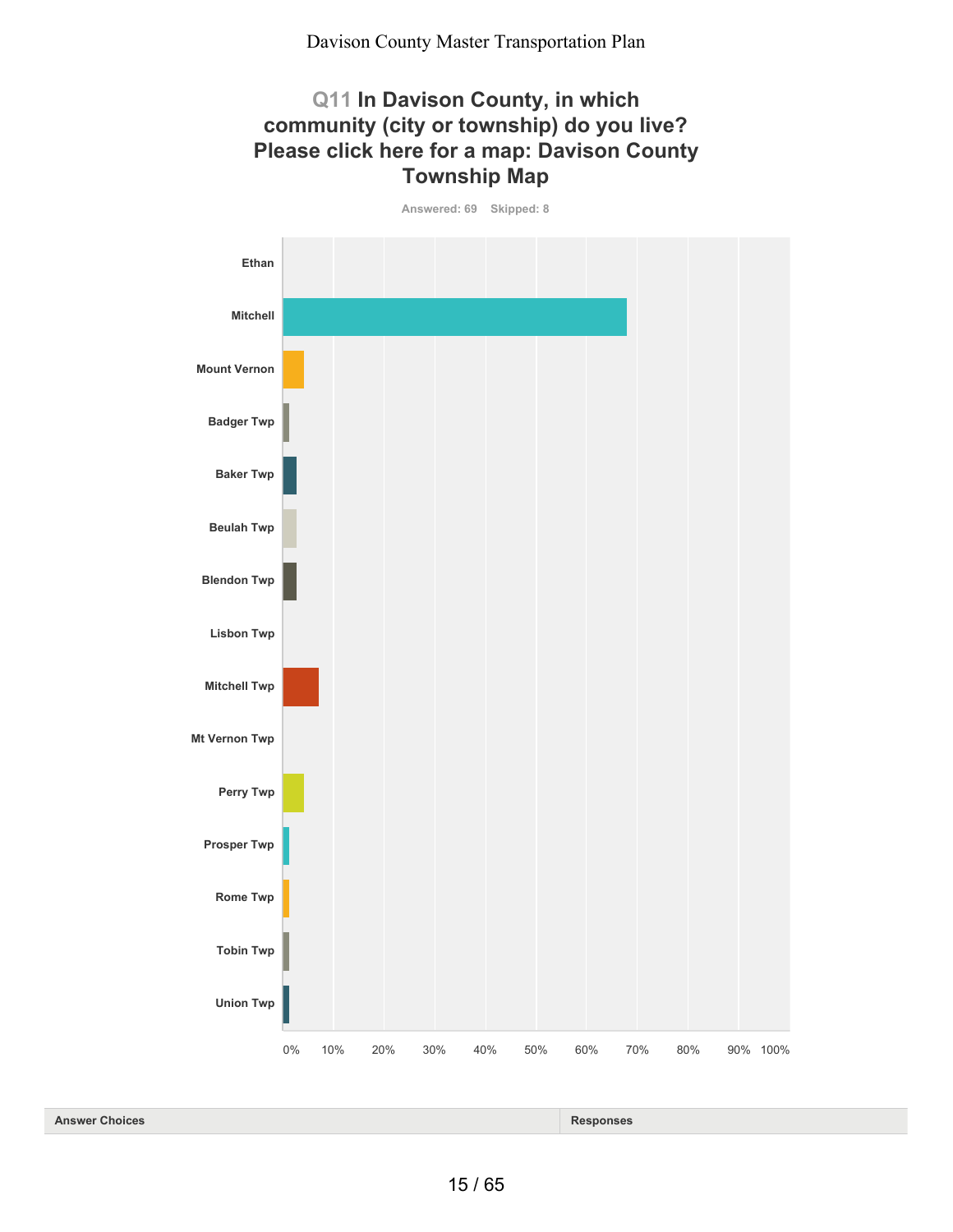| Ethan              | $0.00\%$ | $\mathsf{O}\xspace$ |
|--------------------|----------|---------------------|
| Mitchell           | 68.12%   | 47                  |
| Mount Vernon       | 4.35%    | 3                   |
| <b>Badger Twp</b>  | 1.45%    | $\mathbf{1}$        |
| <b>Baker Twp</b>   | 2.90%    | $\overline{2}$      |
| <b>Beulah Twp</b>  | 2.90%    | $\overline{2}$      |
| <b>Blendon Twp</b> | 2.90%    | $\overline{2}$      |
| Lisbon Twp         | $0.00\%$ | $\circ$             |
| Mitchell Twp       | 7.25%    | 5                   |
| Mt Vernon Twp      | $0.00\%$ | $\mathsf{O}\xspace$ |
| Perry Twp          | 4.35%    | 3                   |
| Prosper Twp        | 1.45%    | $\mathbf{1}$        |
| Rome Twp           | 1.45%    | $\mathbf{1}$        |
| Tobin Twp          | 1.45%    | $\mathbf{1}$        |
| Union Twp          | 1.45%    | $\mathbf{1}$        |
| <b>Total</b>       |          | 69                  |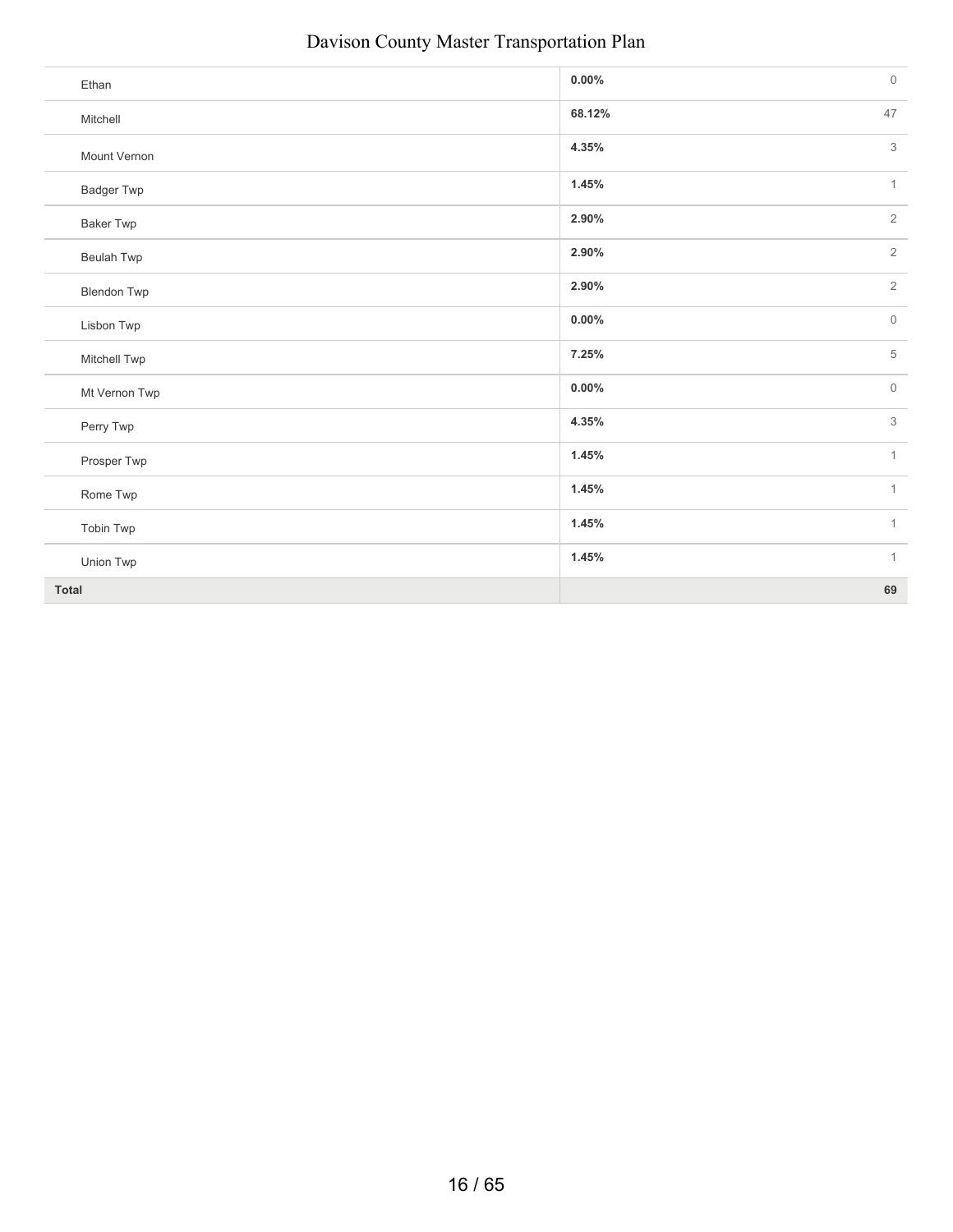## **Q12 In general, what mode of transportation do you most often use for local travel in Davision County?**



| <b>Answer Choices</b>                               | <b>Responses</b>           |
|-----------------------------------------------------|----------------------------|
| Personal vehicle                                    | 97.10%<br>67               |
| Public transportation                               | $0.00\%$<br>$\mathbf{0}$   |
| Demand Bus Service                                  | $0.00\%$<br>$\mathbf{0}$   |
| Paratransit Service (for persons with disabilities) | $\mathbf{0}$<br>$0.00\%$   |
| Carpool/Vanpool                                     | 1.45%<br>$\mathbf{1}$      |
| Taxi                                                | $\overline{0}$<br>$0.00\%$ |
| <b>Bicycle</b>                                      | $\mathbf{0}$<br>$0.00\%$   |
| Walk                                                | $0.00\%$<br>$\mathbf{0}$   |
| Other (please explain)                              | 1.45%<br>$\mathbf{1}$      |
| <b>Total</b>                                        | 69                         |

| # | Other (please explain) | Date               |
|---|------------------------|--------------------|
|   | <b>County Vehicle</b>  | 12/10/2014 3:30 PM |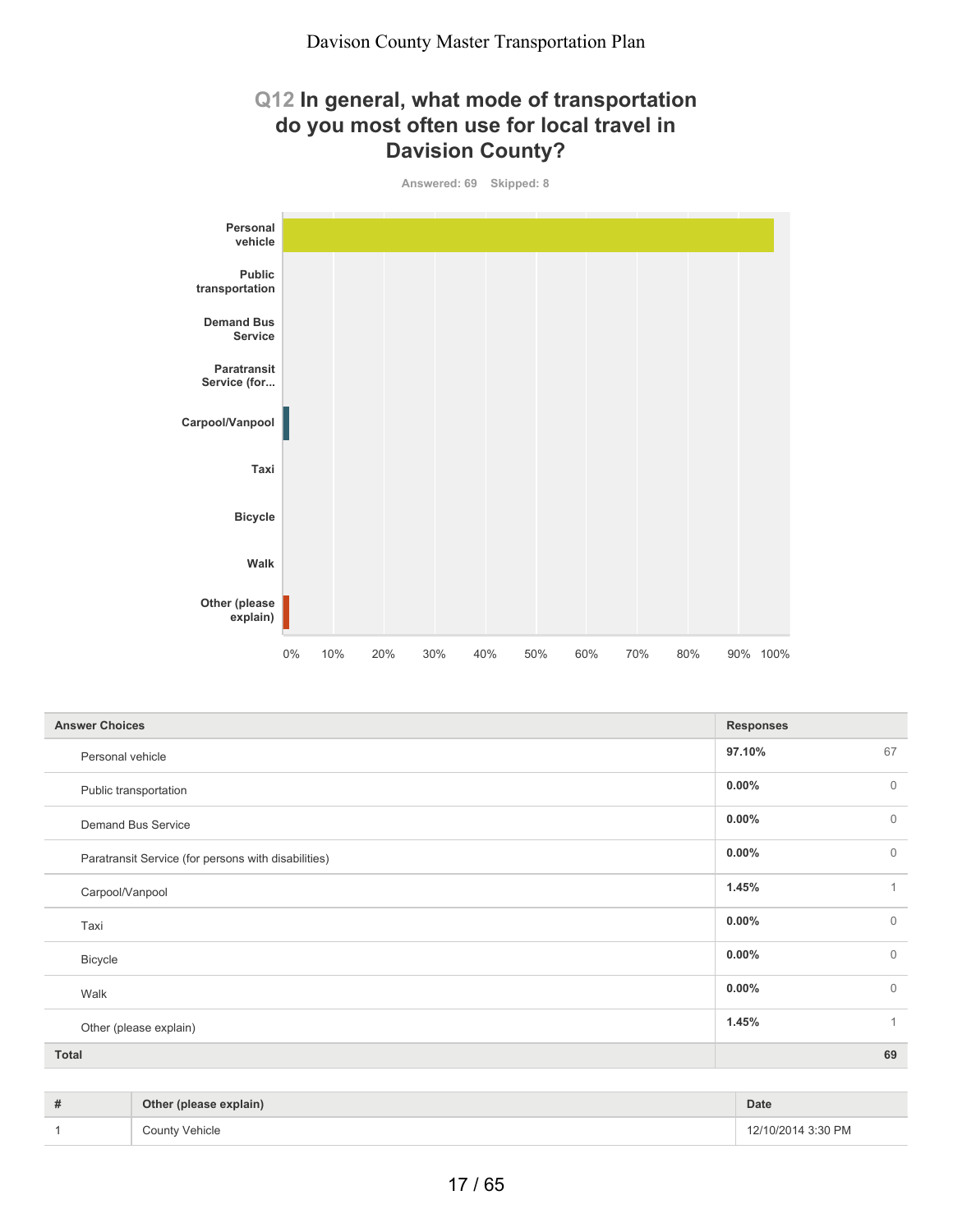## **Q13 What are your primary reasons for travel within Davison County? You may select up to four responses.**



| <b>Answer Choices</b>                                  | <b>Responses</b> |                |
|--------------------------------------------------------|------------------|----------------|
| To/from work or work-related trips                     | 91.30%           | 63             |
| To/from school                                         | 5.80%            | $\overline{4}$ |
| Getting children to/from school or activities          | 34.78%           | 24             |
| Household errands (bank, dry clean, post office)       | 59.42%           | 41             |
| Grocery/food shopping                                  | 75.36%           | 52             |
| Shopping (supercenters, department stores, mall, etc.) | 46.38%           | 32             |
| Medical services                                       | 27.54%           | 19             |
| Civic or religious activities                          | 24.64%           | 17             |
| Restaurants/dining out                                 | 34.78%           | 24             |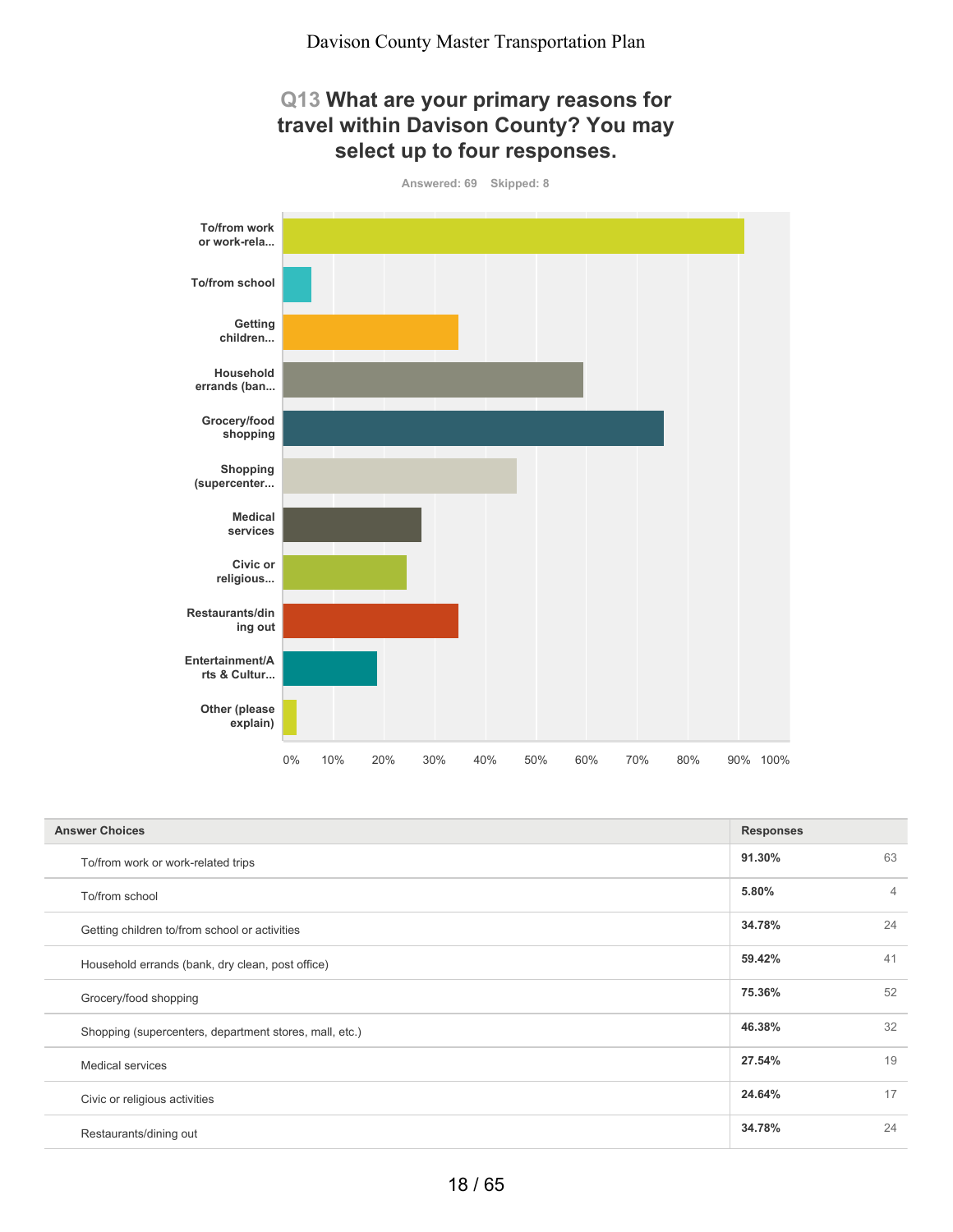| Total Respondents: 69                    |        |    |
|------------------------------------------|--------|----|
| Other (please explain)                   | 2.90%  |    |
| Entertainment/Arts & Cultural activities | 18.84% | 13 |

| Other (please explain)                                           | Date               |
|------------------------------------------------------------------|--------------------|
| salvage hauls to Aurora, Bainer, Gerald Counties and Sioux Falls | 12/12/2014 1:39 PM |
| Moving agricultural commodities                                  | 12/2/2014 1:12 PM  |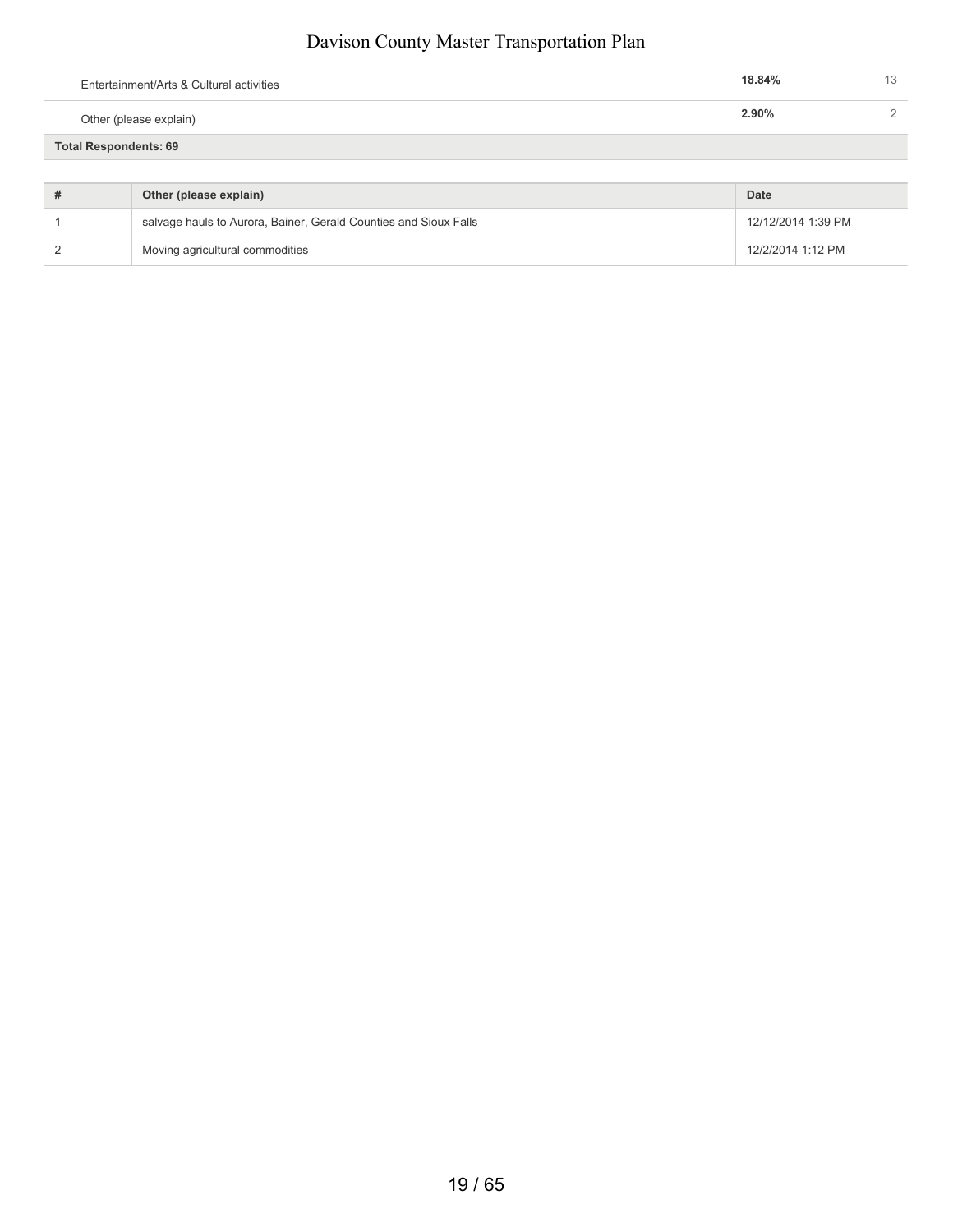## **Q14 Which days of the week do you most often travel within Davison County? Check all that apply.**



| <b>Answer Choices</b>        | <b>Responses</b> |    |
|------------------------------|------------------|----|
| Monday                       | 91.30%           | 63 |
| Tuesday                      | 91.30%           | 63 |
| Wednesday                    | 92.75%           | 64 |
| Thursday                     | 91.30%           | 63 |
| Friday                       | 92.75%           | 64 |
| Saturday                     | 66.67%           | 46 |
| Sunday                       | 52.17%           | 36 |
| <b>Total Respondents: 69</b> |                  |    |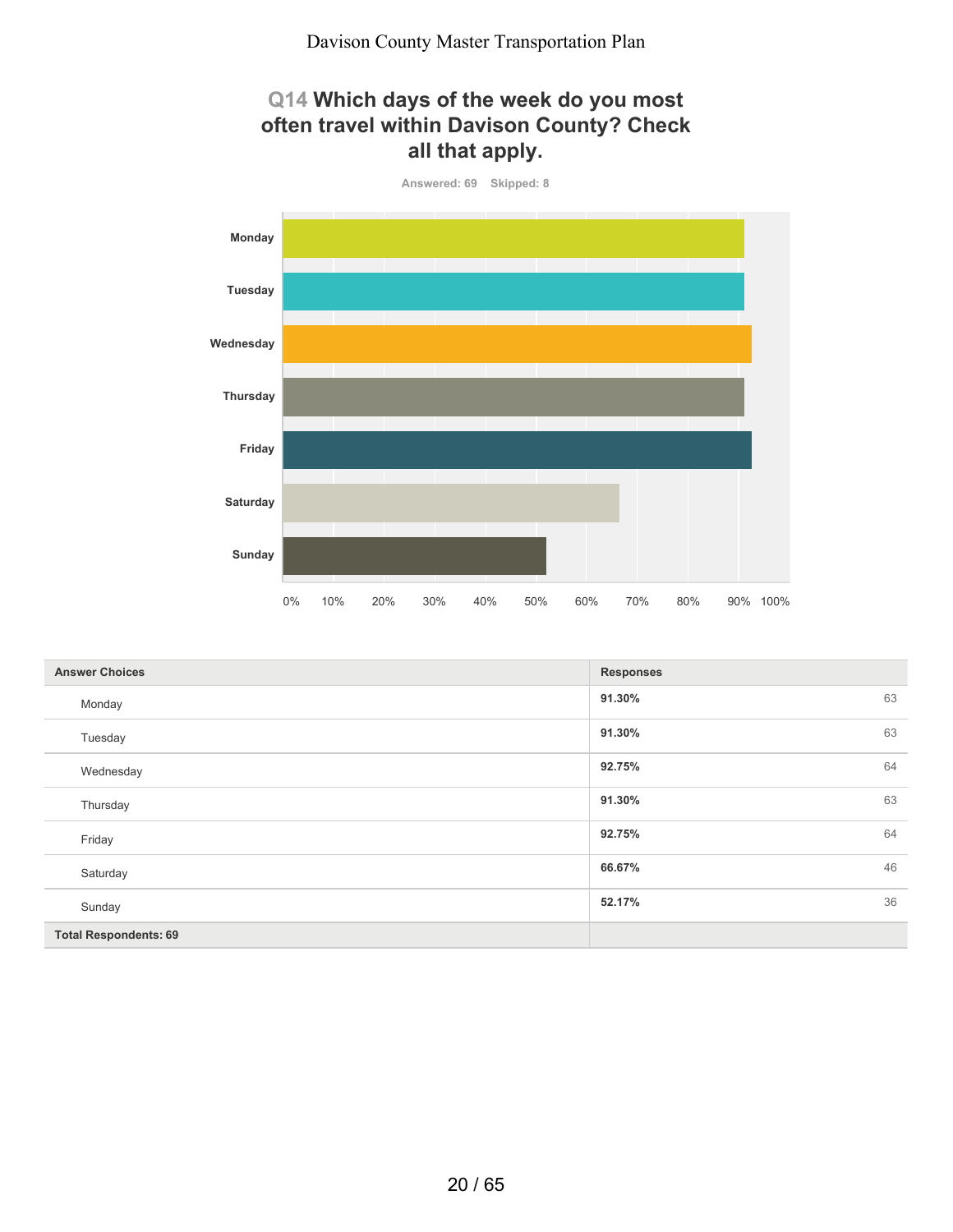#### **Q15 What time(s) of day do you most often travel on a typical weekday (Monday – Friday)? You may select up to two responses.**

**Answered: 69 Skipped: 8**



| <b>Answer Choices</b>               | <b>Responses</b>        |
|-------------------------------------|-------------------------|
| $5:30$ am $-9:00$ am                | 81.16%<br>56            |
| $9:00$ am $-12:00$ pm               | 12<br>17.39%            |
| 12:00 pm $-3:30$ pm                 | 8<br>11.59%             |
| $3:30 \text{ pm} - 6:00 \text{ pm}$ | 49<br>71.01%            |
| After 6:00 pm                       | 13<br>18.84%            |
| Other (please explain)              | 5.80%<br>$\overline{4}$ |
| <b>Total Respondents: 69</b>        |                         |

| # | Other (please explain)                             | <b>Date</b>        |
|---|----------------------------------------------------|--------------------|
|   | anytime                                            | 12/12/2014 3:13 PM |
|   | anytime                                            | 12/12/2014 2:44 PM |
|   | Wife works in Mitchell, I farm, always on the road | 12/8/2014 9:41 PM  |
|   | I am running my kids to and from events all day!!  | 12/4/2014 8:25 AM  |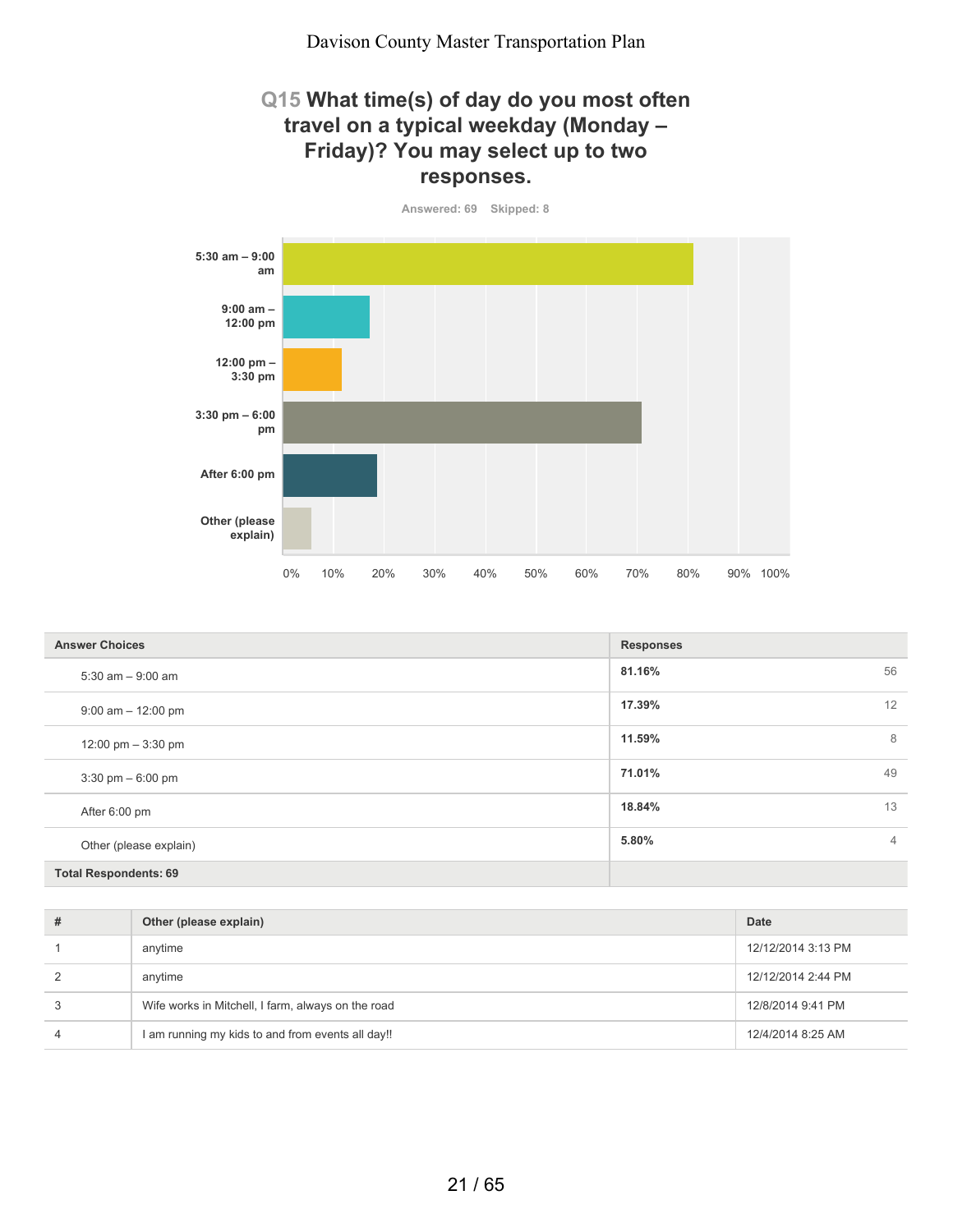**Q16 How many local trips do you make in and around Davison County on a typical weekday (Monday – Friday)? (A trip occurs anytime that you travel from one destination to another, including when you first leave home for the day. It does not include leisure or recreational activities performed in the immediate vicinity of your home, such as jogging or walking a dog).**



| <b>Answer Choices</b>     | <b>Responses</b> |    |
|---------------------------|------------------|----|
| None/less than once a day | 2.90%            | 2  |
| $1 - 2$ trips a day       | 37.68%           | 26 |
| $3 - 4$ trips a day       | 37.68%           | 26 |
| 5 or more trips a day     | 21.74%           | 15 |
| <b>Total</b>              |                  | 69 |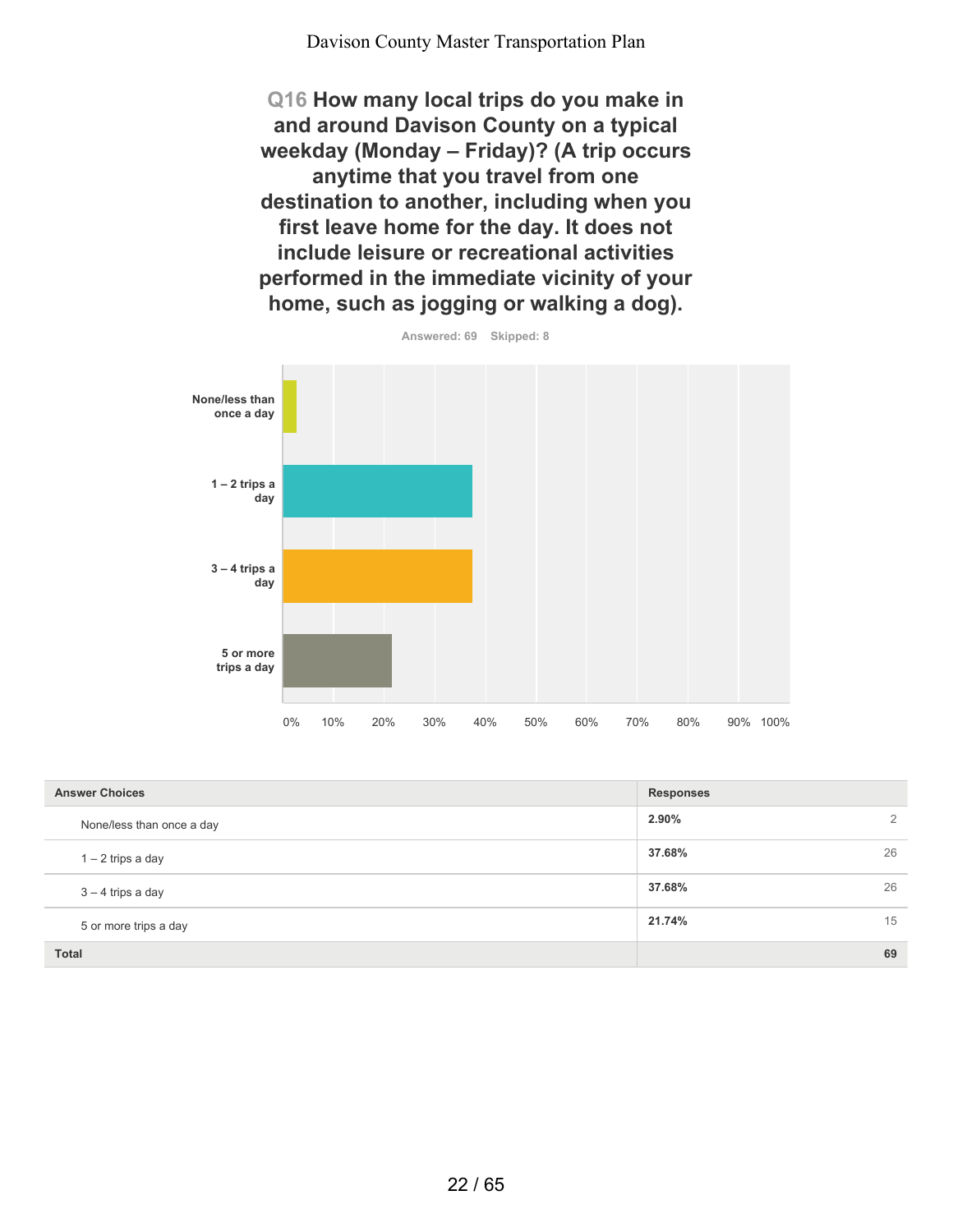## **Q17 In which city or township do you reside?**

**Answered: 5 Skipped: 72**

| # | <b>Responses</b>                                   | <b>Date</b>        |
|---|----------------------------------------------------|--------------------|
|   | I live on 16 E Hwy 38, Alexandria                  | 12/18/2014 8:22 AM |
|   | Butler township                                    | 12/12/2014 2:35 PM |
|   | Alexandria                                         | 12/8/2014 11:53 AM |
| 4 | out in country in hanson county, fairview township | 12/5/2014 9:42 AM  |
|   | Rosedale Township, Hanson County                   | 12/3/2014 4:24 PM  |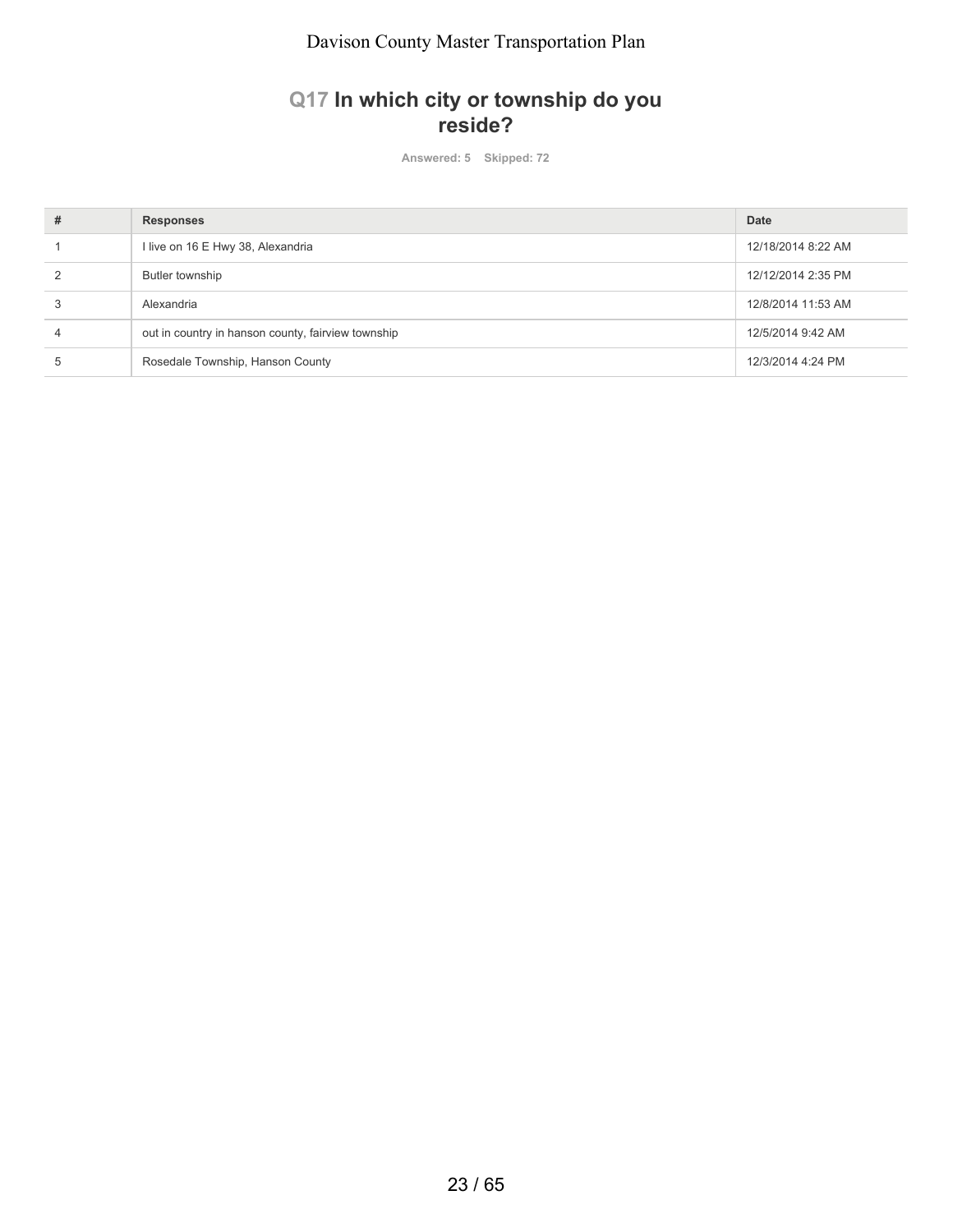## **Q18 Which of the following is your primary destination? Check all that apply.**



| <b>Answer Choices</b>       | <b>Responses</b> |               |
|-----------------------------|------------------|---------------|
| Mitchell                    | 60.00%           | 3             |
| Mount Vernon                | $0.00\%$         | $\mathbf 0$   |
| Ethan                       | $0.00\%$         | $\mathbf 0$   |
| Other (please explain)      | 40.00%           | $\mathcal{L}$ |
| <b>Total Respondents: 5</b> |                  |               |

| Other (please explain) | Date               |
|------------------------|--------------------|
| Farmer, SD             | 12/18/2014 8:22 AM |
| Badger township        | 12/12/2014 2:35 PM |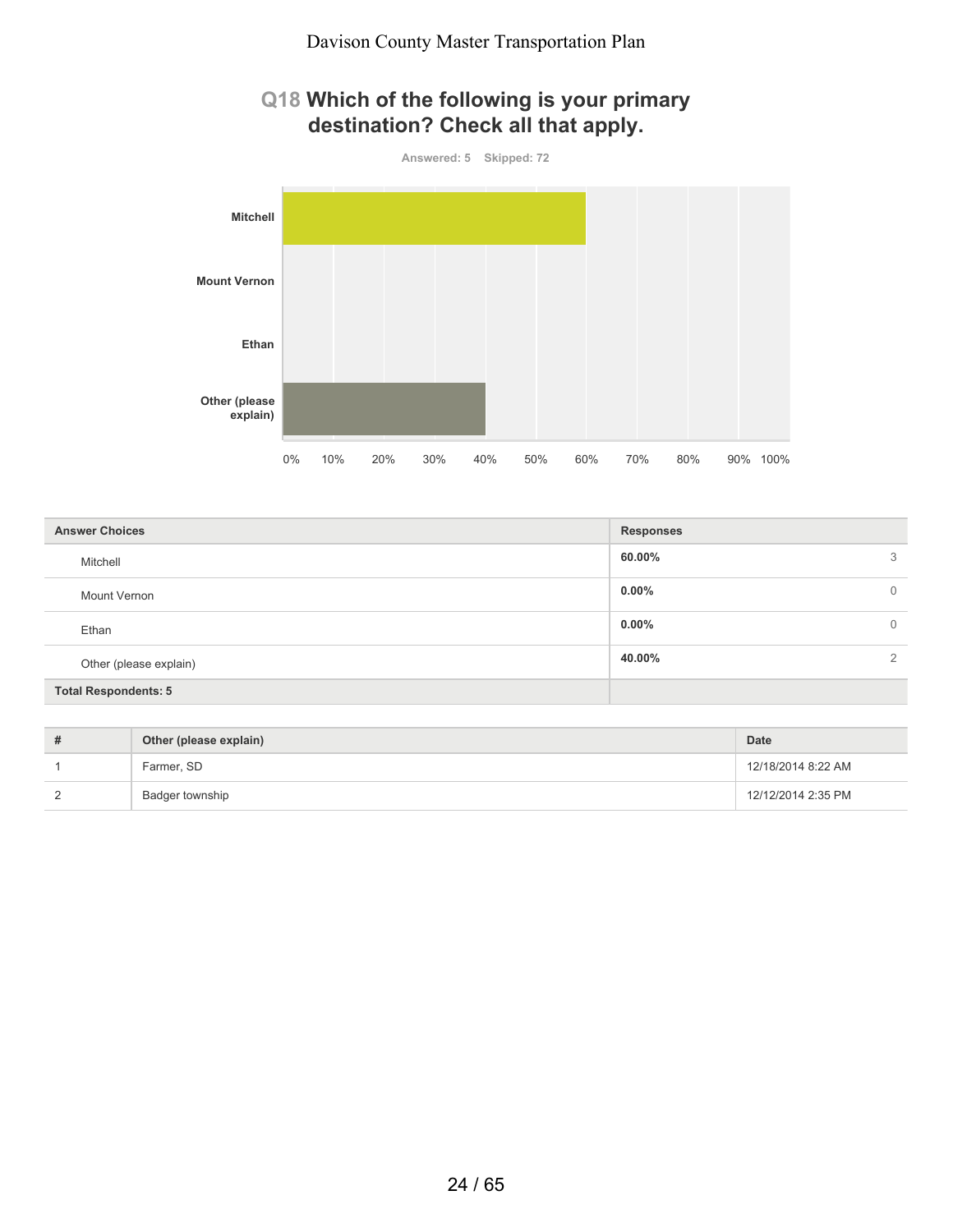## **Q19 In a typical month, what are your primary reasons for travel to a city or township within Davison County? Check all that apply.**

**Answered: 5 Skipped: 72**



| <b>Answer Choices</b>                                  | <b>Responses</b> |                |
|--------------------------------------------------------|------------------|----------------|
| To/from work or work-related trips                     | 80.00%           | 4              |
| To/from school                                         | $0.00\%$         | $\Omega$       |
| Getting children to/from school or activities          | 40.00%           | $\overline{2}$ |
| Household errands (bank, dry clean, post office)       | 80.00%           | 4              |
| Grocery/food shopping                                  | 80.00%           | $\overline{4}$ |
| Shopping (supercenters, department stores, mall, etc.) | 80.00%           | 4              |
| <b>Medical services</b>                                | 60.00%           | 3              |
| Civic or religious activities                          | 60.00%           | 3              |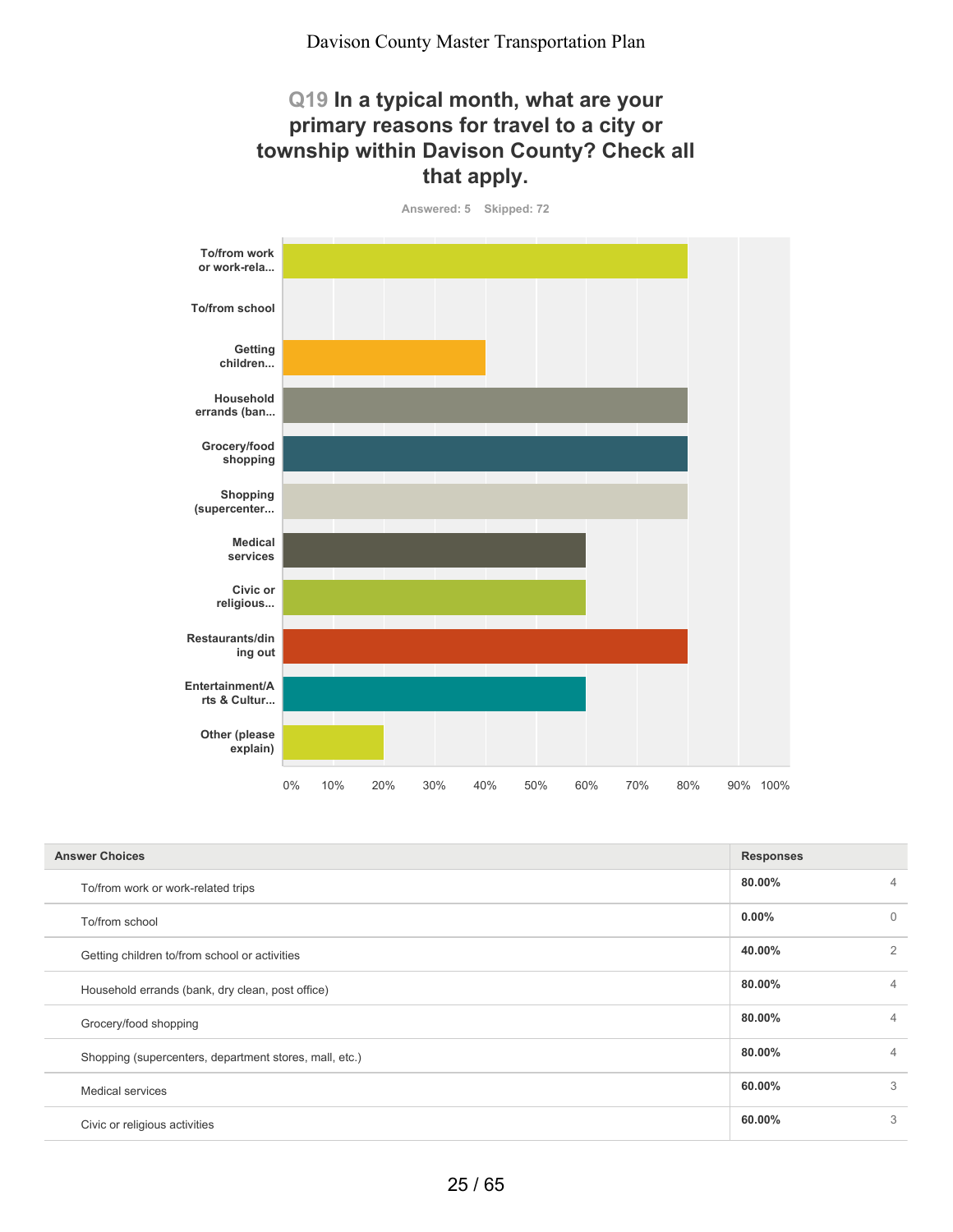| Entertainment/Arts & Cultural activities              | 60.00% | 3 |
|-------------------------------------------------------|--------|---|
| Other (please explain)<br><b>Total Respondents: 5</b> | 20.00% |   |

| Other (please explain)                                          | Date               |
|-----------------------------------------------------------------|--------------------|
| taking elderly persons from Alexandria to Mitchell appointments | 12/8/2014 11:53 AM |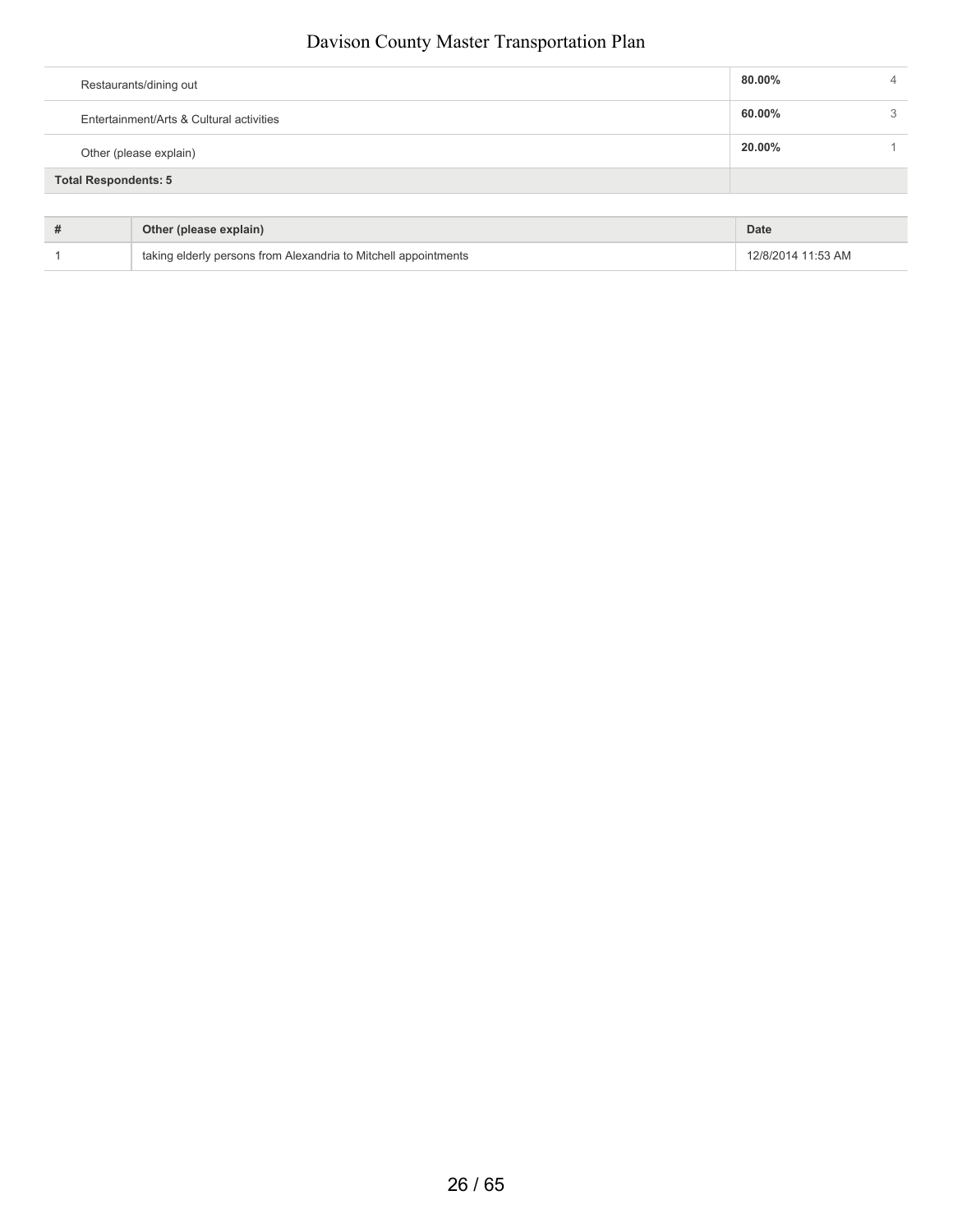## **Q20 Which days of the week do you most often travel within Davison County? Check all that apply.**



| <b>Answer Choices</b>       | <b>Responses</b>         |                |
|-----------------------------|--------------------------|----------------|
| Monday                      | 60.00%                   | 3              |
| Tuesday                     | 60.00%                   | 3              |
| Wednesday                   | 80.00%                   | $\overline{4}$ |
| Thursday                    | 60.00%                   | 3              |
| Friday                      | 80.00%                   | $\overline{4}$ |
| Saturday                    | 80.00%<br>$\overline{4}$ |                |
| Sunday                      | 60.00%                   | 3              |
| <b>Total Respondents: 5</b> |                          |                |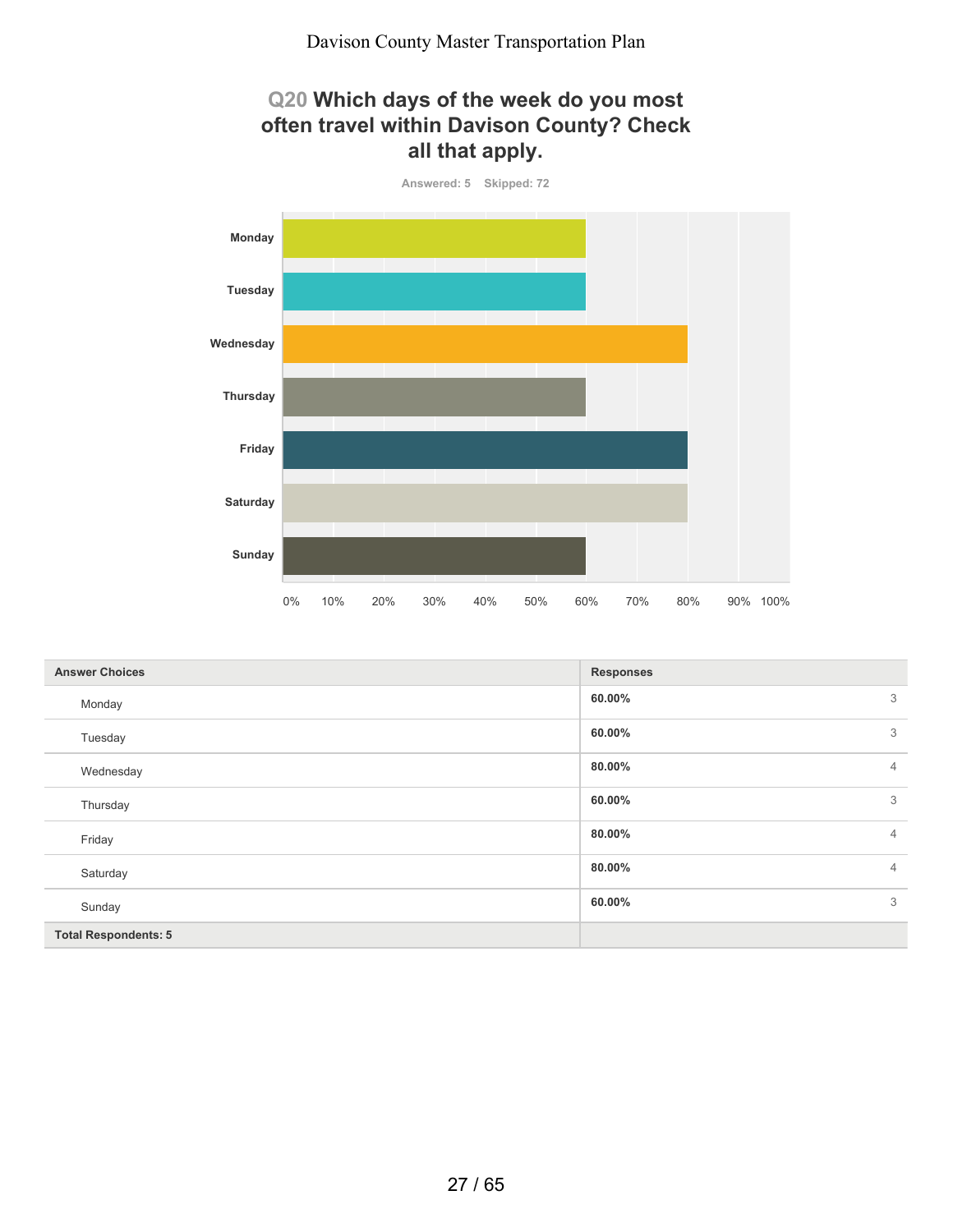#### **Q21 What time(s) of day do you most often travel on a typical weekday (Monday – Friday)? You may select up to two responses.**

**Answered: 5 Skipped: 72**



| <b>Answer Choices</b>       | <b>Responses</b>         |
|-----------------------------|--------------------------|
| $5:30$ am $-9:00$ am        | 3<br>60.00%              |
| $9:00$ am $-12:00$ pm       | 20.00%<br>1              |
| 12:00 pm $-3:30$ pm         | 20.00%<br>1.             |
| $3:30$ pm $-6:00$ pm        | 80.00%<br>$\overline{4}$ |
| After 6:00 pm               | 20.00%                   |
| Other (please explain)      | 20.00%                   |
| <b>Total Respondents: 5</b> |                          |

| Other (please explain)            | <b>Date</b>        |
|-----------------------------------|--------------------|
| as needed for assistance as above | 12/8/2014 11:53 AM |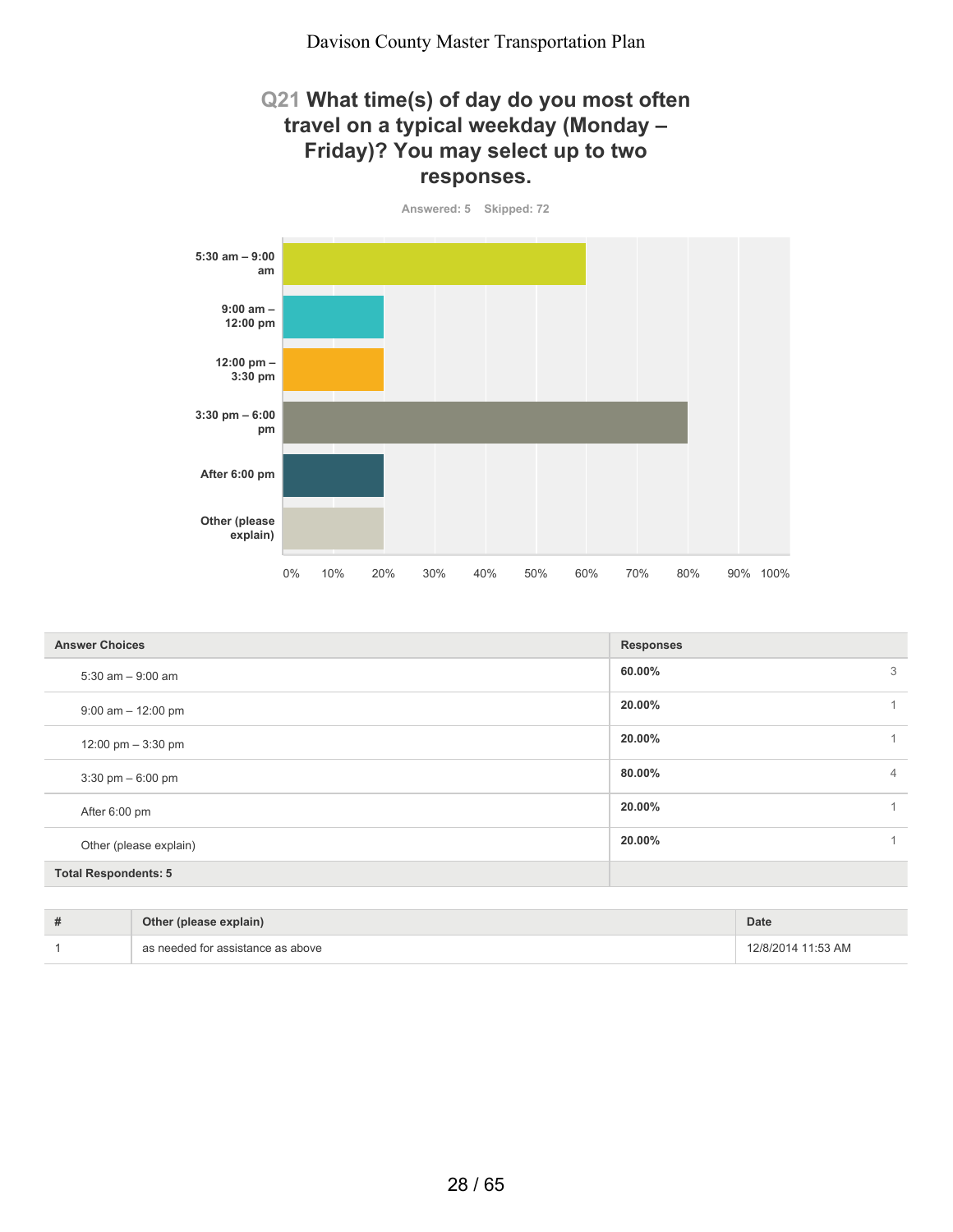## **Q22 Pavement conditions on County roadways (not including South Dakota Highways, Interstate 90, or City of Mitchell streets) throughout Davison County are generally in:**



| <b>Answer Choices</b>                                          | <b>Responses</b>         |
|----------------------------------------------------------------|--------------------------|
| <b>Excellent condition</b>                                     | $0.00\%$<br>$\mathbf{0}$ |
| Good condition                                                 | 26.87%<br>18             |
| Fair condition                                                 | 62.69%<br>42             |
| Poor condition                                                 | 7.46%<br>5               |
| Very poor condition                                            | $\mathbf{0}$<br>$0.00\%$ |
| Please note specific locations of Poor or Very Poor conditions | 2.99%<br>2               |
| <b>Total</b>                                                   | 67                       |

| Please note specific locations of Poor or Very Poor conditions | Date              |
|----------------------------------------------------------------|-------------------|
| I rarely ever use these roads don't know.                      | 12/9/2014 7:28 AM |
| 397th Ave, 265th Street                                        | 12/2/2014 1:24 PM |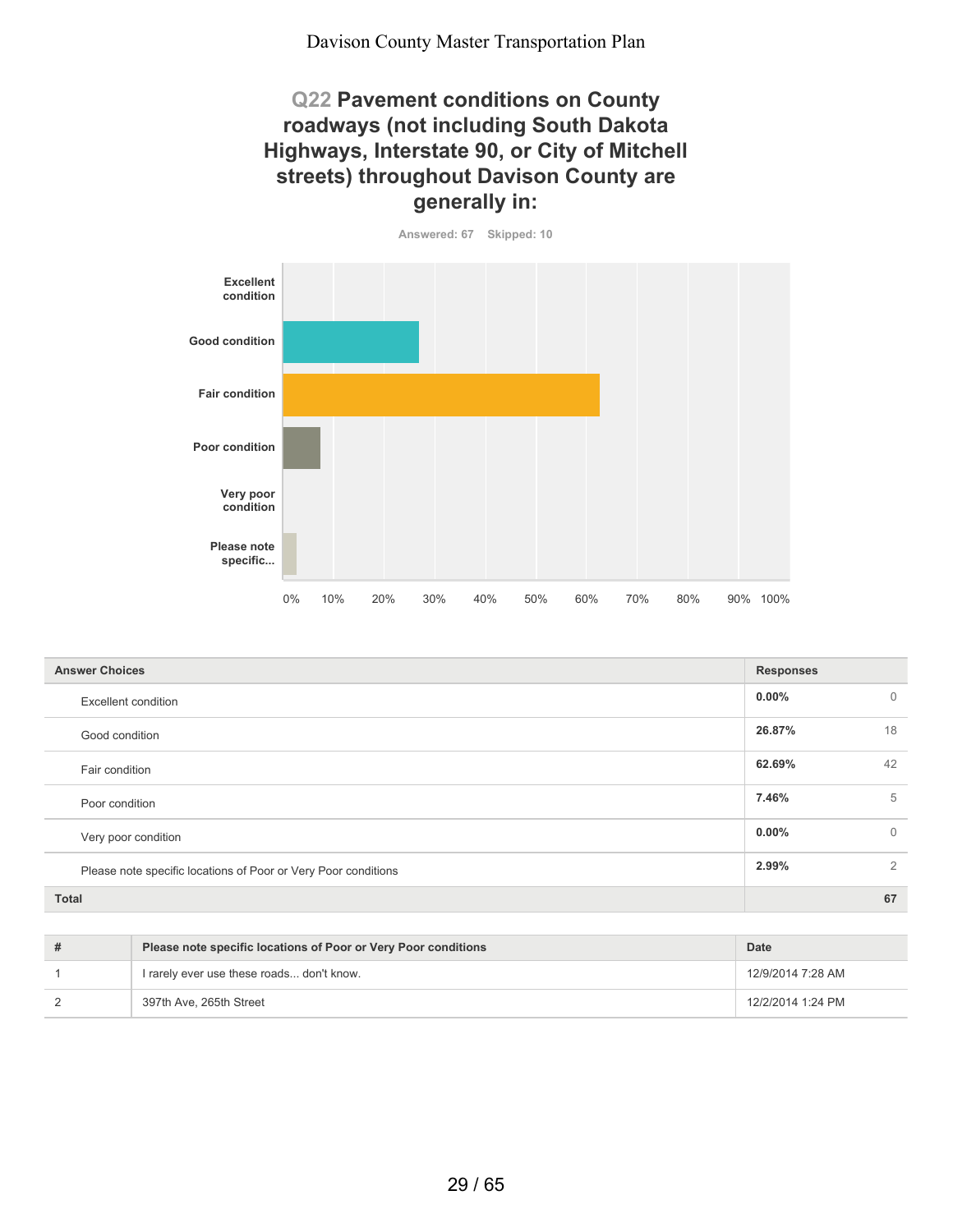



| <b>Answer Choices</b>                                          | <b>Responses</b> |             |
|----------------------------------------------------------------|------------------|-------------|
| <b>Excellent condition</b>                                     | $0.00\%$         | $\mathbf 0$ |
| Good condition                                                 | 20.90%           | 14          |
| Fair condition                                                 | 64.18%           | 43          |
| Poor condition                                                 | 7.46%            | 5           |
| Very poor condition                                            | $0.00\%$         | $\mathbf 0$ |
| Please note specific locations of Poor or Very Poor conditions | 7.46%            | 5           |
| <b>Total</b>                                                   |                  | 67          |

| # | Please note specific locations of Poor or Very Poor conditions                                               | Date               |
|---|--------------------------------------------------------------------------------------------------------------|--------------------|
|   | n. gale road - north of shanand road                                                                         | 12/12/2014 3:05 PM |
|   | N Gale Road                                                                                                  | 12/12/2014 2:59 PM |
|   | 247 from Mt. Vernon Oil to Betts Road                                                                        | 12/11/2014 9:21 PM |
|   | I rarely ever use these roads don't know.                                                                    | 12/9/2014 7:28 AM  |
| 5 | I live on 256th street. There are over 15 homes on that road with high traffic volumes. Needs to be paved!!! | 12/4/2014 8:29 AM  |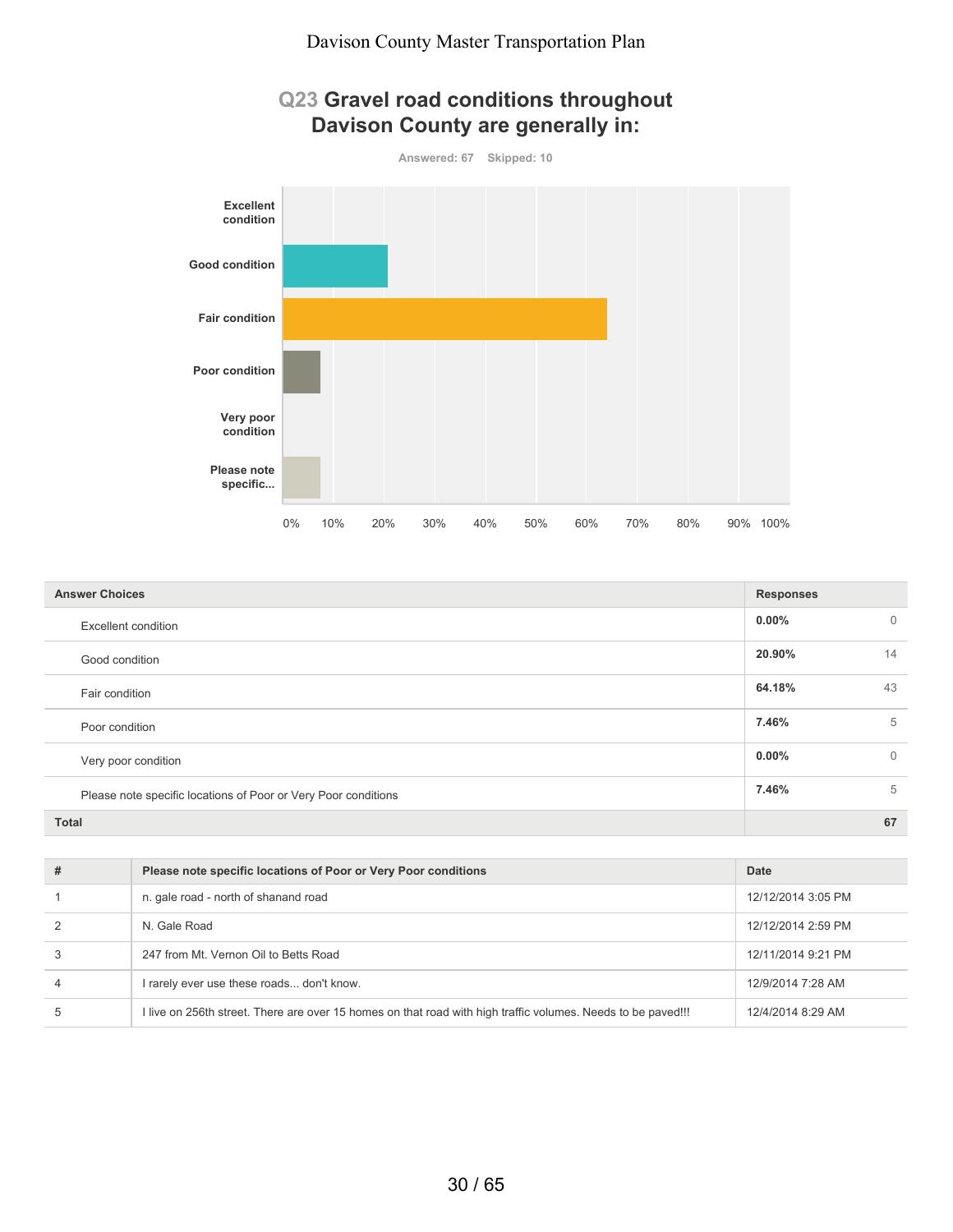## **Q24 With regards to your opinion of safety on the County roadways, what areas of driver safety are you most concerned about in Davison County (Select up to three):**

**Answered: 67 Skipped: 10 Vehicle speeds Intersections Roadway widths Roadway conditions... Access locations to... Traffic congestion Large vehicles (trucks, far... Distracted drivers (cel... I have no concerns Other concerns:** 0% 10% 20% 30% 40% 50% 60% 70% 80% 90% 100%

| <b>Answer Choices</b>                                                   |        |    |
|-------------------------------------------------------------------------|--------|----|
| Vehicle speeds                                                          | 31.34% | 21 |
| Intersections                                                           | 49.25% | 33 |
| Roadway widths                                                          | 19.40% | 13 |
| Roadway conditions (pavement surface, ditches, pavement markings, etc.) | 49.25% | 33 |
| Access locations to homes, businesses, and fields                       | 8.96%  | 6  |
| Traffic congestion                                                      | 4.48%  | 3  |
| Large vehicles (trucks, farm equipment, etc.)                           | 31.34% | 21 |
| Distracted drivers (cell phones, texting, etc.)                         | 52.24% | 35 |
| I have no concerns                                                      | 1.49%  | 1  |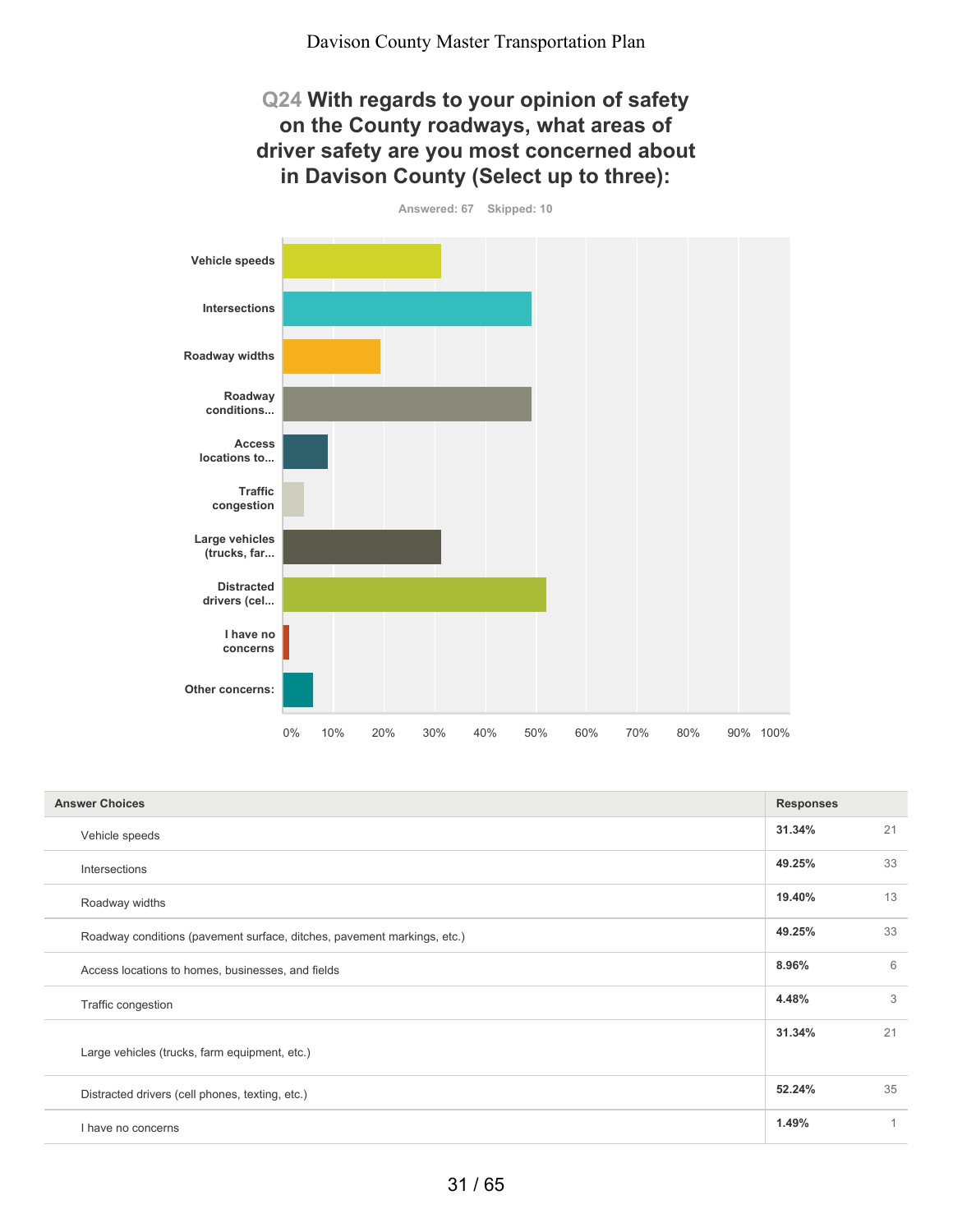| Other concerns:              | 5.97% |  |
|------------------------------|-------|--|
| <b>Total Respondents: 67</b> |       |  |

| # | Other concerns:                                         | Date               |
|---|---------------------------------------------------------|--------------------|
|   | rough gravel roads - spped limit too high, dust control | 12/12/2014 3:05 PM |
|   | rutted gravel roads                                     | 12/12/2014 2:59 PM |
|   | I rarely ever use these roads don't know.               | 12/9/2014 7:28 AM  |
|   | <b>DWI</b>                                              | 12/7/2014 8:26 PM  |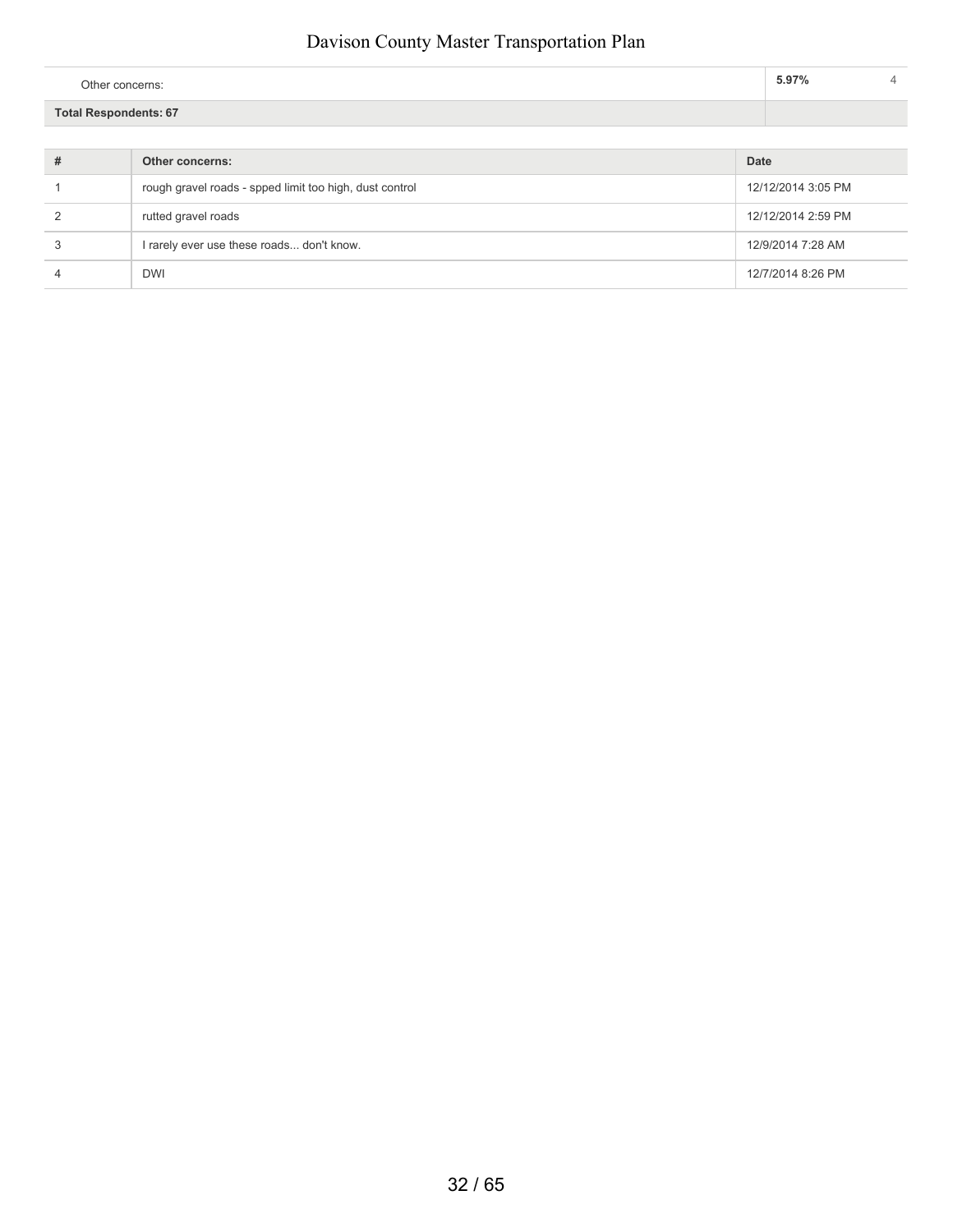## **Q25 Are you aware of or concerned about any specific safety issues and locations in Davison County, please provide specific locations or examples:**

**Answered: 24 Skipped: 53**

| #              | <b>Responses</b>                                                                                                                                                                                                                                                                                                                  | <b>Date</b>         |
|----------------|-----------------------------------------------------------------------------------------------------------------------------------------------------------------------------------------------------------------------------------------------------------------------------------------------------------------------------------|---------------------|
| -1             | On Hwy 38 going West, West of 2nd James River Bridge, put a turning lane on right hand side to go to golf<br>course. On Hwy 38 coming into town, put a right hand turn lane going to hospital.                                                                                                                                    | 12/18/2014 8:25 AM  |
| 2              | BURR STREET AND NORWAY INTERSECTION BY TWIN DRAGON AND MCDONALDS.                                                                                                                                                                                                                                                                 | 12/17/2014 12:12 PM |
| 3              | Corner by the south McDonalds - Norway and Burr; traffic not yielding on east side of town where there are one-<br>way streets                                                                                                                                                                                                    | 12/15/2014 10:34 AM |
| 4              | turning lanes; spring weight limits; how roads are built                                                                                                                                                                                                                                                                          | 12/12/2014 3:14 PM  |
| 5              | N. Gale Road - road very poor - extremely washboard and dust reduces visibility at times to zero. Speed limit<br>needs to be reduced. it is the same as Shanard road (oil) - numerous homes located along road. dust creates<br>health issue from poor quality air.                                                               | 12/12/2014 3:05 PM  |
| 6              | n. gale road very wash boardy                                                                                                                                                                                                                                                                                                     | 12/12/2014 2:59 PM  |
| $\overline{7}$ | East Spruce Street                                                                                                                                                                                                                                                                                                                | 12/12/2014 2:31 PM  |
| 8              | 407th Maui Drive to Plano Road needs paved                                                                                                                                                                                                                                                                                        | 12/12/2014 2:25 PM  |
| 9              | hwy 41 - narrow spots with rough sections especially Cty Rd/5 (Holiday Inn) West of Betts Corner                                                                                                                                                                                                                                  | 12/12/2014 2:09 PM  |
| 10             | Railroad tracks north of Case Implement                                                                                                                                                                                                                                                                                           | 12/12/2014 2:01 PM  |
| 11             | 247th Avenue                                                                                                                                                                                                                                                                                                                      | 12/12/2014 1:46 PM  |
| 12             | 247 where asphalt was ground up. Chunks of asphalt loose. Also did not grind all of asphalt up. Road is very<br>rough. Road grader does a very poor job. Makes more washboards.                                                                                                                                                   | 12/11/2014 9:21 PM  |
| 13             | 8th and Bypass Minnesota and Bypass                                                                                                                                                                                                                                                                                               | 12/11/2014 12:49 PM |
| 14             | Highway width on 254th Street (Old Highway 16)                                                                                                                                                                                                                                                                                    | 12/10/2014 3:48 PM  |
| 15             | 15th and Sanborn in Mitchell. the Daley Dental Sign is too close tot he intersection and blocks view.                                                                                                                                                                                                                             | 12/8/2014 1:26 PM   |
| 16             | The 4-way intersections just east of the intersection of Elm Street and Minnesota in the city of Mitchell have no<br>stop signs. Also concerned about the road clearance on Hwy 16 going west of out town. The buildings and trees<br>prevent the Southern sun from melting ice/snow on the hwy and heavy traffic packs the snow. | 12/8/2014 12:29 PM  |
| 17             | Trucks north of implement dealers/salvage yard, trucks coming in from West to elevator                                                                                                                                                                                                                                            | 12/8/2014 12:06 PM  |
| 18             | Snow removal in the country should be more thorough and completely in a more timely manner.                                                                                                                                                                                                                                       | 12/8/2014 7:02 AM   |
| 19             | SD Hwy 37 is dangerous with the amount of traffic that travels it every day. Particularly intersections that do not<br>have seperate turn lanes. Several crashes occur at intersections because of people driving too fast and following<br>too close.                                                                            | 12/7/2014 2:05 PM   |
| 20             | East Spruce Street in Mitchell from the Intersection with 37 east to the stockyards and MTI. High traffic-large<br>trucks- narrow roads- train tracks.                                                                                                                                                                            | 12/4/2014 2:06 PM   |
| 21             | Highway 37 and MTI intersection is very dangerous in the morning. The people turning into MTI do not abide by<br>the traffic signal.                                                                                                                                                                                              | 12/3/2014 4:31 PM   |
| 22             | Corner of Norway and Rowley St. should be four-way.                                                                                                                                                                                                                                                                               | 12/3/2014 2:58 PM   |
| 23             | Mitchell city: service road intersection of Norway and Burr. The intersection of E Elm and Burr is also hard to see<br>because of the cement wall.                                                                                                                                                                                | 12/3/2014 2:55 PM   |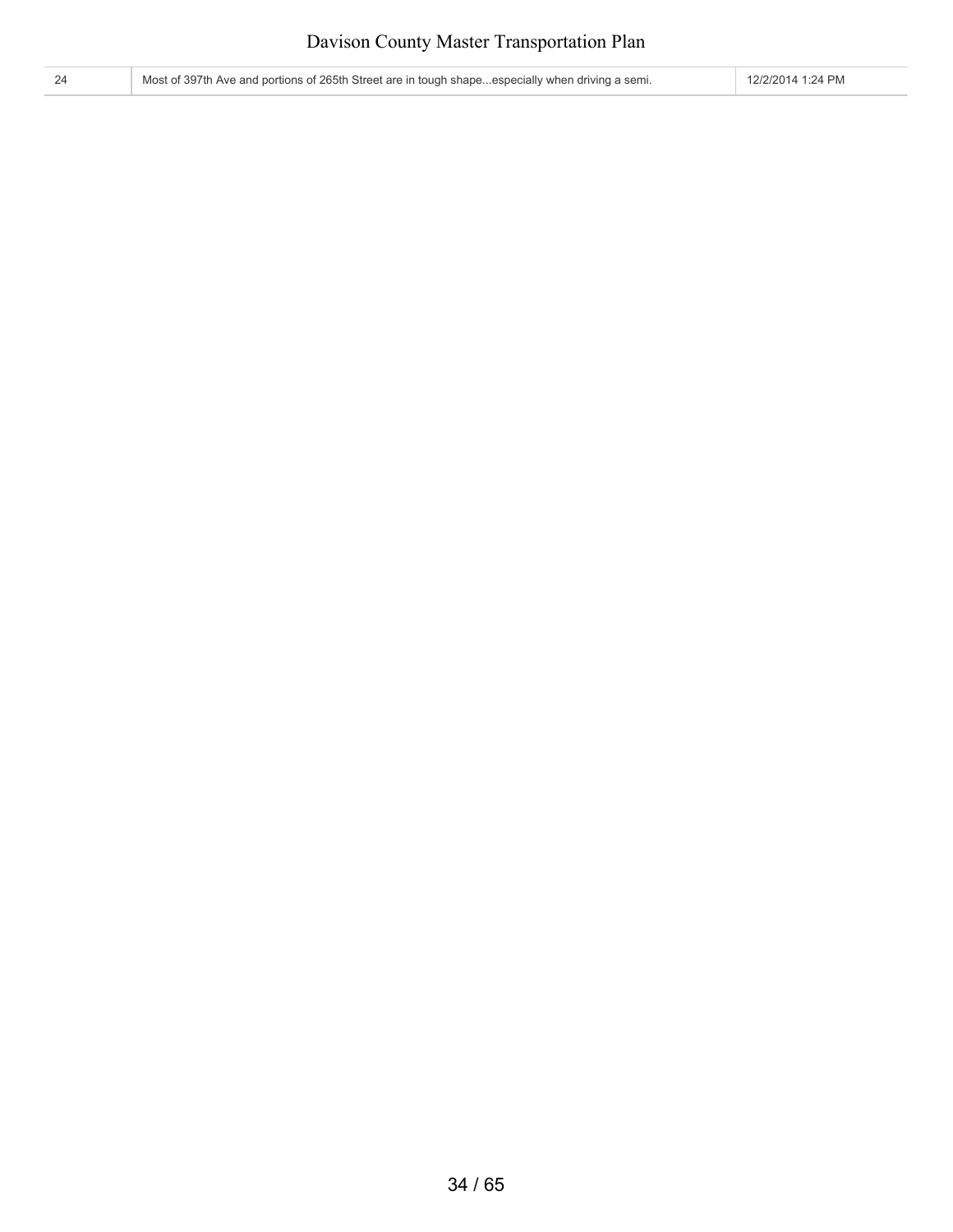## **Q26 Do you walk or ride a bicycle in Davison County? If so, what is your feeling of safety as a walker or bicyclist:**





| <b>Answer Choices</b>           | <b>Responses</b>        |
|---------------------------------|-------------------------|
| Very safe                       | 12.70%<br>8             |
| Somewhat safe                   | 19<br>30.16%            |
| Neutral                         | 19.05%<br>12            |
| Somewhat unsafe                 | 6.35%<br>$\overline{4}$ |
| Not safe                        | 6.35%<br>$\overline{4}$ |
| I do not walk or ride a bicycle | 16<br>25.40%            |
| <b>Total</b>                    | 63                      |

| # | Please provide a description of your typical route(s) and feelings of safety on those routes: | Date                |
|---|-----------------------------------------------------------------------------------------------|---------------------|
|   | North gale road - traffic (speed limit) too high. Road rough. Shanard Road no shoulder        | 12/12/2014 3:05 PM  |
|   | Kids riding to MTI                                                                            | 12/12/2014 2:31 PM  |
|   | Walking on Ohlman in a portion that has no bike trail                                         | 12/11/2014 12:49 PM |
| 4 | South of I90 on Cabelas trail or South Capital street though development behind Menards       | 12/8/2014 1:55 PM   |
| 5 | 408th and 409th Avenues                                                                       | 12/8/2014 1:28 PM   |
| 6 | in town and around lake.                                                                      | 12/8/2014 1:26 PM   |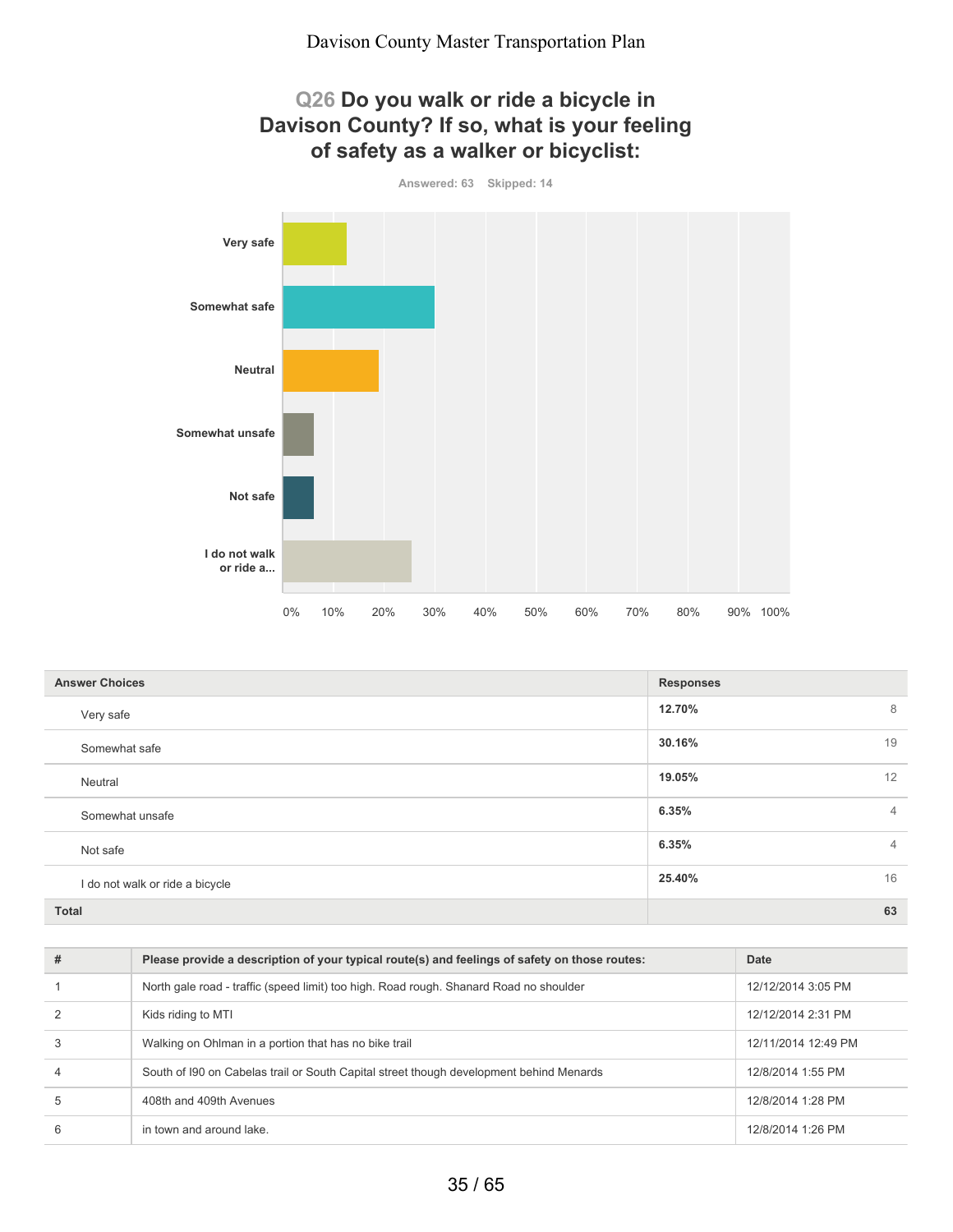|    | I walk along the 37 bypass and appreciate the walkway.                                                                      | 12/8/2014 12:29 PM |
|----|-----------------------------------------------------------------------------------------------------------------------------|--------------------|
|    | However, my employees walk through out the city. I am glad that sidewalk situation is slowly being addressed                | 12/8/2014 12:06 PM |
|    | l jog on county roads. I avoid busy roads.                                                                                  | 12/7/2014 2:05 PM  |
| 10 | Since I live in the city of Mitchell, many of my concerns lie with those particular roads and streets. But                  | 12/3/2014 4:50 PM  |
|    | For the most part, I walk around the South Harmon Drive loop. I walk other places on occasion. I feel safe.                 | 12/3/2014 3:52 PM  |
| 12 | I walk on sidewalks and feel very safe. Riding a bicycle on the roads feels unsafe. We need many more bike<br>lanes/trails. | 12/3/2014 2:58 PM  |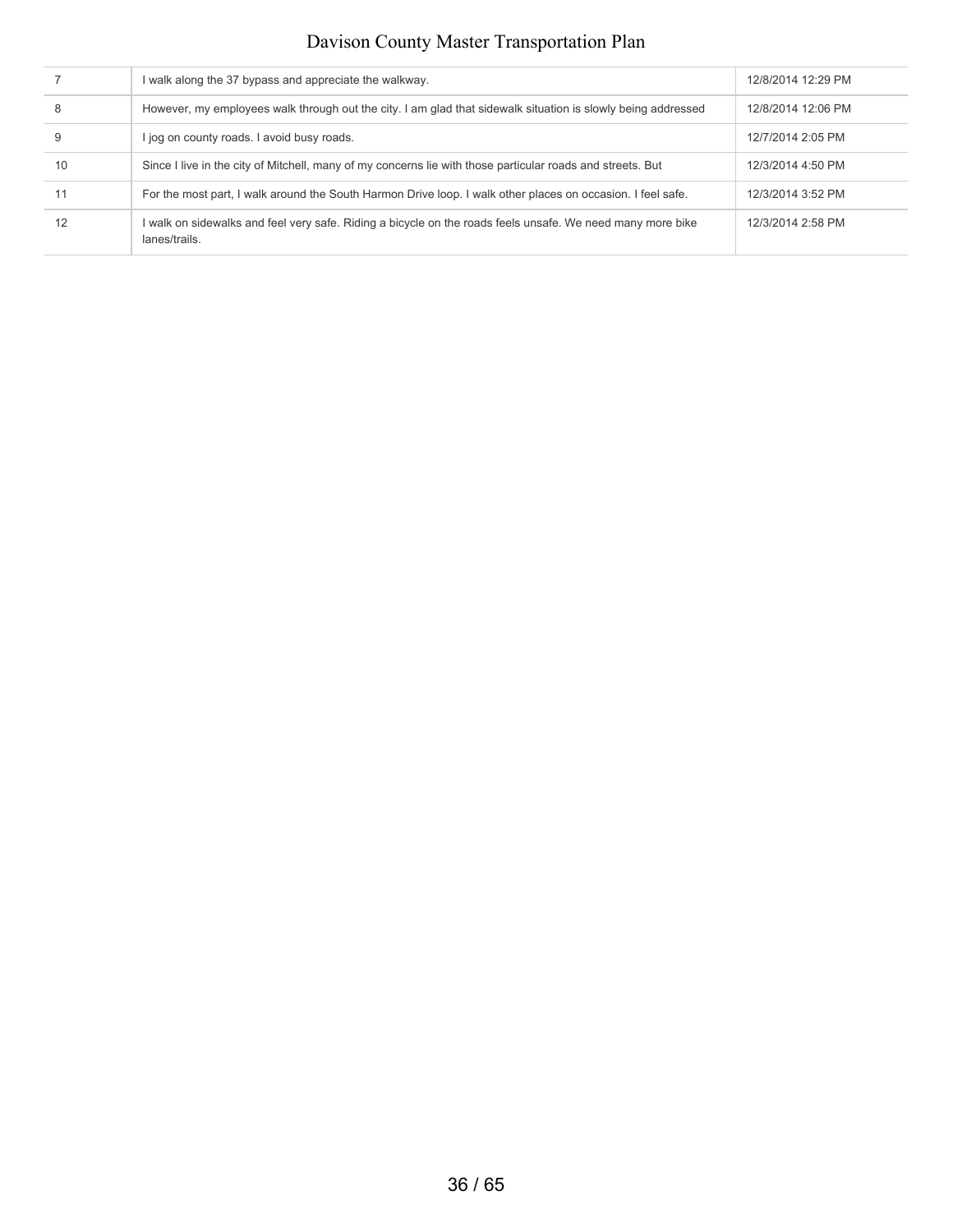**Q27 Are there destinations in Davison County that you would like to walk or bike to that you currently cannot due to lack of adequate connections and/or unsafe routes? Please give a description of these destinations, current available route (if any), and what makes them unsafe to access:**

**Answered: 17 Skipped: 60**

| #              | <b>Responses</b>                                                                                                                                                                                   | <b>Date</b>         |
|----------------|----------------------------------------------------------------------------------------------------------------------------------------------------------------------------------------------------|---------------------|
| 1              | Not enough sidewalks behind Shopko.                                                                                                                                                                | 12/15/2014 10:16 PM |
| $\overline{2}$ | <b>No</b>                                                                                                                                                                                          | 12/15/2014 10:34 AM |
| 3              | N. Gale Shanard - quit walking due to poor quality road and no shoulder on hwy. also speed limit too high on N.<br>Gale Road.                                                                      | 12/12/2014 3:05 PM  |
| $\overline{4}$ | Crossing bypass at Minnesota St. and on 8th St. is not safe for walking, driving or biking. There are a lot of<br>accidents and close calls!                                                       | 12/11/2014 12:49 PM |
| 5              | Around the lake - requires riding bike on busy roads to get to north side of town                                                                                                                  | 12/8/2014 1:55 PM   |
| 6              | finish the dirt bike path that runs from the west end of the lake to the Twin City Fan area.                                                                                                       | 12/8/2014 1:26 PM   |
| 7              | N/A                                                                                                                                                                                                | 12/8/2014 12:29 PM  |
| 8              | I ride for exercise. Not to tour the county.                                                                                                                                                       | 12/8/2014 10:27 AM  |
| 9              | east first street going to the golf course. narrow road, no shoulder, no way to get off the road.                                                                                                  | 12/8/2014 9:43 AM   |
| 10             | No.                                                                                                                                                                                                | 12/8/2014 7:02 AM   |
| 11             | Lake Mitchell. There are not enough bike trails and the ones that are there are unsafe because they do not have<br>safety rails or anything to keep a driver from hitting a bike.                  | 12/4/2014 3:06 PM   |
| 12             | A bike/walk path to and from the spillway area of Lake Mitchell. There really isn't an access.                                                                                                     | 12/4/2014 10:16 AM  |
| 13             | It would be good for the county to develop rural bike and walking paths. A rural bike trail would be a good addition<br>to encourage county residents to get outdoors and to do so in a safe area. | 12/3/2014 4:50 PM   |
| 14             | Mitchell is not bike friendly to any destination                                                                                                                                                   | 12/3/2014 4:31 PM   |
| 15             | I WOULD LIKE TO SEE THE BIKE PATH EXTENDED TO THE NORTH AND EAST PARTS OF TOWN                                                                                                                     | 12/3/2014 4:01 PM   |
| 16             | Rowley street towards Walmart -- no sidewalks or bike lane                                                                                                                                         | 12/3/2014 2:58 PM   |
| 17             | Cemetery road, Betts road and back. These are excellent roads to bike on and I don't have a safety issue.                                                                                          | 11/30/2014 8:14 PM  |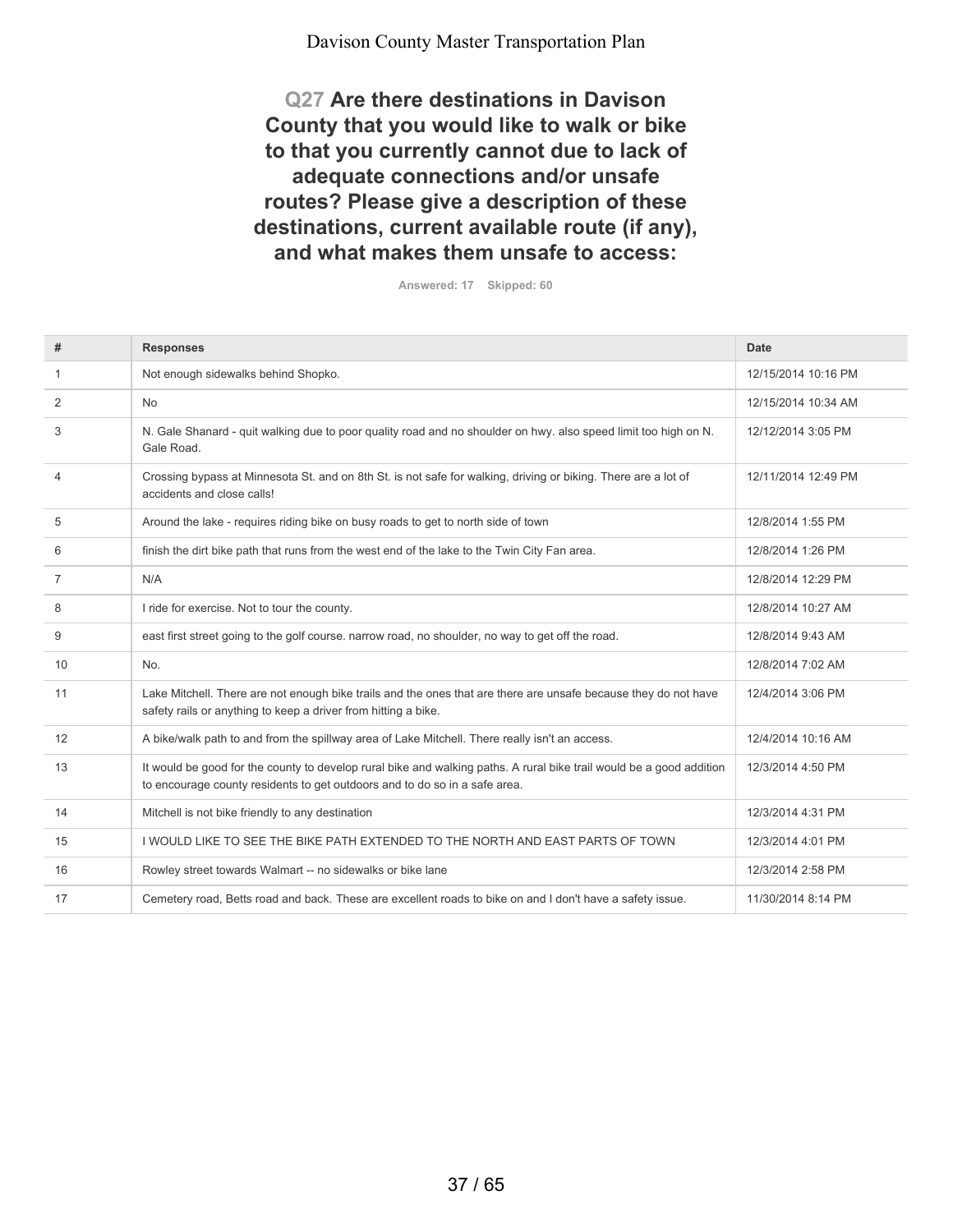## **Q28 Overall, what do you think are the most pressing transportation needs or issues for Davison County? (Please respond whether you are a resident or non-resident of a city or township in Davison County).**

**Answered: 40 Skipped: 37**

| #  | <b>Responses</b>                                                                                                                                                                              | <b>Date</b>         |
|----|-----------------------------------------------------------------------------------------------------------------------------------------------------------------------------------------------|---------------------|
| 1  | Could use many more right hand turn lanes                                                                                                                                                     | 12/18/2014 8:25 AM  |
| 2  | More bike paths More sidewalks in areas that don't have them behind Shopko                                                                                                                    | 12/15/2014 10:16 PM |
| 3  | bridges                                                                                                                                                                                       | 12/15/2014 11:15 AM |
| 4  | Possibly more 4 way stops                                                                                                                                                                     | 12/15/2014 10:34 AM |
| 5  | Cars parked on the sides of road causes congestion in the road.                                                                                                                               | 12/15/2014 9:25 AM  |
| 6  | gravel roads                                                                                                                                                                                  | 12/12/2014 3:05 PM  |
| 7  | rough gravel roads, broken asphalt, bridges                                                                                                                                                   | 12/12/2014 2:59 PM  |
| 8  | road repairs                                                                                                                                                                                  | 12/12/2014 2:38 PM  |
| 9  | East Spruce to Mitchell Livestock and MTI and Dak Fest                                                                                                                                        | 12/12/2014 2:31 PM  |
| 10 | Funding to keep existing roads in good condition. We simply cannot continue to let the transportation network<br>deteriorate.                                                                 | 12/12/2014 2:19 PM  |
| 11 | Cty Rd. 41 - needs good surface especially from Holiday Inn road west to Betts                                                                                                                | 12/12/2014 2:09 PM  |
| 12 | keep big trucks on State highways where ever possible, impose load limits earlier in Spring, monitor trucks for<br>weight limits and arrest/fine violators                                    | 12/12/2014 2:01 PM  |
| 13 | Bridges and pavement                                                                                                                                                                          | 12/12/2014 1:46 PM  |
| 14 | <b>Bridge Repair</b>                                                                                                                                                                          | 12/12/2014 1:40 PM  |
| 15 | Resident of Mitchell City Sidewalks and bike trails Lights and crossing bypass                                                                                                                | 12/11/2014 12:49 PM |
| 16 | Bring bridges on county gravel roads up to 80,000 pound loads                                                                                                                                 | 12/11/2014 12:41 PM |
| 17 | Highway width and snow removal on county roads is poor                                                                                                                                        | 12/10/2014 3:48 PM  |
| 18 | My needs are entirely with City of Mitchell streets - some roads need repair (North Rowley, for instance) and<br>some need to be fully incrporated with curb & gutter (Spruce, South Rowley). | 12/9/2014 7:28 AM   |
| 19 | better public transportation                                                                                                                                                                  | 12/8/2014 1:55 PM   |
| 20 | Managing traffic congestion with the growing population and expanding city structures                                                                                                         | 12/8/2014 12:29 PM  |
| 21 | public transit for elderly or those without provate vehicles, especially from bedroom communities.                                                                                            | 12/8/2014 12:06 PM  |
| 22 | There are a hand full of high traffic gravel roads that always have a excessive amount of washboard. The county<br>should have a grader go over them more often.                              | 12/8/2014 10:27 AM  |
| 23 | Snow removal on country roads.                                                                                                                                                                | 12/8/2014 7:02 AM   |
| 24 | SD Hwy 37 should be a multi-lane highway between Mitchell and Parkston due to the heavy traffic and numerous<br>intersections.                                                                | 12/7/2014 2:05 PM   |
| 25 | roads are cleared in a timly manor                                                                                                                                                            | 12/5/2014 9:45 AM   |
| 26 | Some of the city roads are terrible and need to be redone.                                                                                                                                    | 12/4/2014 3:06 PM   |
| 27 | East Spruce Street in Mitchell                                                                                                                                                                | 12/4/2014 2:06 PM   |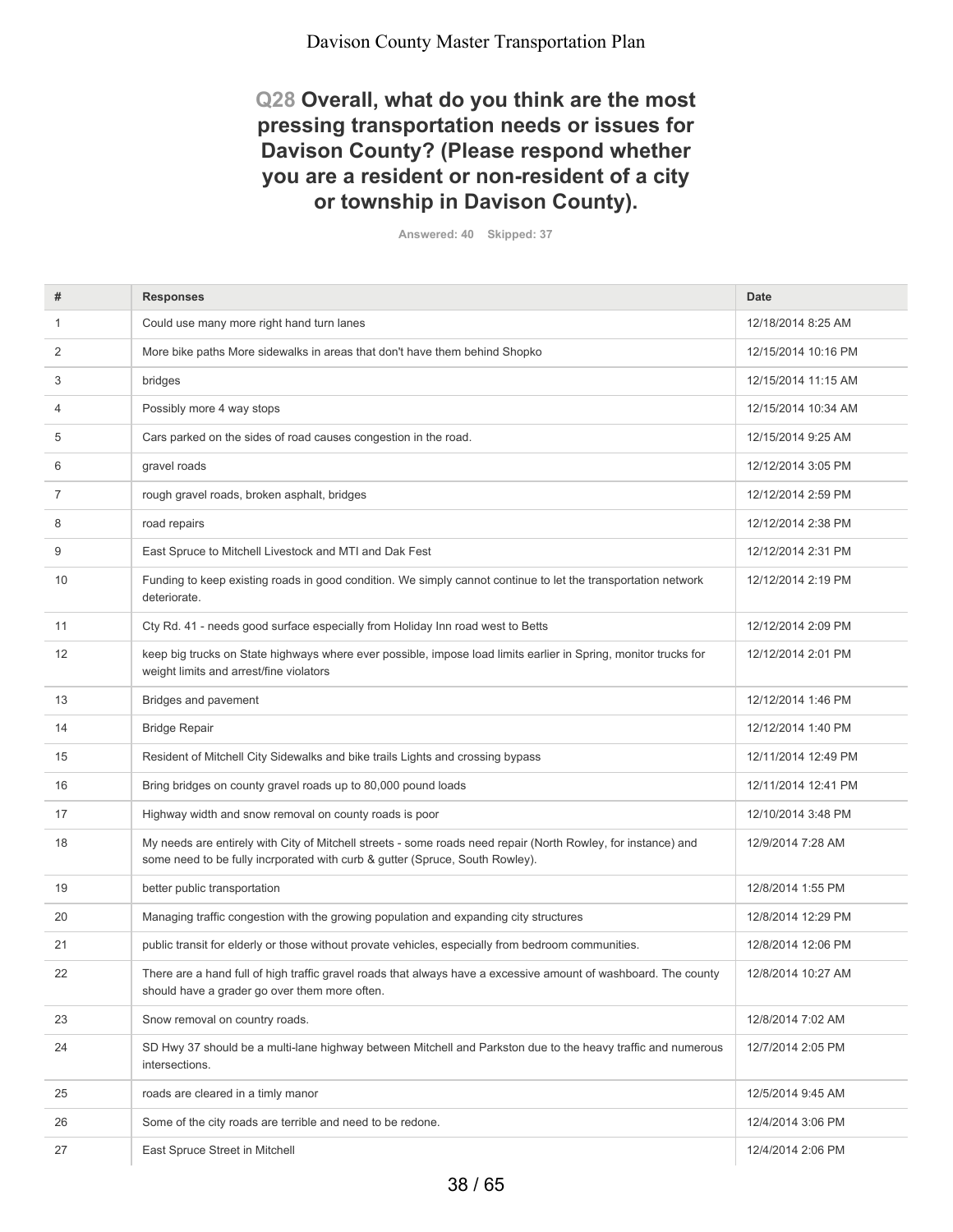| 28 | Traffic at MTI, intersections off of I-90.                                                                                                                                                                                                                                                                                                                                                                                                                                                                                                                                                                                                                                                                                                                                                       | 12/4/2014 10:16 AM |
|----|--------------------------------------------------------------------------------------------------------------------------------------------------------------------------------------------------------------------------------------------------------------------------------------------------------------------------------------------------------------------------------------------------------------------------------------------------------------------------------------------------------------------------------------------------------------------------------------------------------------------------------------------------------------------------------------------------------------------------------------------------------------------------------------------------|--------------------|
| 29 | I live in the city of Mitchell. Spruce Street near MTI is a major concern with the railroad crossing. I would also say<br>that some of the county's roads into the city of Mitchell should be improved. West 8th Street, for example, should<br>be paved at some point because it is a primary route into the city. While I understand that rural gravel roads have<br>people who use them and are important to the people that live along them, I feel that the county's priorities should<br>lie with its payed roads and its bridges. That's where the bulk of the travel is happening and if the county wants to<br>encourage agriculture and future development, strong paved roads should be priority. I also think a priority should<br>be placed on creating wider roads where possible. | 12/3/2014 4:50 PM  |
| 30 | Costs of maintenance and repairs and appropriate allocation of resources, priorities                                                                                                                                                                                                                                                                                                                                                                                                                                                                                                                                                                                                                                                                                                             | 12/3/2014 4:39 PM  |
| 31 | I am a resident. Sanborn street is in bad shape.                                                                                                                                                                                                                                                                                                                                                                                                                                                                                                                                                                                                                                                                                                                                                 | 12/3/2014 4:32 PM  |
| 32 | Intersection of 37 and MTI                                                                                                                                                                                                                                                                                                                                                                                                                                                                                                                                                                                                                                                                                                                                                                       | 12/3/2014 4:31 PM  |
| 33 | Funding is the biggest hurdle. Bridges need attention. Resident of city.                                                                                                                                                                                                                                                                                                                                                                                                                                                                                                                                                                                                                                                                                                                         | 12/3/2014 3:52 PM  |
| 34 | Secondary access to the Mitchell Technical Institute area other than spruce stree.                                                                                                                                                                                                                                                                                                                                                                                                                                                                                                                                                                                                                                                                                                               | 12/3/2014 3:48 PM  |
| 35 | Replacing bridges maintaining oil roadways                                                                                                                                                                                                                                                                                                                                                                                                                                                                                                                                                                                                                                                                                                                                                       | 12/3/2014 3:37 PM  |
| 36 | Resident -- need more affordable public transportation                                                                                                                                                                                                                                                                                                                                                                                                                                                                                                                                                                                                                                                                                                                                           | 12/3/2014 2:58 PM  |
| 37 | The Mt. Vernon oil is in need of surface repair. Resident, we farm in that area.                                                                                                                                                                                                                                                                                                                                                                                                                                                                                                                                                                                                                                                                                                                 | 12/3/2014 8:37 AM  |
| 38 | Road conditions. Specifically for semi traffic. Many roads don't seem to bad until you drive a semi over them.<br>They are very rough and sometimes it is hard to control the semi safely.                                                                                                                                                                                                                                                                                                                                                                                                                                                                                                                                                                                                       | 12/2/2014 1:24 PM  |
| 39 | Access roads to state hiways needs to be set at state weight load limits                                                                                                                                                                                                                                                                                                                                                                                                                                                                                                                                                                                                                                                                                                                         | 11/30/2014 8:14 PM |
| 40 | Maintaining roads in good driving condition. The need for load limits for trucks.                                                                                                                                                                                                                                                                                                                                                                                                                                                                                                                                                                                                                                                                                                                | 11/21/2014 1:47 PM |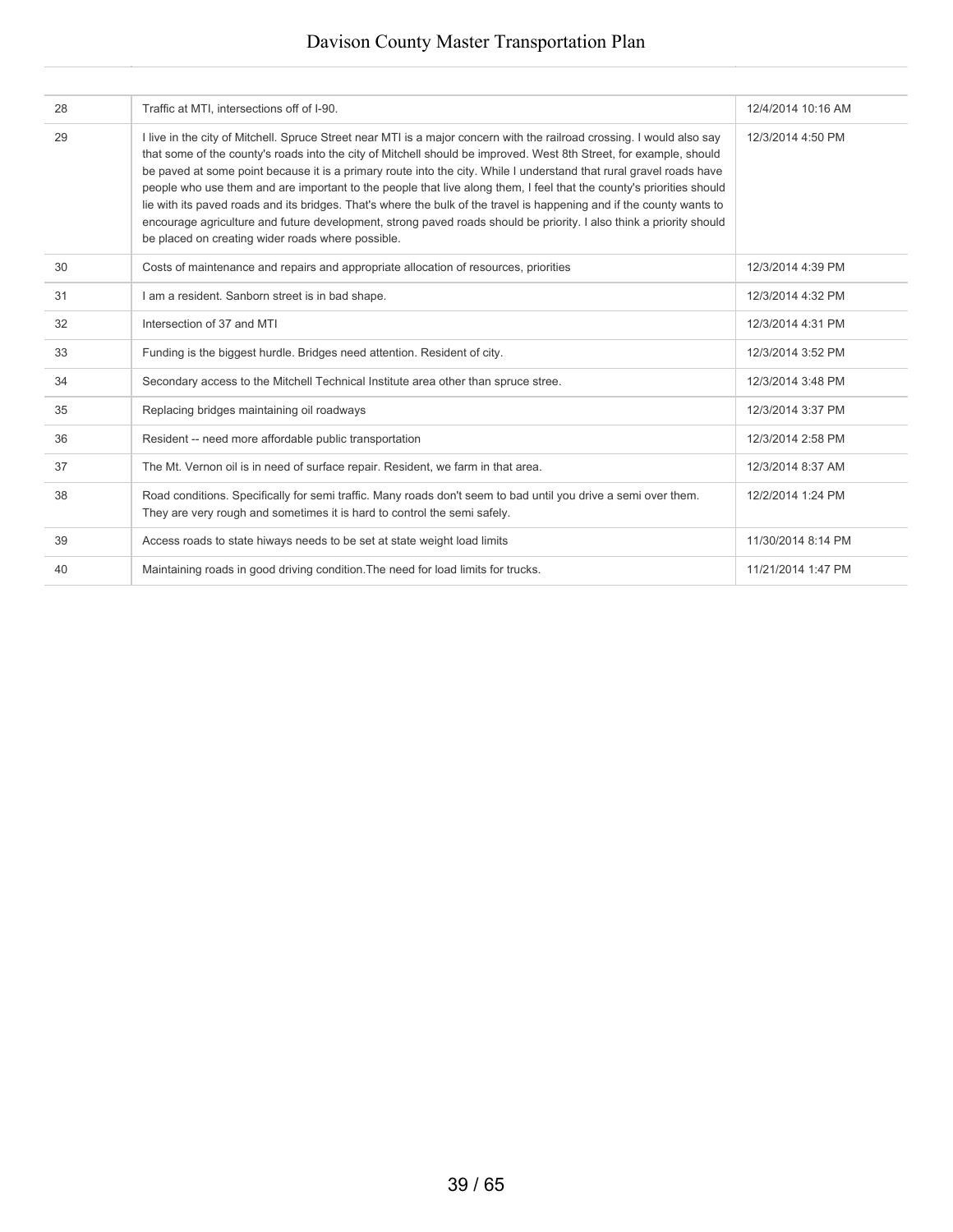## **Q29 What areas of transportation improvements are most important to you? Please choose the three that you think should be given top priority in the transportation master plan.**



**Answered: 66 Skipped: 11**

| <b>Answer Choices</b>             |        | <b>Responses</b> |  |
|-----------------------------------|--------|------------------|--|
| Township road maintenance         | 36.36% | 24               |  |
| City street maintenance           | 39.39% | 26               |  |
| County road maintenance           | 60.61% | 40               |  |
| State Highway or I-90 maintenance | 21.21% | 14               |  |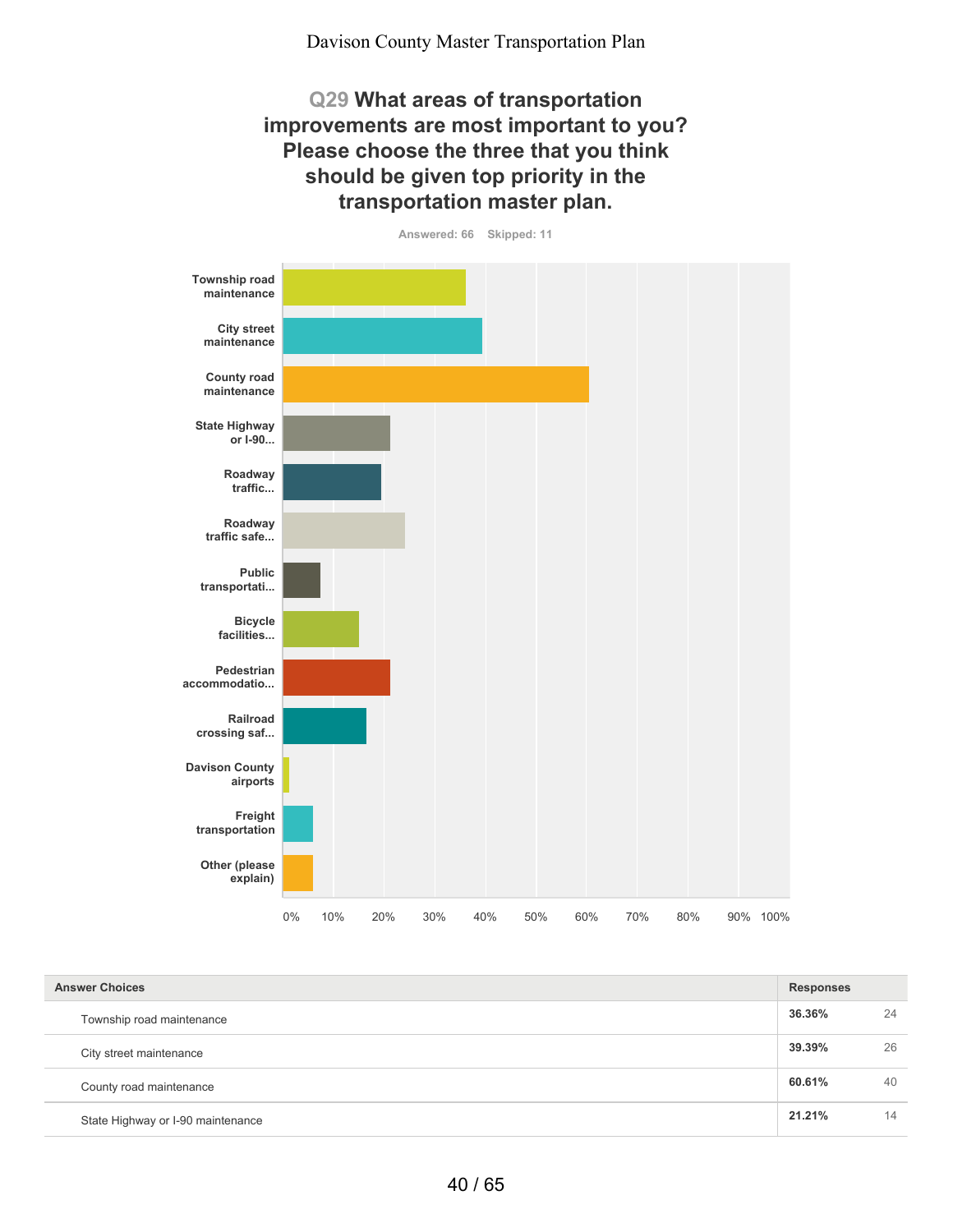| Roadway traffic capacity improvements                                              | 19.70% | 13             |
|------------------------------------------------------------------------------------|--------|----------------|
| Roadway traffic safety improvements                                                | 24.24% | 16             |
| Public transportation system                                                       | 7.58%  | 5              |
| Bicycle facilities (i.e. bike trails)                                              | 15.15% | 10             |
| Pedestrian accommodations (i.e. sidewalks, crosswalks and pedestrian paths/trails) | 21.21% | 14             |
| Railroad crossing safety improvements                                              | 16.67% | 11             |
| Davison County airports                                                            | 1.52%  |                |
| Freight transportation                                                             | 6.06%  | $\overline{4}$ |
| Other (please explain)                                                             | 6.06%  | $\overline{4}$ |
| <b>Total Respondents: 66</b>                                                       |        |                |
|                                                                                    |        |                |

| # | Other (please explain)                                         | Date               |
|---|----------------------------------------------------------------|--------------------|
|   | <b>Bridge Restoration</b>                                      | 12/12/2014 3:14 PM |
|   | <b>Bridges</b>                                                 | 12/12/2014 1:40 PM |
|   | making sure the roads handle the heavy traffic without breakup | 12/3/2014 8:30 PM  |
|   | Replacing bridges                                              | 12/3/2014 3:37 PM  |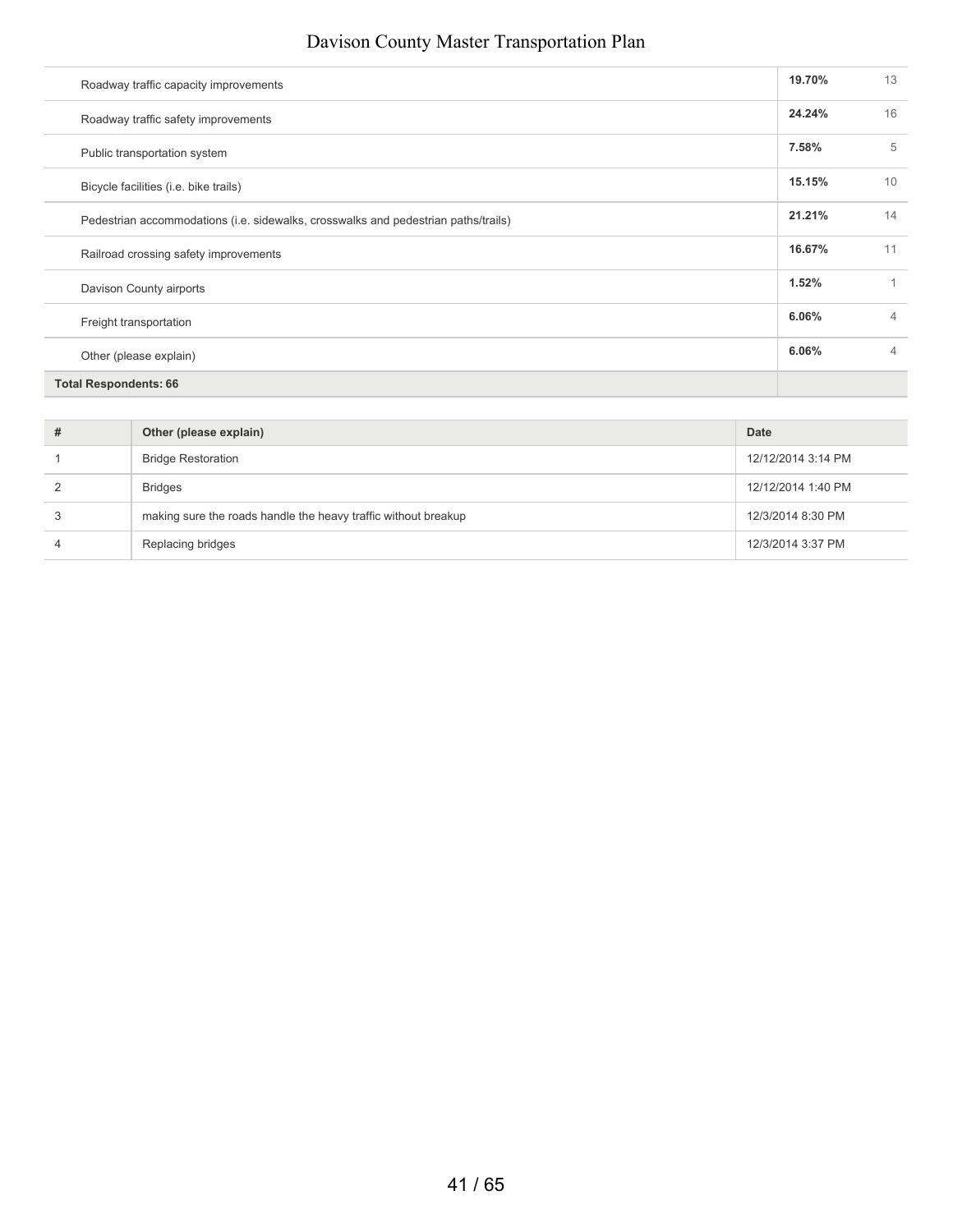## **Q30 Are there any specific transportation improvements you think would be beneficial to Davison County in the next 20 – 30 years?**

**Answered: 28 Skipped: 49**

| #  | <b>Responses</b>                                                                                                                                                                                                                                                                                                                                                                                                                                                                                                                                                                                                                                                                                                                                                                                                                                                   | <b>Date</b>         |
|----|--------------------------------------------------------------------------------------------------------------------------------------------------------------------------------------------------------------------------------------------------------------------------------------------------------------------------------------------------------------------------------------------------------------------------------------------------------------------------------------------------------------------------------------------------------------------------------------------------------------------------------------------------------------------------------------------------------------------------------------------------------------------------------------------------------------------------------------------------------------------|---------------------|
| 1  | <b>Turning Lanes</b>                                                                                                                                                                                                                                                                                                                                                                                                                                                                                                                                                                                                                                                                                                                                                                                                                                               | 12/18/2014 8:25 AM  |
| 2  | TAXI SERVICE, MORE BIKE/WALKING TRAILS                                                                                                                                                                                                                                                                                                                                                                                                                                                                                                                                                                                                                                                                                                                                                                                                                             | 12/17/2014 12:12 PM |
| 3  | Spruce Street by MTI and livestock barn                                                                                                                                                                                                                                                                                                                                                                                                                                                                                                                                                                                                                                                                                                                                                                                                                            | 12/15/2014 11:15 AM |
| 4  | Develop Ohlman towards the lake.                                                                                                                                                                                                                                                                                                                                                                                                                                                                                                                                                                                                                                                                                                                                                                                                                                   | 12/15/2014 9:25 AM  |
| 5  | bridges                                                                                                                                                                                                                                                                                                                                                                                                                                                                                                                                                                                                                                                                                                                                                                                                                                                            | 12/12/2014 2:59 PM  |
| 6  | farmers need a good road to markets                                                                                                                                                                                                                                                                                                                                                                                                                                                                                                                                                                                                                                                                                                                                                                                                                                | 12/12/2014 2:38 PM  |
| 7  | a way to get to dak fest and MTI when a train is sitting there for 20 mins or more                                                                                                                                                                                                                                                                                                                                                                                                                                                                                                                                                                                                                                                                                                                                                                                 | 12/12/2014 2:31 PM  |
| 8  | Improved rail service. Eliminate the rail road crossing at Spruce and improve road access to MTI by extending<br>Foster Street under I-90.                                                                                                                                                                                                                                                                                                                                                                                                                                                                                                                                                                                                                                                                                                                         | 12/12/2014 2:19 PM  |
| 9  | do not convert paved roads to gravel unless building a base for future paving or blacktop Rebuild of Betts Road<br>was great!! With the existing truck traffic how long will it last?                                                                                                                                                                                                                                                                                                                                                                                                                                                                                                                                                                                                                                                                              | 12/12/2014 2:01 PM  |
| 10 | Pave 247                                                                                                                                                                                                                                                                                                                                                                                                                                                                                                                                                                                                                                                                                                                                                                                                                                                           | 12/11/2014 9:21 PM  |
| 11 | Again, width of paved county roads. I also believe there are a couple paved roads that could be turned back to<br>gravel to save maintenance costs.                                                                                                                                                                                                                                                                                                                                                                                                                                                                                                                                                                                                                                                                                                                | 12/10/2014 3:48 PM  |
| 12 | Walking route from Dry Run Creek to downtown. Enhance East 11th street to provide a connection from the east<br>side of town to the center. Connect South Foster to East Spruce. Connect North Foster to the north end of town; I<br>believe some residential development is starting to take place that would take advantage of this, and it would<br>significantly help spur development on the North Side.                                                                                                                                                                                                                                                                                                                                                                                                                                                      | 12/9/2014 7:28 AM   |
| 13 | Added funds for townships for road maintenance etc                                                                                                                                                                                                                                                                                                                                                                                                                                                                                                                                                                                                                                                                                                                                                                                                                 | 12/8/2014 9:48 PM   |
| 14 | more planning for traffic arteries                                                                                                                                                                                                                                                                                                                                                                                                                                                                                                                                                                                                                                                                                                                                                                                                                                 | 12/8/2014 12:06 PM  |
| 15 | burr street and the area around there (South by McDonalds, etc)                                                                                                                                                                                                                                                                                                                                                                                                                                                                                                                                                                                                                                                                                                                                                                                                    | 12/8/2014 9:46 AM   |
| 16 | We need a second exit/entrance to the new MTI campus due to train traffic.                                                                                                                                                                                                                                                                                                                                                                                                                                                                                                                                                                                                                                                                                                                                                                                         | 12/8/2014 7:02 AM   |
| 17 | SD Hwy 37 improved to have separate turn lanes at busy intersections.                                                                                                                                                                                                                                                                                                                                                                                                                                                                                                                                                                                                                                                                                                                                                                                              | 12/7/2014 2:05 PM   |
| 18 | if road starts to brake up start patching ASAP                                                                                                                                                                                                                                                                                                                                                                                                                                                                                                                                                                                                                                                                                                                                                                                                                     | 12/5/2014 9:45 AM   |
| 19 | As bridges are replaced on I-90 a special emphasis should be placed on adding additional roadways between<br>what will surely be a North and South city of Mitchell.                                                                                                                                                                                                                                                                                                                                                                                                                                                                                                                                                                                                                                                                                               | 12/4/2014 2:06 PM   |
| 20 | Expansion of bike/walk path around Mitcyhell.                                                                                                                                                                                                                                                                                                                                                                                                                                                                                                                                                                                                                                                                                                                                                                                                                      | 12/4/2014 10:16 AM  |
| 21 | Roads that connect area towns make sure the mat is thick enough so that it withstands truck traffic.                                                                                                                                                                                                                                                                                                                                                                                                                                                                                                                                                                                                                                                                                                                                                               | 12/3/2014 8:30 PM   |
| 22 | This doesn't directly apply to the quality of roads but I think Davison County would benefit by having numbered<br>county roads, in addition to the current E911 grid system every county has. While it's probably second-nature to<br>call the road by a certain name (like the Mount Vernon Oil or the Loomis Oil), having easy numbers attached<br>would only help direct drivers through the county. Many of the roads probably have had some sort of historical<br>numbering in the past. For example, because it's been known as Highway 42 for more than 50 years, 265th<br>Street could be called additionally County Road 42. Old U.S. Highway 16 between Mitchell and Mount Vernon<br>could be called County Road 16. I know signage is never cheap but it seems like something that could easily be<br>added at some point to improve driver awareness. | 12/3/2014 4:50 PM   |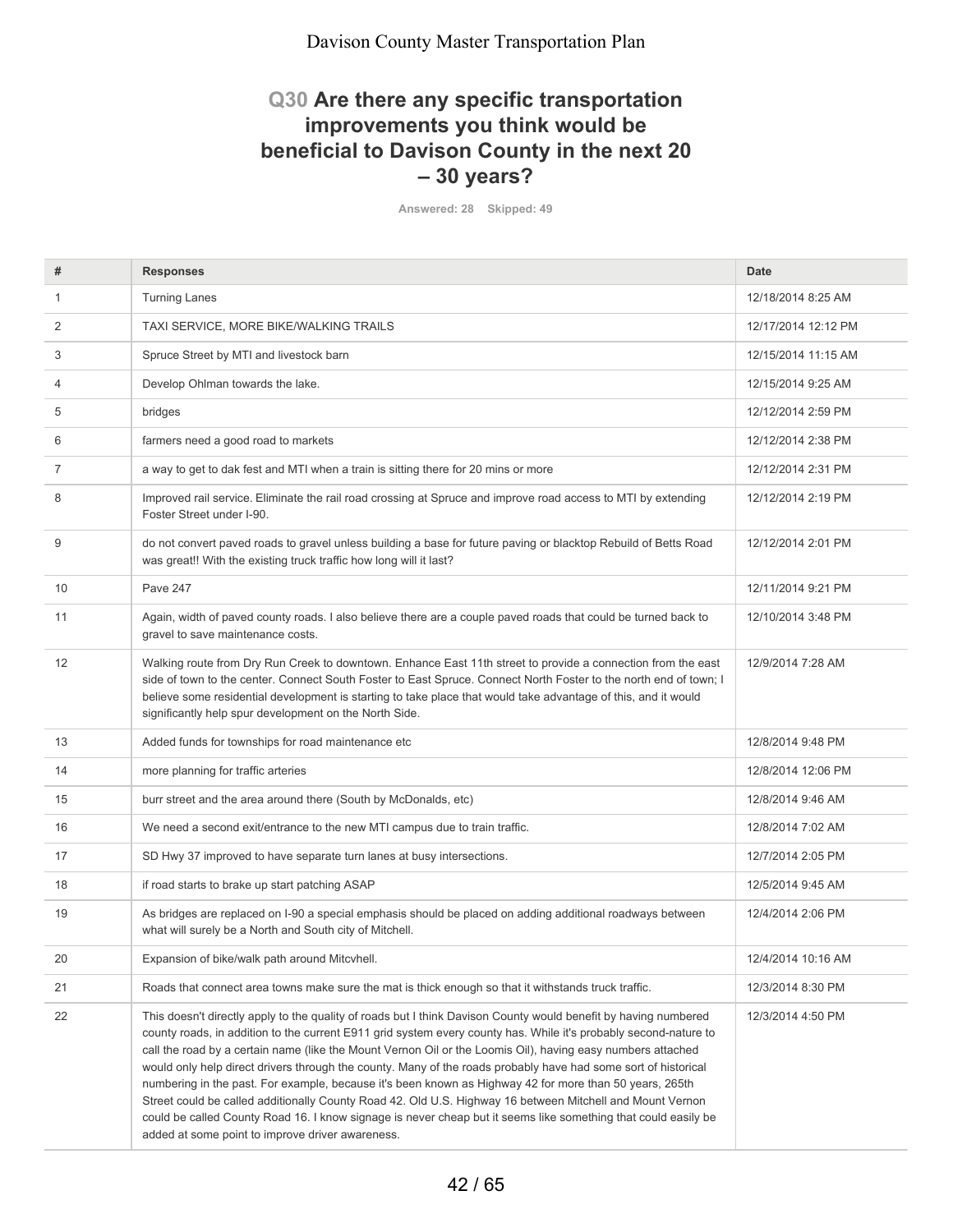| 23 | Partnerships with city                                                                                                                                                                                                       | 12/3/2014 4:39 PM |
|----|------------------------------------------------------------------------------------------------------------------------------------------------------------------------------------------------------------------------------|-------------------|
| 24 | Make Highway 37 wider and safer.                                                                                                                                                                                             | 12/3/2014 4:31 PM |
| 25 | bridge replacement maintaining oil roadways                                                                                                                                                                                  | 12/3/2014 3:37 PM |
| 26 | the railroad crossing on Minnesota street needs quardrails. City needs to implement bike lanes. We need more<br>affordable public transportation.                                                                            | 12/3/2014 2:58 PM |
| 27 | Hwy 37 south of Mitchell to be a 4 lane road.                                                                                                                                                                                | 12/3/2014 2:55 PM |
| 28 | Keeping as many oil roads maintained/improved as possible. Try not to break up oil roads and turn them into<br>gravel. Bridge maintenance will also become a bigger issue as ag equipment and yields continue to get bigger. | 12/2/2014 1:24 PM |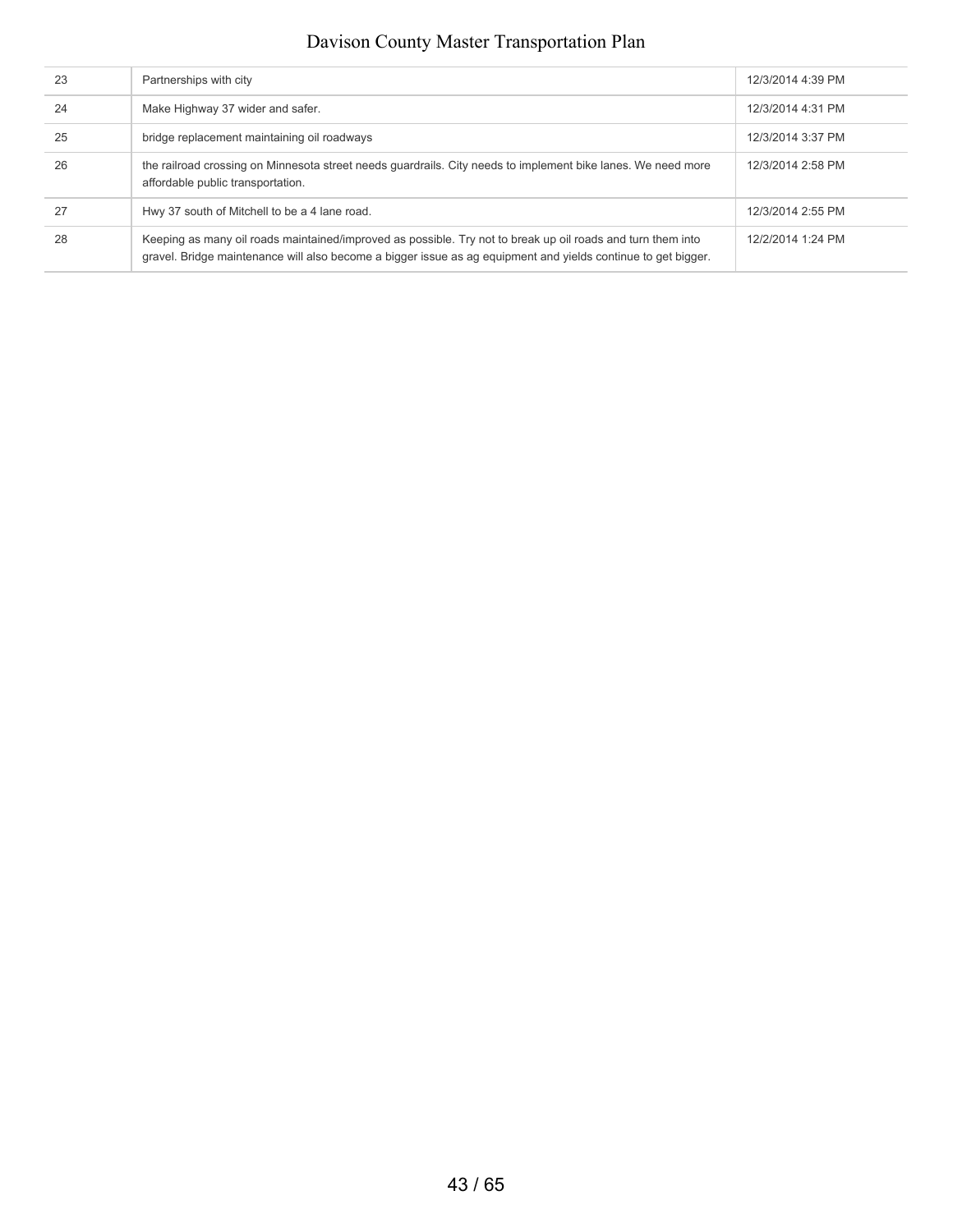**Q31 Would you support an increase in fees for Davison County to adequately fund continued roadway maintenance, bridge replacement, and roadway improvements (new connections, safety improvements, capacity improvements, etc.)?**



| <b>Answer Choices</b>   | <b>Responses</b> |
|-------------------------|------------------|
| In favor                | 32<br>49.23%     |
| Not in favor            | 9.23%<br>6       |
| I do not know/undecided | 41.54%<br>27     |
| <b>Total</b>            | 65               |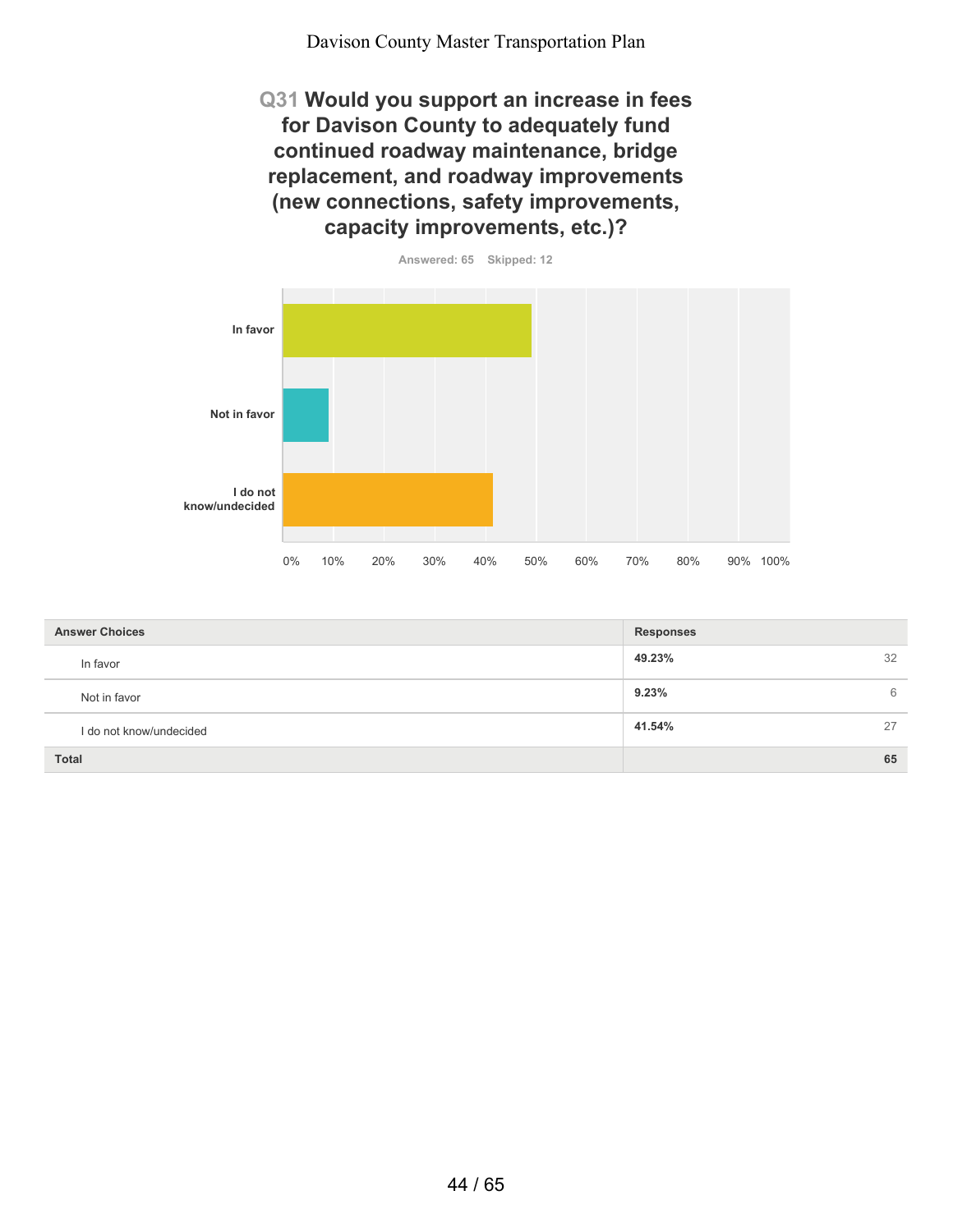**Q32 If you had a budget of \$100 to spend on future transportation improvements in Davison County, how much would you spend on the following areas? (Please indicate the amount of money you would spend for each category. You do not have to fund each category, but please spend the entire \$100 and make sure that your total does not exceed \$100. Please enter only whole numbers – no decimals).**



| <b>Answer Choices</b>                                                        | <b>Average Number</b> | <b>Total Number</b> | <b>Responses</b> |
|------------------------------------------------------------------------------|-----------------------|---------------------|------------------|
| New road construction                                                        | 22                    | 780                 | 35               |
| Existing road/street maintenance                                             | 58                    | 3,225               | 56               |
| Roadway safety features and improvements (such as signage and intersections) | 20                    | 685                 | 34               |
| Bike/pedestrian trail system                                                 | 15                    | 385                 | 25               |
| Public transportation operations and facilities                              | 12                    | 246                 | 20               |
| Rail transportation                                                          | 9                     | 169                 | 19               |
| Freight transportation                                                       | 15                    | 239                 | 16               |

**Answered: 58 Skipped: 19**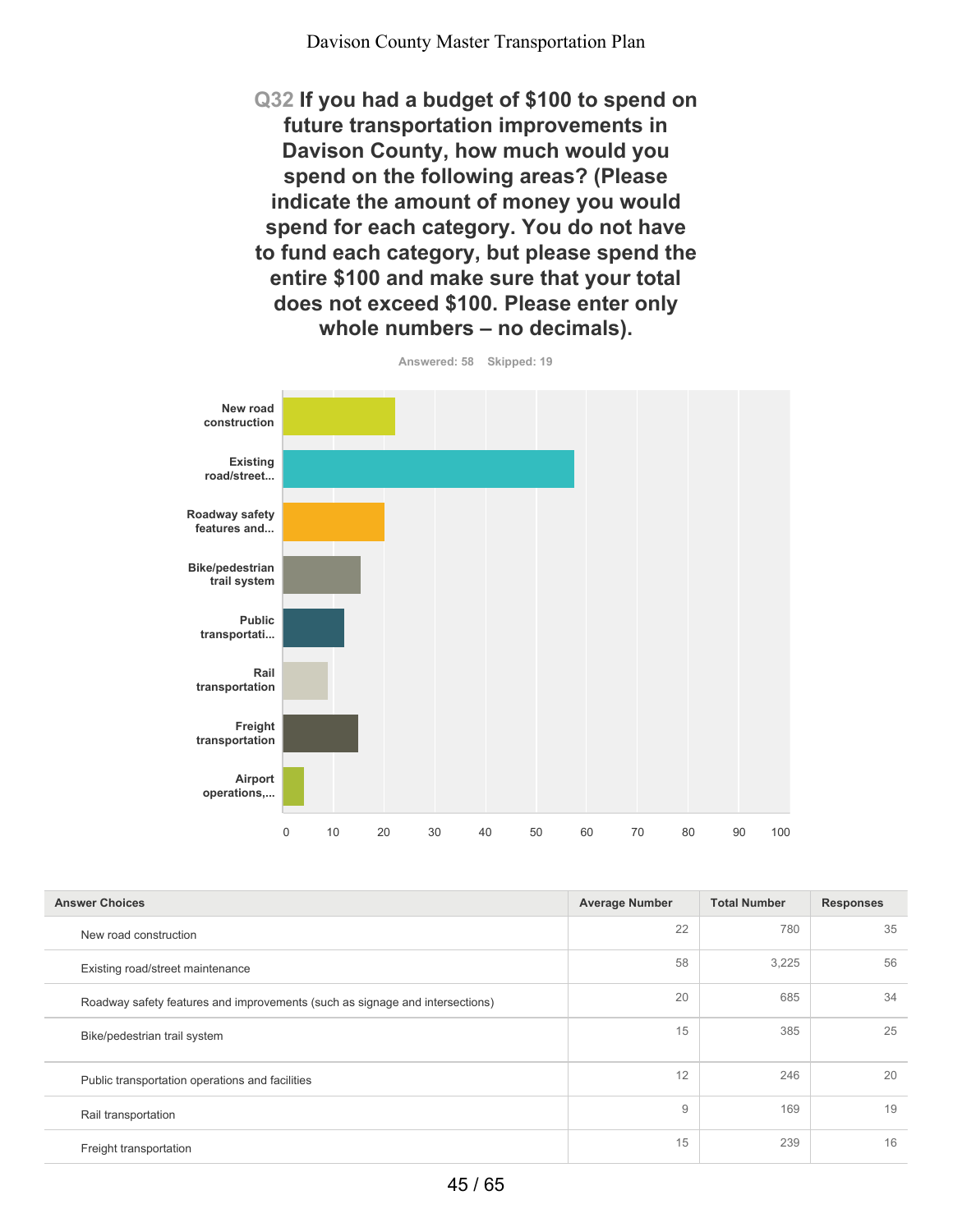| Airport operations, facilities, and expansion | $\overline{\phantom{a}}$ |  |
|-----------------------------------------------|--------------------------|--|
| <b>Total Respondents: 58</b>                  |                          |  |

| $\#$           | New road construction | <b>Date</b>         |
|----------------|-----------------------|---------------------|
| $\mathbf{1}$   | $\mathsf{O}\xspace$   | 12/17/2014 12:12 PM |
| 2              | 10                    | 12/15/2014 11:15 AM |
| 3              | 20                    | 12/15/2014 9:25 AM  |
| 4              | 10                    | 12/12/2014 7:36 PM  |
| 5              | 20                    | 12/12/2014 2:45 PM  |
| 6              | 20                    | 12/12/2014 2:38 PM  |
| $\overline{7}$ | 80                    | 12/12/2014 2:31 PM  |
| 8              | 15                    | 12/12/2014 2:19 PM  |
| 9              | 25                    | 12/12/2014 2:01 PM  |
| 10             | 20                    | 12/12/2014 1:40 PM  |
| 11             | 10                    | 12/11/2014 12:41 PM |
| 12             | $\mathsf{O}\xspace$   | 12/10/2014 3:48 PM  |
| 13             | 35                    | 12/9/2014 7:28 AM   |
| 14             | 50                    | 12/8/2014 9:48 PM   |
| 15             | 30                    | 12/8/2014 6:34 PM   |
| 16             | 15                    | 12/8/2014 1:26 PM   |
| 17             | 20                    | 12/8/2014 12:29 PM  |
| 18             | 25                    | 12/8/2014 12:06 PM  |
| 19             | 20                    | 12/8/2014 10:27 AM  |
| 20             | 25                    | 12/8/2014 9:46 AM   |
| 21             | 90                    | 12/8/2014 7:02 AM   |
| 22             | 10                    | 12/7/2014 2:05 PM   |
| 23             | 15                    | 12/4/2014 2:06 PM   |
| 24             | 15                    | 12/4/2014 10:16 AM  |
| 25             | 15                    | 12/3/2014 11:42 PM  |
| 26             | 10                    | 12/3/2014 4:50 PM   |
| 27             | 10                    | 12/3/2014 4:39 PM   |
| 28             | 10                    | 12/3/2014 4:31 PM   |
| 29             | $20\,$                | 12/3/2014 4:01 PM   |
| 30             | 100                   | 12/3/2014 3:48 PM   |
| 31             | 20                    | 12/3/2014 2:55 PM   |
| 32             | $\mathsf{O}\xspace$   | 12/3/2014 8:37 AM   |
| 33             | $\,$ 5 $\,$           | 12/2/2014 1:24 PM   |
| 34             | $\mathsf{O}\xspace$   | 11/21/2014 2:31 PM  |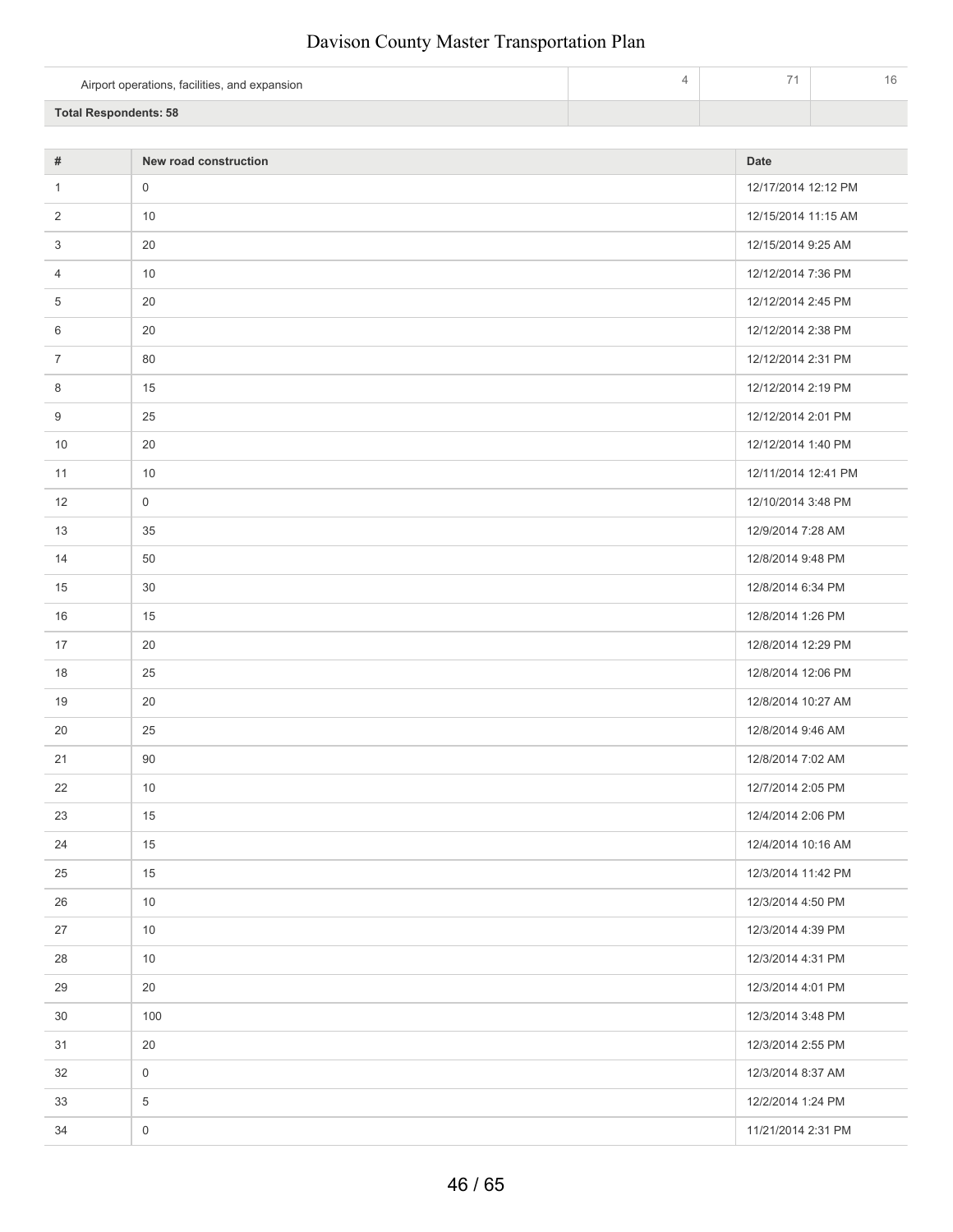| 35             | 10                                      | 11/21/2014 1:47 PM  |
|----------------|-----------------------------------------|---------------------|
| $\#$           | <b>Existing road/street maintenance</b> | <b>Date</b>         |
| $\mathbf{1}$   | 85                                      | 12/18/2014 8:25 AM  |
| $\overline{2}$ | 25                                      | 12/17/2014 12:12 PM |
| 3              | 50                                      | 12/15/2014 11:15 AM |
| 4              | 50                                      | 12/15/2014 10:34 AM |
| 5              | 40                                      | 12/15/2014 9:25 AM  |
| 6              | 25                                      | 12/12/2014 7:36 PM  |
| $\overline{7}$ | 80                                      | 12/12/2014 3:14 PM  |
| 8              | 100                                     | 12/12/2014 3:05 PM  |
| 9              | 50                                      | 12/12/2014 2:45 PM  |
| 10             | 50                                      | 12/12/2014 2:38 PM  |
| 11             | 20                                      | 12/12/2014 2:31 PM  |
| 12             | 75                                      | 12/12/2014 2:19 PM  |
| 13             | 100                                     | 12/12/2014 2:09 PM  |
| 14             | 75                                      | 12/12/2014 2:01 PM  |
| 15             | 50                                      | 12/12/2014 1:46 PM  |
| 16             | 80                                      | 12/12/2014 1:40 PM  |
| 17             | 90                                      | 12/11/2014 9:21 PM  |
| 18             | 50                                      | 12/11/2014 12:49 PM |
| 19             | 90                                      | 12/11/2014 12:41 PM |
| 20             | 75                                      | 12/10/2014 3:48 PM  |
| 21             | 25                                      | 12/9/2014 7:28 AM   |
| 22             | 50                                      | 12/8/2014 9:48 PM   |
| 23             | $30\,$                                  | 12/8/2014 6:34 PM   |
| 24             | 40                                      | 12/8/2014 1:28 PM   |
| 25             | 15                                      | 12/8/2014 1:26 PM   |
| 26             | 50                                      | 12/8/2014 1:08 PM   |
| 27             | 30                                      | 12/8/2014 12:29 PM  |
| 28             | 35                                      | 12/8/2014 12:06 PM  |
| 29             | 75                                      | 12/8/2014 10:48 AM  |
| 30             | 30                                      | 12/8/2014 10:27 AM  |
| 31             | 25                                      | 12/8/2014 9:46 AM   |
| 32             | 60                                      | 12/8/2014 9:43 AM   |
| 33             | 10                                      | 12/8/2014 7:02 AM   |
| 34             | 50                                      | 12/7/2014 2:05 PM   |
| 35             | 75                                      | 12/5/2014 3:36 PM   |
| 36             | 100                                     | 12/4/2014 4:46 PM   |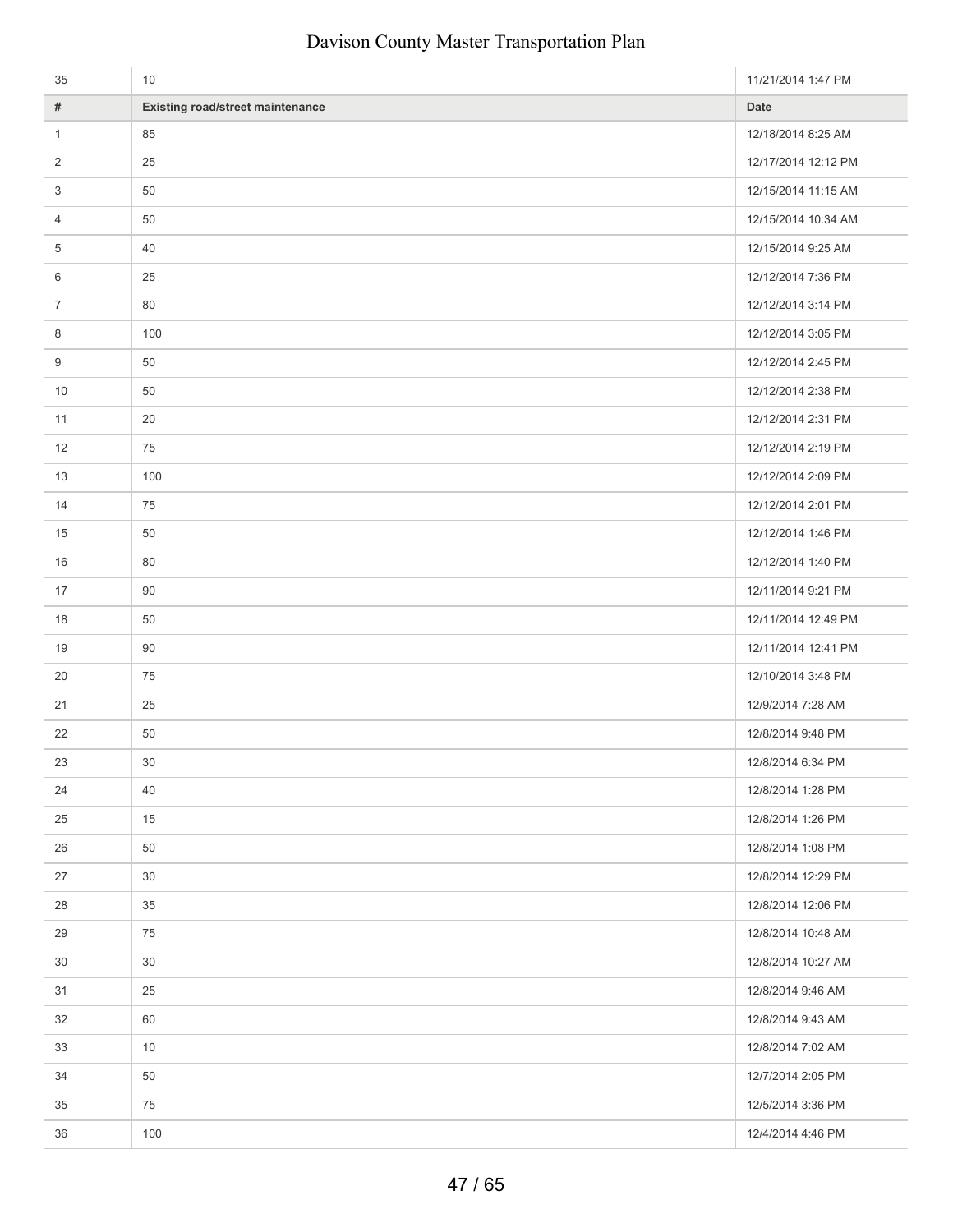| 37             | 100                                                                          | 12/4/2014 3:06 PM   |
|----------------|------------------------------------------------------------------------------|---------------------|
| 38             | 35                                                                           | 12/4/2014 2:06 PM   |
| 39             | 50                                                                           | 12/4/2014 10:16 AM  |
| 40             | 100                                                                          | 12/4/2014 8:29 AM   |
| 41             | 85                                                                           | 12/3/2014 11:42 PM  |
| 42             | 100                                                                          | 12/3/2014 8:30 PM   |
| 43             | 45                                                                           | 12/3/2014 4:50 PM   |
| 44             | 60                                                                           | 12/3/2014 4:39 PM   |
| 45             | 10                                                                           | 12/3/2014 4:31 PM   |
| 46             | 50                                                                           | 12/3/2014 4:21 PM   |
| 47             | 30                                                                           | 12/3/2014 4:01 PM   |
| 48             | 100                                                                          | 12/3/2014 3:52 PM   |
| 49             | 70                                                                           | 12/3/2014 3:37 PM   |
| 50             | 30                                                                           | 12/3/2014 2:58 PM   |
| 51             | 60                                                                           | 12/3/2014 2:55 PM   |
| 52             | 60                                                                           | 12/3/2014 8:37 AM   |
| 53             | 65                                                                           | 12/2/2014 1:24 PM   |
| 54             | 40                                                                           | 11/30/2014 8:14 PM  |
| 55             | 100                                                                          | 11/21/2014 2:31 PM  |
|                |                                                                              |                     |
| 56             | 75                                                                           | 11/21/2014 1:47 PM  |
| $\#$           | Roadway safety features and improvements (such as signage and intersections) | Date                |
| $\mathbf{1}$   | 15                                                                           | 12/18/2014 8:25 AM  |
| 2              | 25                                                                           | 12/17/2014 12:12 PM |
| 3              | $10$                                                                         | 12/15/2014 11:15 AM |
| 4              | 25                                                                           | 12/15/2014 10:34 AM |
| 5              | 30                                                                           | 12/15/2014 9:25 AM  |
| 6              | 10                                                                           | 12/12/2014 7:36 PM  |
| $\overline{7}$ | 20                                                                           | 12/12/2014 3:14 PM  |
| 8              | 5                                                                            | 12/12/2014 2:45 PM  |
| 9              | 5                                                                            | 12/12/2014 2:38 PM  |
| 10             | 10                                                                           | 12/11/2014 9:21 PM  |
| 11             | 25                                                                           | 12/11/2014 12:49 PM |
| 12             | 25                                                                           | 12/10/2014 3:48 PM  |
| 13             | 5                                                                            | 12/9/2014 7:28 AM   |
| 14             | 40                                                                           | 12/8/2014 1:28 PM   |
| 15             | 10                                                                           | 12/8/2014 12:29 PM  |
| 16             | 15                                                                           | 12/8/2014 12:06 PM  |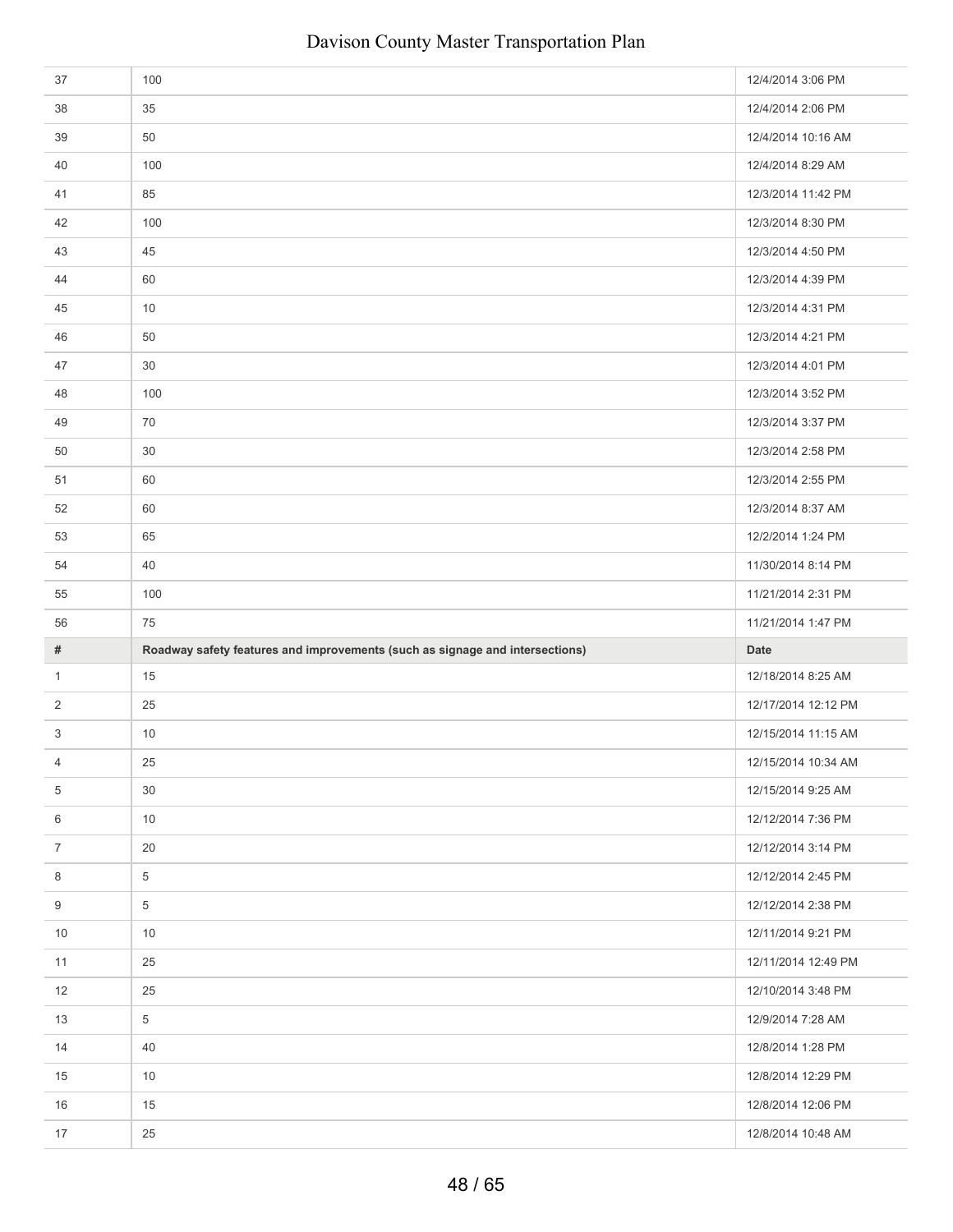| 18             | 10                           | 12/8/2014 10:27 AM  |
|----------------|------------------------------|---------------------|
| 19             | 50                           | 12/8/2014 9:46 AM   |
| 20             | 30                           | 12/8/2014 9:43 AM   |
| 21             | 10                           | 12/7/2014 2:05 PM   |
| 22             | 15                           | 12/5/2014 3:36 PM   |
| 23             | 10                           | 12/4/2014 2:06 PM   |
| 24             | 30                           | 12/3/2014 4:50 PM   |
| 25             | 30                           | 12/3/2014 4:39 PM   |
| 26             | 80                           | 12/3/2014 4:31 PM   |
| 27             | 50                           | 12/3/2014 4:21 PM   |
| 28             | 20                           | 12/3/2014 4:01 PM   |
| 29             | 10                           | 12/3/2014 3:37 PM   |
| 30             | 20                           | 12/3/2014 2:55 PM   |
| 31             | $\mathsf 0$                  | 12/3/2014 8:37 AM   |
| 32             | 5                            | 12/2/2014 1:24 PM   |
| 33             | $\mathbf 0$                  | 11/21/2014 2:31 PM  |
| 34             | 15                           | 11/21/2014 1:47 PM  |
| #              | Bike/pedestrian trail system | <b>Date</b>         |
| $\mathbf{1}$   | 25                           | 12/17/2014 12:12 PM |
|                |                              |                     |
| 2              | 10                           | 12/15/2014 11:15 AM |
| 3              | 10                           | 12/15/2014 9:25 AM  |
| 4              | $\mathbf{3}$                 | 12/12/2014 7:36 PM  |
| 5              | 5                            | 12/12/2014 2:38 PM  |
| 6              | 25                           | 12/11/2014 12:49 PM |
| $\overline{7}$ | $\mathbf 0$                  | 12/10/2014 3:48 PM  |
| 8              | 25                           | 12/9/2014 7:28 AM   |
| 9              | 50                           | 12/8/2014 1:55 PM   |
| 10             | 15                           | 12/8/2014 1:28 PM   |
| 11             | 30                           | 12/8/2014 1:26 PM   |
| 12             | 25                           | 12/8/2014 1:08 PM   |
| 13             | 10                           | 12/8/2014 12:29 PM  |
| 14             | 10                           | 12/8/2014 10:27 AM  |
| 15             | 10                           | 12/8/2014 9:43 AM   |
| 16             | 5                            | 12/7/2014 2:05 PM   |
| 17             | 10                           | 12/5/2014 3:36 PM   |
| 18             | 10                           | 12/4/2014 2:06 PM   |
| 19             | 25                           | 12/4/2014 10:16 AM  |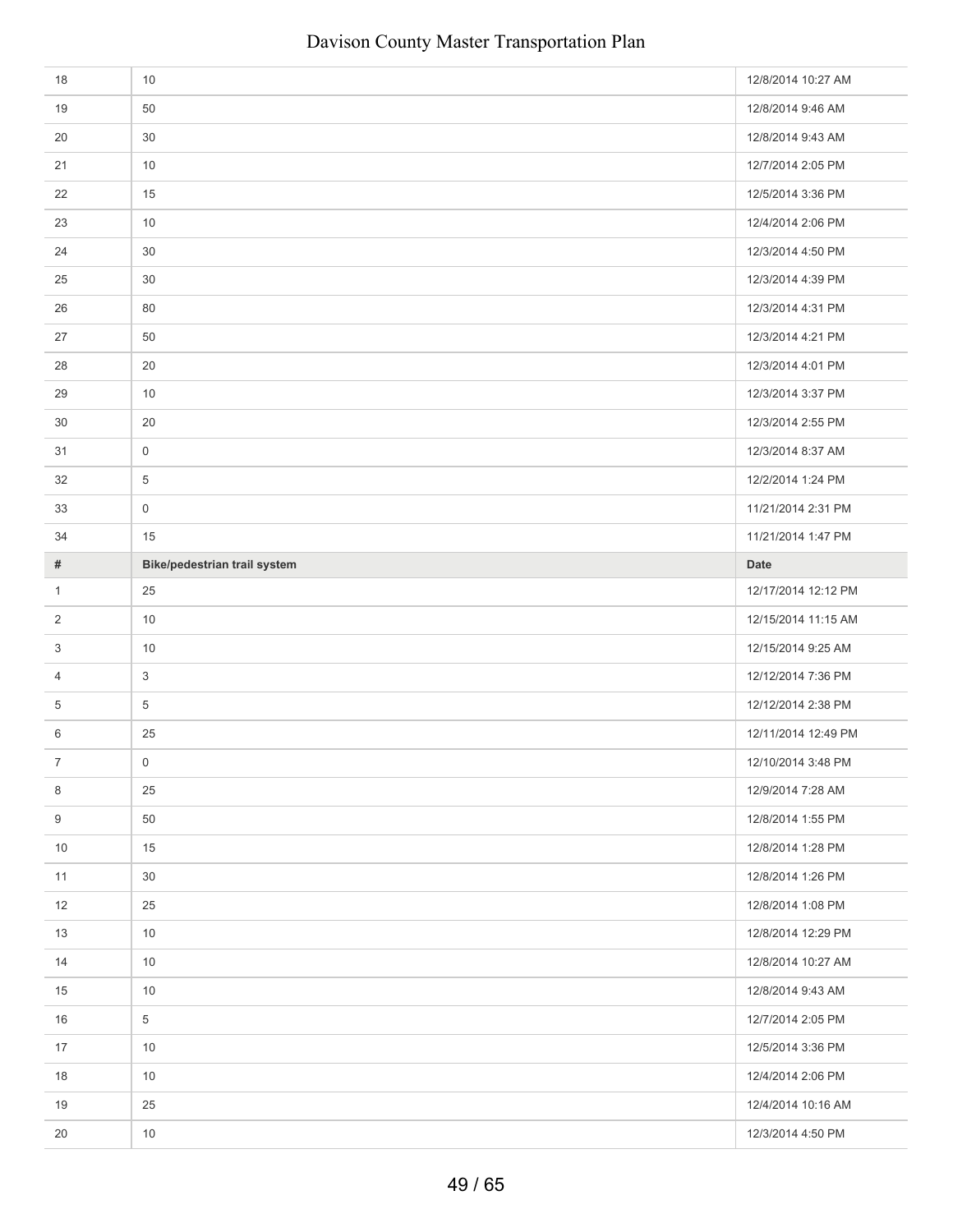| 21               | 20                                              | 12/3/2014 4:01 PM   |
|------------------|-------------------------------------------------|---------------------|
| 22               | 40                                              | 12/3/2014 2:58 PM   |
| 23               | 10                                              | 12/3/2014 8:37 AM   |
| 24               | $\overline{2}$                                  | 12/2/2014 1:24 PM   |
| 25               | $\mathsf{O}\xspace$                             | 11/21/2014 2:31 PM  |
| #                | Public transportation operations and facilities | <b>Date</b>         |
| 1                | 25                                              | 12/17/2014 12:12 PM |
| 2                | 10                                              | 12/15/2014 11:15 AM |
| 3                | 25                                              | 12/15/2014 10:34 AM |
| 4                | $\mathsf{O}\xspace$                             | 12/15/2014 9:25 AM  |
| 5                | 10                                              | 12/12/2014 7:36 PM  |
| 6                | $\mathsf{O}\xspace$                             | 12/12/2014 2:38 PM  |
| $\overline{7}$   | $\mathsf 0$                                     | 12/10/2014 3:48 PM  |
| 8                | $30\,$                                          | 12/8/2014 1:55 PM   |
| 9                | 25                                              | 12/8/2014 1:26 PM   |
| 10               | 25                                              | 12/8/2014 1:08 PM   |
| 11               | $\overline{5}$                                  | 12/8/2014 12:29 PM  |
| 12               | 25                                              | 12/8/2014 12:06 PM  |
| 13               | 10                                              | 12/8/2014 10:27 AM  |
| 14               | $\overline{5}$                                  | 12/7/2014 2:05 PM   |
| 15               | $\overline{5}$                                  | 12/4/2014 2:06 PM   |
| 16               | $\overline{5}$                                  | 12/3/2014 4:50 PM   |
| 17               | 10                                              | 12/3/2014 4:01 PM   |
| 18               | $30\,$                                          | 12/3/2014 2:58 PM   |
| 19               | $\mathbf{1}$                                    | 12/2/2014 1:24 PM   |
| 20               | $\mathsf{O}\xspace$                             | 11/21/2014 2:31 PM  |
| $\#$             | Rail transportation                             | Date                |
| $\mathbf{1}$     | $\overline{4}$                                  | 12/15/2014 11:15 AM |
| 2                | $\mathsf{O}\xspace$                             | 12/15/2014 9:25 AM  |
| $\sqrt{3}$       | 10                                              | 12/12/2014 7:36 PM  |
| 4                | 25                                              | 12/12/2014 2:45 PM  |
| $\,$ 5 $\,$      | $\mathsf{O}\xspace$                             | 12/12/2014 2:38 PM  |
| 6                | 10                                              | 12/12/2014 2:19 PM  |
| $\boldsymbol{7}$ | $\mathsf{O}\xspace$                             | 12/10/2014 3:48 PM  |
| 8                | 30                                              | 12/8/2014 6:34 PM   |
| 9                | $\sqrt{5}$                                      | 12/8/2014 1:28 PM   |
| 10               | 15                                              | 12/8/2014 1:26 PM   |
| 11               | $10\,$                                          | 12/8/2014 12:29 PM  |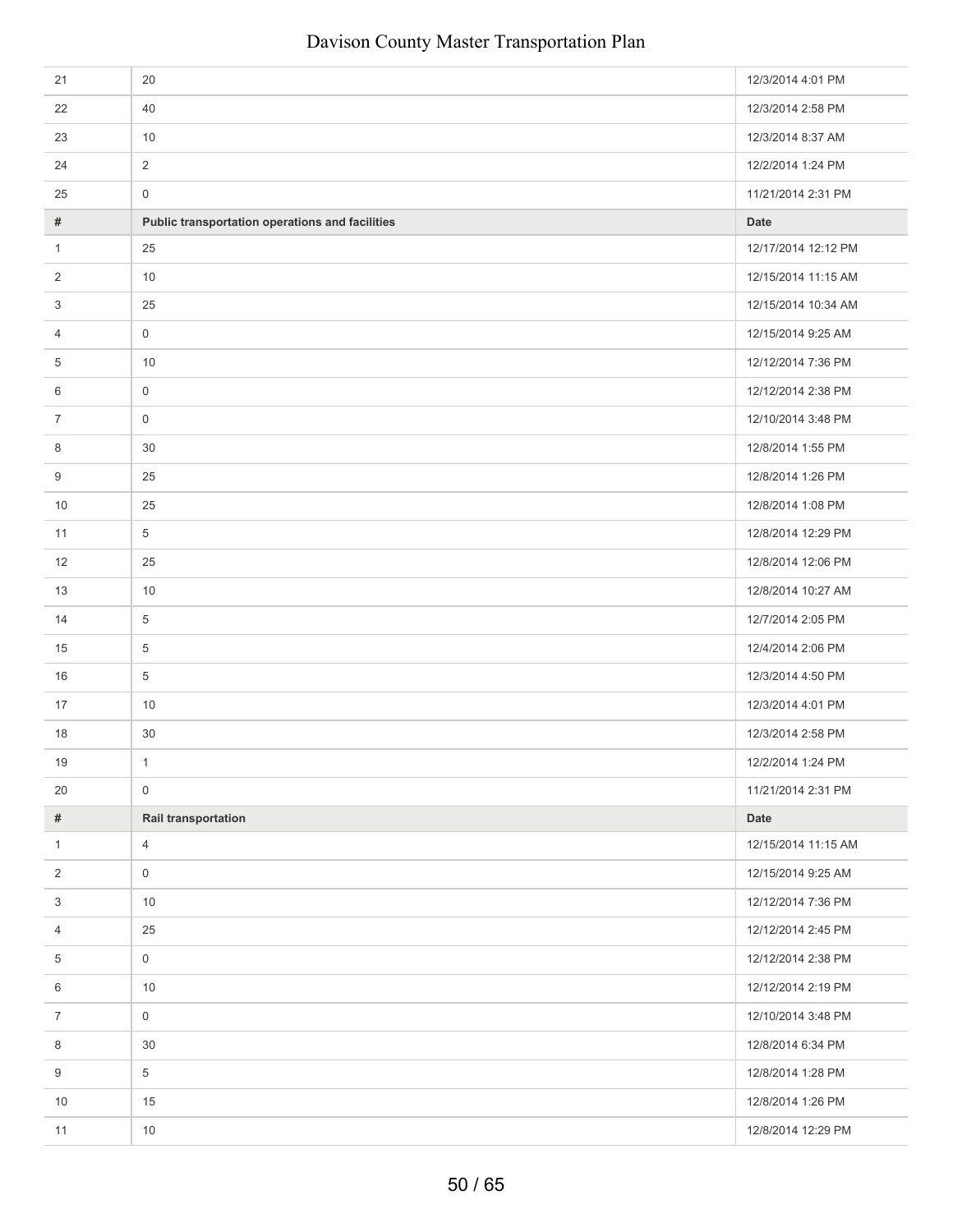| 12                      | 10                                            | 12/8/2014 10:27 AM  |
|-------------------------|-----------------------------------------------|---------------------|
| 13                      | 10                                            | 12/7/2014 2:05 PM   |
| 14                      | 10                                            | 12/4/2014 2:06 PM   |
| 15                      | $\mathsf 0$                                   | 12/3/2014 4:50 PM   |
| 16                      | 10                                            | 12/3/2014 3:37 PM   |
| 17                      | $\mathsf{O}\xspace$                           | 12/3/2014 8:37 AM   |
| 18                      | 20                                            | 12/2/2014 1:24 PM   |
| 19                      | $\mathsf{O}\xspace$                           | 11/21/2014 2:31 PM  |
| #                       | <b>Freight transportation</b>                 | <b>Date</b>         |
| $\mathbf{1}$            | $\overline{4}$                                | 12/15/2014 11:15 AM |
| 2                       | $\mathsf 0$                                   | 12/15/2014 9:25 AM  |
| 3                       | 20                                            | 12/12/2014 7:36 PM  |
| 4                       | 20                                            | 12/12/2014 2:38 PM  |
| 5                       | 50                                            | 12/12/2014 1:46 PM  |
| 6                       | $\mathsf{O}\xspace$                           | 12/10/2014 3:48 PM  |
| 7                       | 20                                            | 12/8/2014 1:55 PM   |
| 8                       | 10                                            | 12/8/2014 12:29 PM  |
| 9                       | 5                                             | 12/8/2014 10:27 AM  |
| 10                      | $\overline{5}$                                | 12/7/2014 2:05 PM   |
| 11                      | 5                                             | 12/4/2014 2:06 PM   |
| 12                      | $\mathbf 0$                                   | 12/3/2014 4:50 PM   |
| 13                      | 10                                            | 12/3/2014 3:37 PM   |
| 14                      | 30                                            | 12/3/2014 8:37 AM   |
| 15                      | 60                                            | 11/30/2014 8:14 PM  |
| 16                      | $\overline{0}$                                | 11/21/2014 2:31 PM  |
| #                       | Airport operations, facilities, and expansion | Date                |
| $\mathbf{1}$            | $\overline{2}$                                | 12/15/2014 11:15 AM |
| $\overline{\mathbf{c}}$ | $\mathsf 0$                                   | 12/15/2014 9:25 AM  |
| 3                       | 12                                            | 12/12/2014 7:36 PM  |
| 4                       | $\mathsf{O}\xspace$                           | 12/12/2014 2:38 PM  |
| 5                       | $\mathsf{O}\xspace$                           | 12/10/2014 3:48 PM  |
| 6                       | 10                                            | 12/9/2014 7:28 AM   |
| $\overline{7}$          | 10                                            | 12/8/2014 6:34 PM   |
| 8                       | $\,$ 5 $\,$                                   | 12/8/2014 12:29 PM  |
| 9                       | 5                                             | 12/8/2014 10:27 AM  |
| $10$                    | $\,$ 5 $\,$                                   | 12/7/2014 2:05 PM   |
| $11$                    | 10                                            | 12/4/2014 2:06 PM   |
| 12                      | $10$                                          | 12/4/2014 10:16 AM  |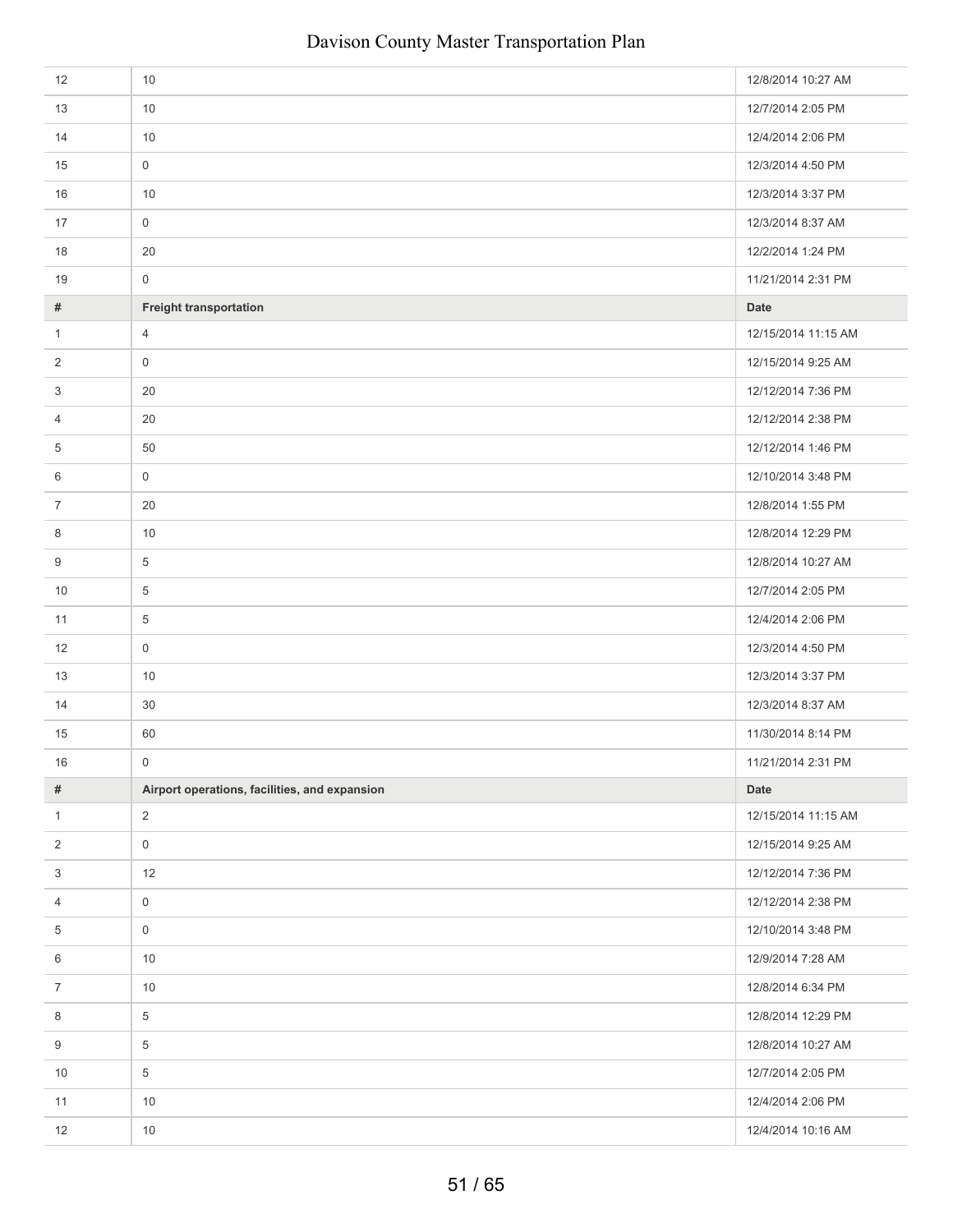| 13 | u | 12/3/2014 4:50 PM  |
|----|---|--------------------|
| 14 | υ | 12/3/2014 8:37 AM  |
| 15 |   | 12/2/2014 1:24 PM  |
| 16 | υ | 11/21/2014 2:31 PM |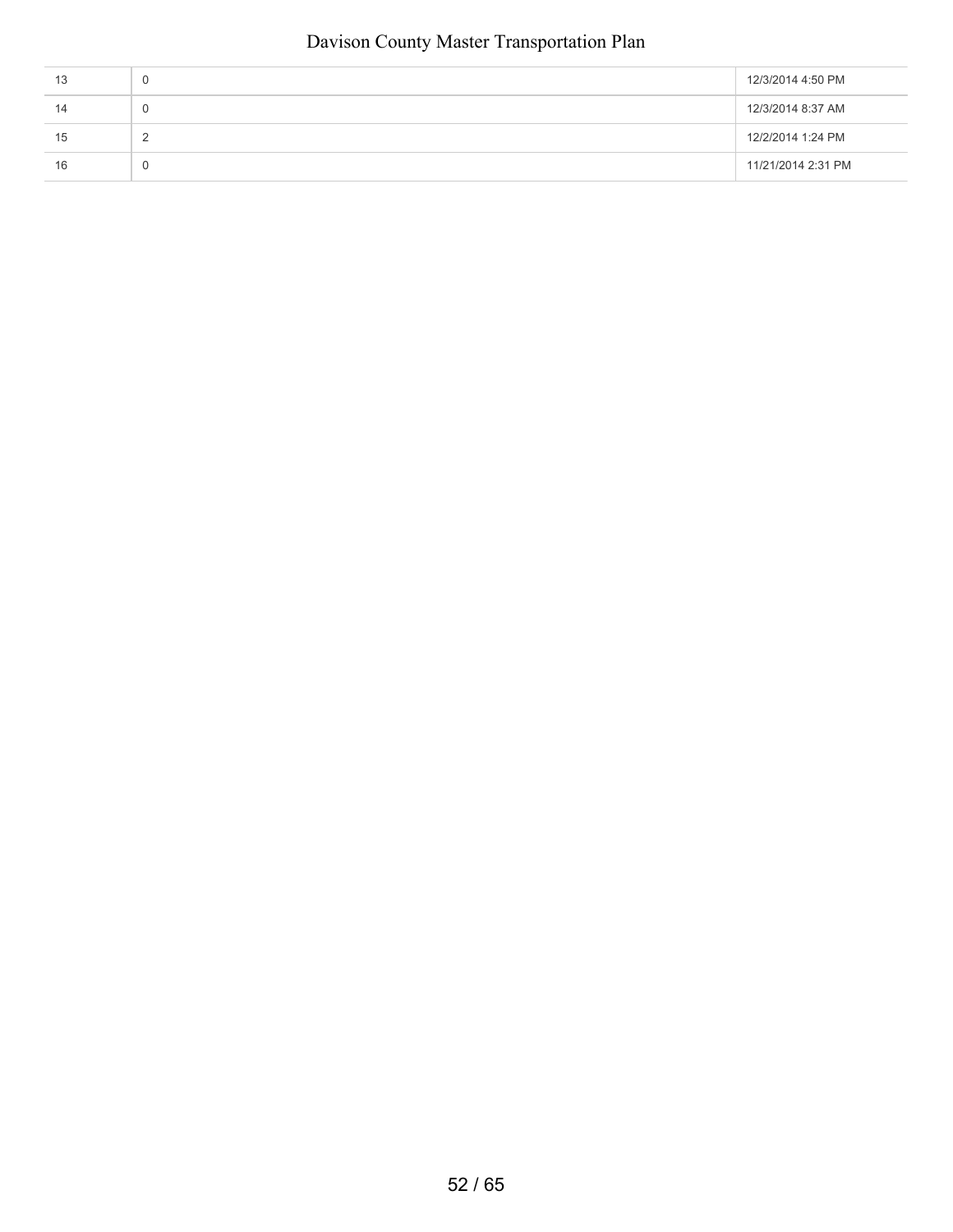# **Q33 What is your gender?**



| <b>Answer Choices</b> | <b>Responses</b> |
|-----------------------|------------------|
| Female                | 28<br>41.18%     |
| Male                  | 58.82%<br>40     |
| <b>Total</b>          | 68               |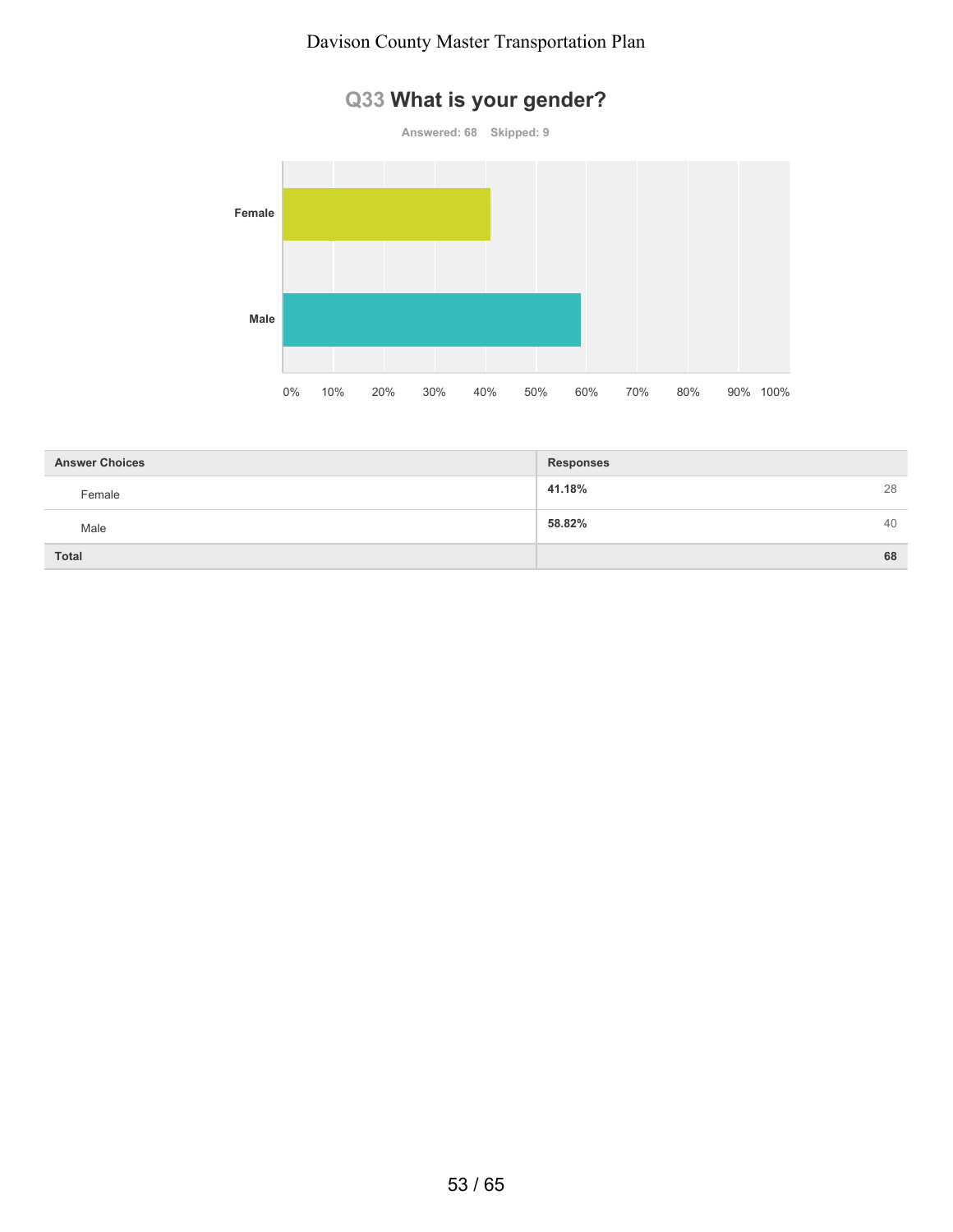

# **Q34 What is your age?**

**Answered: 68 Skipped: 9**

| <b>Answer Choices</b> | <b>Responses</b>        |
|-----------------------|-------------------------|
| $14 - 17$             | $0.00\%$<br>$\mathbb O$ |
| $18 - 24$             | $\overline{4}$<br>5.88% |
| $25 - 29$             | 3<br>4.41%              |
| $29 - 34$             | 6<br>8.82%              |
| $35 - 39$             | 10<br>14.71%            |
| $40 - 44$             | 10<br>14.71%            |
| $45 - 49$             | 6<br>8.82%              |
| $50 - 54$             | 6<br>8.82%              |
| $55 - 59$             | 6<br>8.82%              |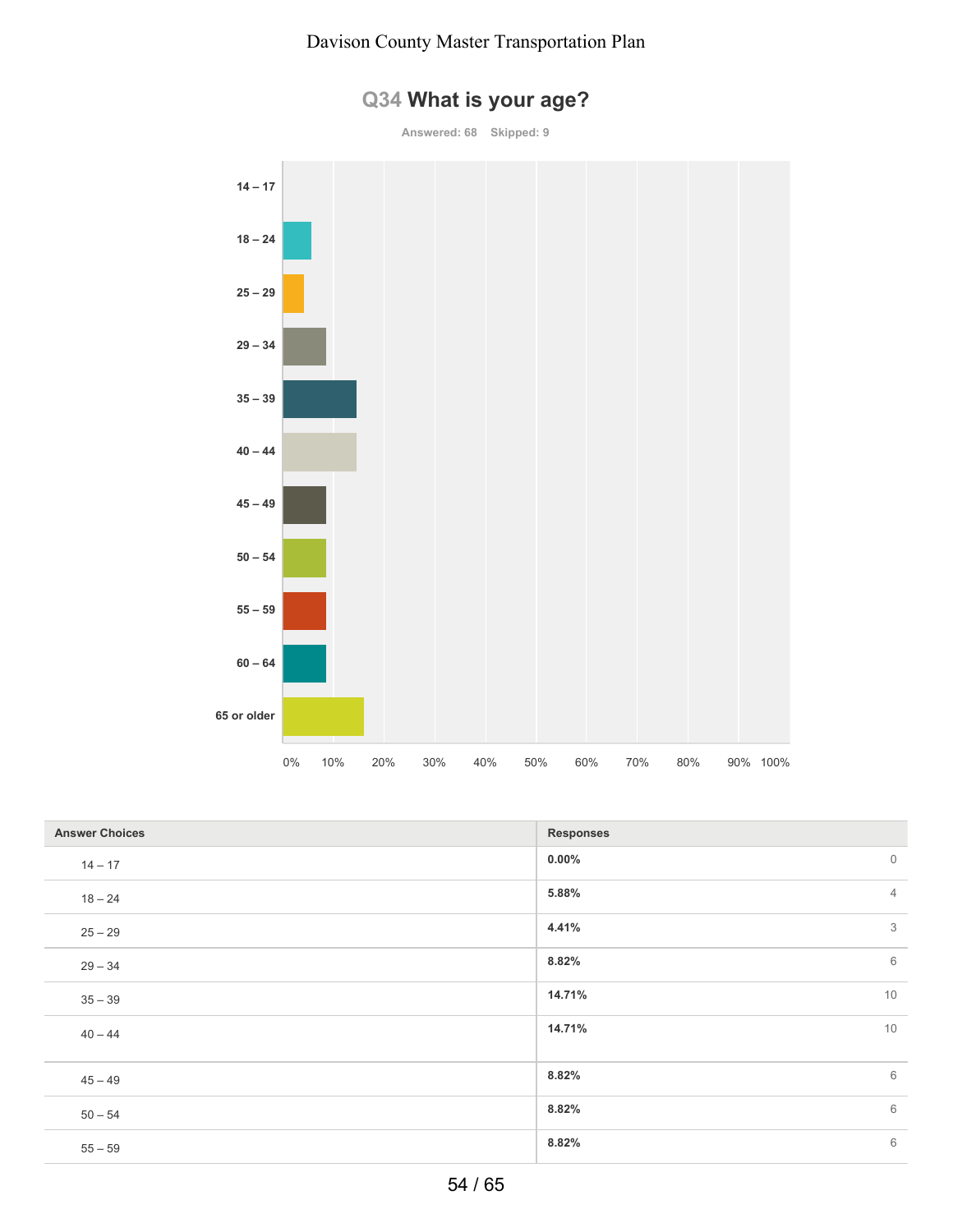| $60 - 64$   | 8.82%<br>h |
|-------------|------------|
| 65 or older | 16.18%     |
| Total       | 68         |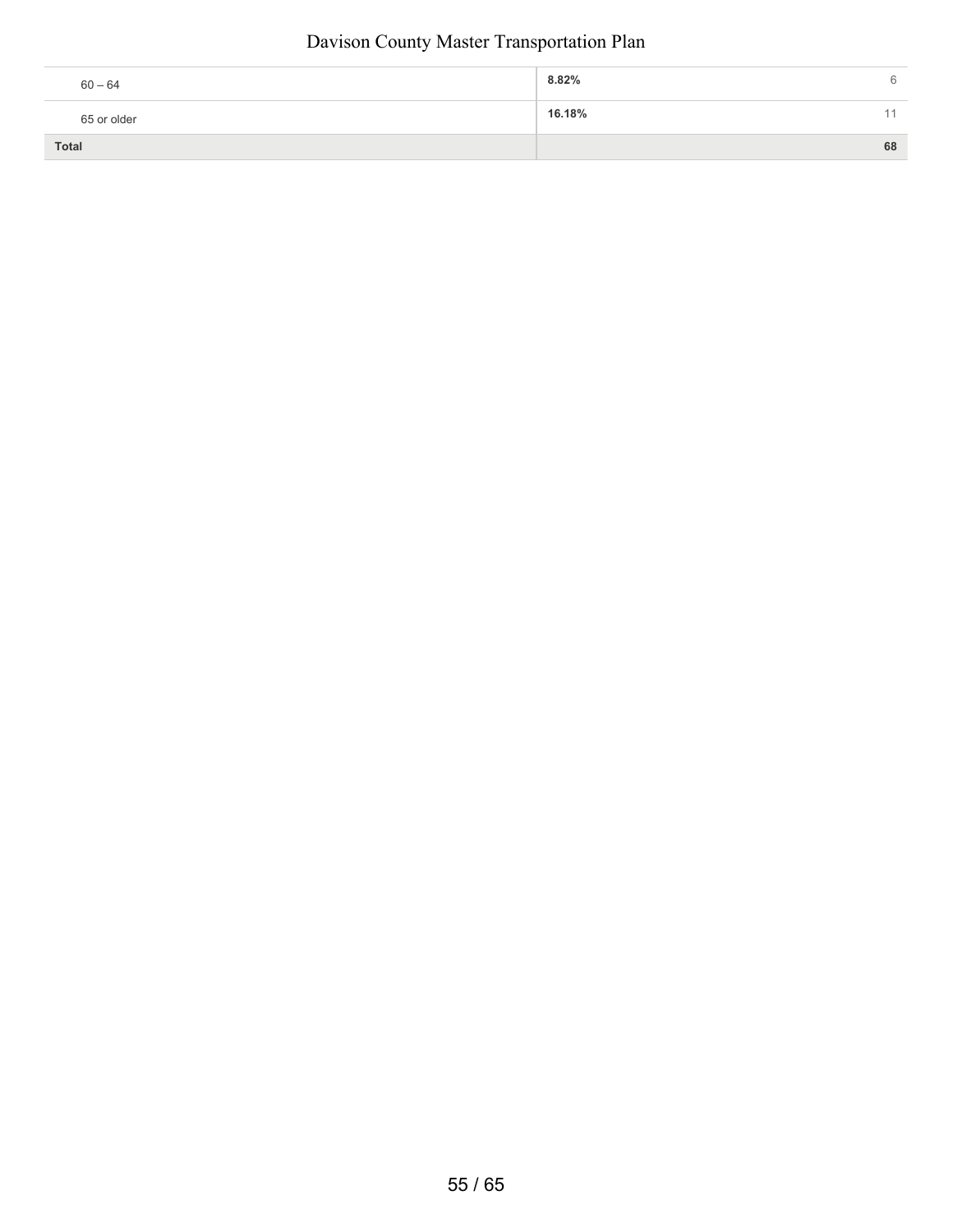## **Q35 How many children age 17 or younger live in your household?**



| <b>Answer Choices</b> | <b>Responses</b>           |
|-----------------------|----------------------------|
| None                  | 38<br>55.88%               |
| $\overline{A}$        | 10.29%<br>$\overline{7}$   |
| 2                     | 17<br>25.00%               |
| 3                     | 7.35%<br>5                 |
| 4                     | 1.47%<br>$\mathbf{1}$      |
| 5                     | $0.00\%$<br>$\overline{0}$ |
| 6 or more             | $\mathbf 0$<br>$0.00\%$    |
| Total                 | 68                         |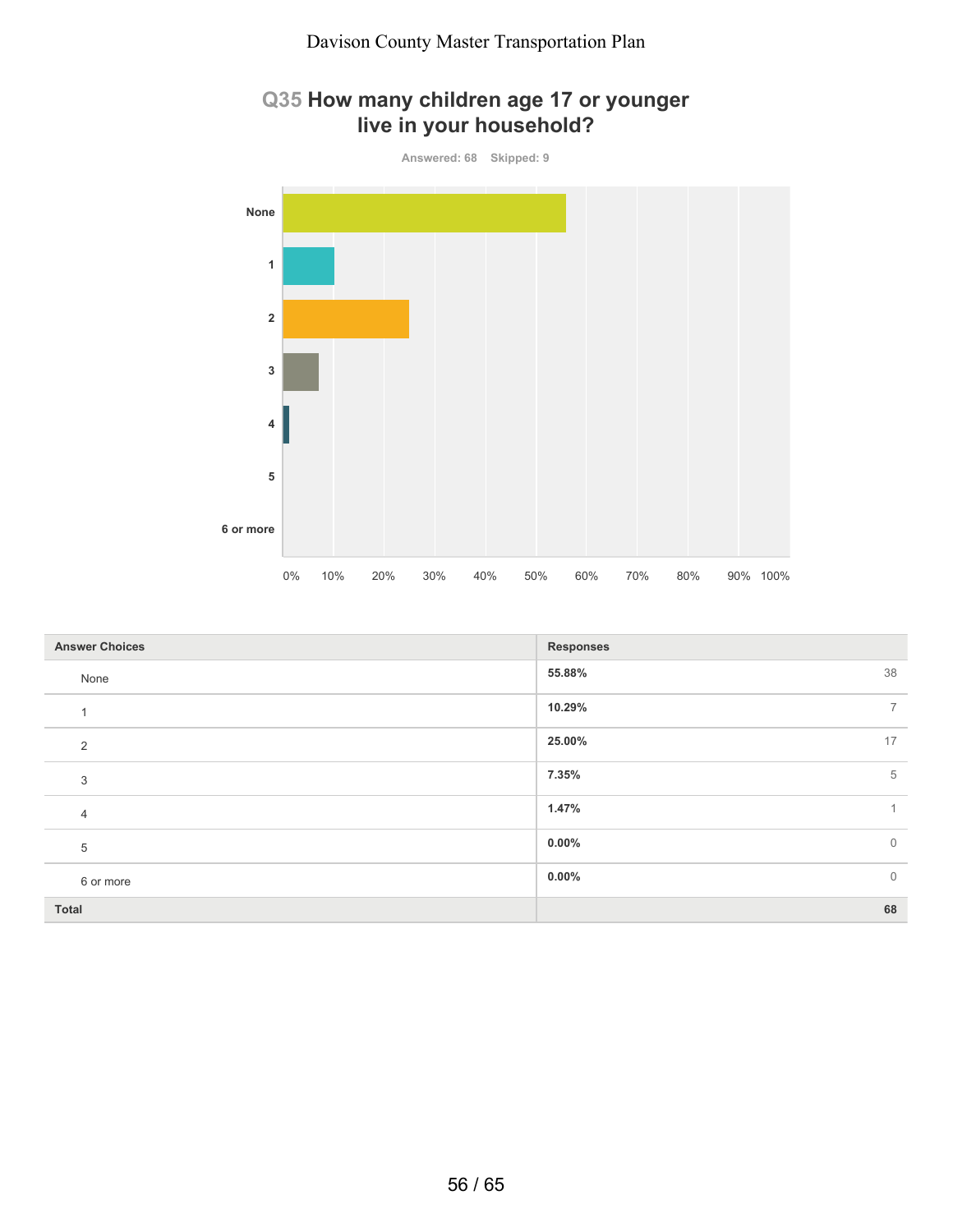## **Q36 Which of the following best describes your employment status? Please check one.**



| <b>Answer Choices</b>                             | <b>Responses</b> |                |
|---------------------------------------------------|------------------|----------------|
| Employed                                          | 70.59%           | 48             |
| Student                                           | $0.00\%$         | $\overline{0}$ |
| Unemployed, looking for work                      | $0.00\%$         | $\overline{0}$ |
| Self-employed with office/location away from home | 4.41%            | 3              |
| Self-employed with a home-based office            | 7.35%            | 5              |
| Retired                                           | 8.82%            | 6              |
| Caregiver of someone who is homebound             | $0.00\%$         | $\overline{0}$ |
| Other (please explain)                            | 8.82%            | 6              |
| <b>Total</b>                                      |                  | 68             |

| # | Other (please explain) | Date               |
|---|------------------------|--------------------|
|   | Farming                | 12/18/2014 8:25 AM |
| 2 | farmer                 | 12/12/2014 3:15 PM |
| 3 | Farmer                 | 12/12/2014 2:09 PM |
| 4 | farm                   | 12/12/2014 1:46 PM |